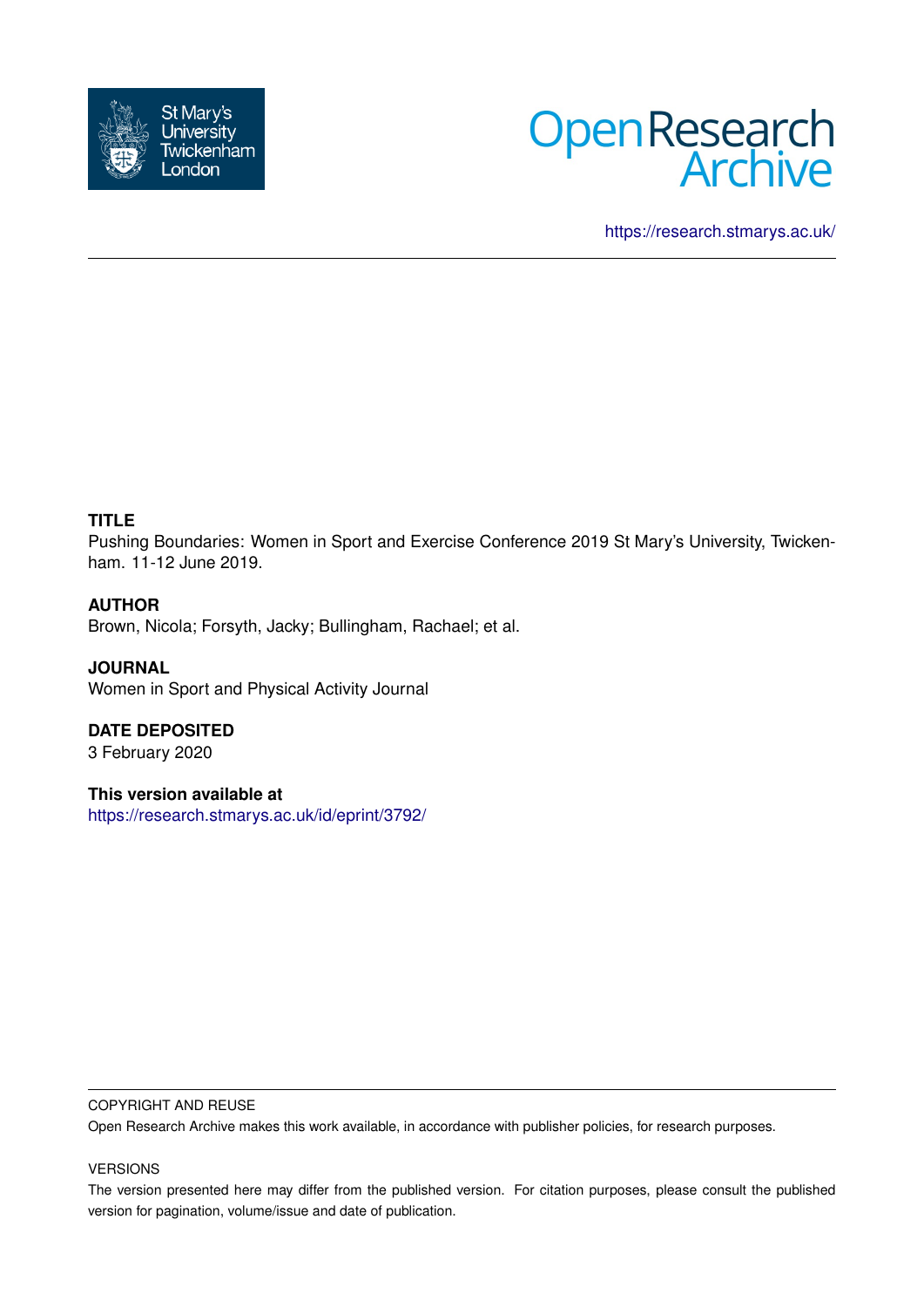**Pushing Boundaries: Women in Sport and Exercise Conference 2019 St Mary's University, Twickenham. 11-12 June 2019.**

**Dr Nicola Brown1,5 , Dr Jacky Forsyth2,5, Dr Rachael Bullingham3,5 and Dr Claire-Marie Roberts4,5**

*St Mary's University, Twickenham, UK Staffordshire University, Stoke-on-Trent, UK 3University of Worcester, Worcester, UK University of the West of England, Bristol, UK Women in Sport and Exercise Academic Network*

### **History of the conference**

The Women in Sport and Exercise Academic Network (WiSEAN) was established in 2016 to grow, strengthen and promote research on women in sport and exercise, with the ultimate goal of optimising women's athletic success and their participation. The impetus for establishing WiSEAN came from the dearth of female-specific research in sport, and in sports medicine in particular (Costello, Bieuzen, & Bleakley, 2014). This lack of research likely reflects trends where females are often underrepresented in research publications and in other domains, such as science-based subjects (Burton, 2015; Ceci & Williams, 2011; Krishnamurthy, Liao, Deveaux, & Dalecki, 2017; Pape, 2019; Shor, van de Rijt, Miltsov, Kulkarni, & Skiena, 2015). It was felt that organising a network, where individuals could collaborate, mentor, support and disseminate their work on the female sports person or participant, could go some way in addressing these sex and gender inequalities.

An inaugural meeting of WiSEAN was held on September 14<sup>th</sup>, 2016, with one of the agreed outcomes being to hold a regular conference for the purpose of disseminating cutting-edge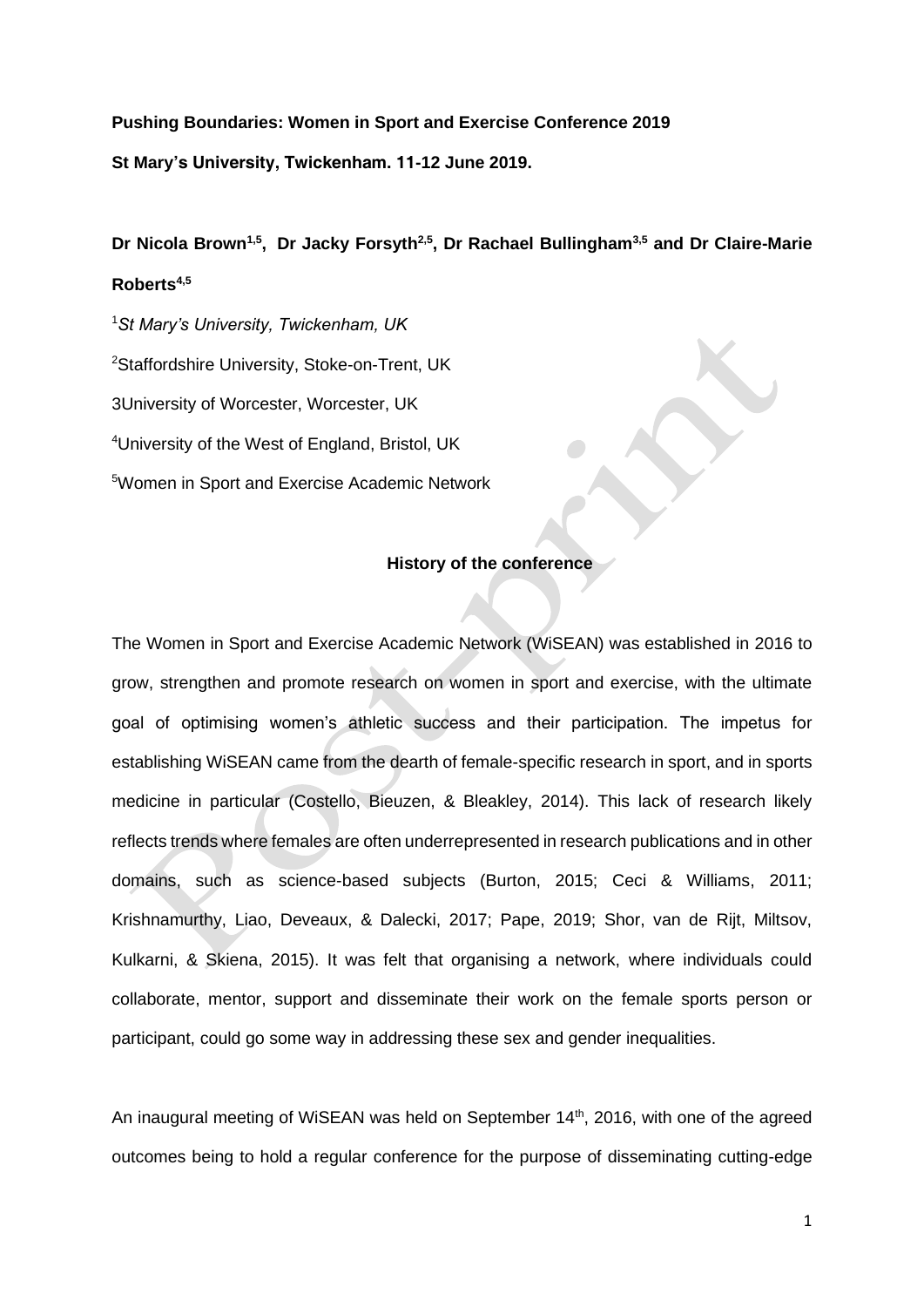research associated with all aspects of the exercising female. The first annual conference, 'Blood, sweat and fears' was held in the UK at Staffordshire University in 2018 (Roberts & Forsyth, 2019). In addition to the annual conference, the network enables academics and researchers to communicate and collaborate with each other, to provide a platform for promoting research, and to support members via a mentoring scheme for those who want to develop their research skills in a relevant field. Membership of WiSEAN is open to all individuals over the age of 18 who support the WiSEAN aims. As of the end of 2019, the network has 276 members internationally. Further details of WiSEAN's work can be found on the website[:](https://www.wisean.net/) [https://www.wisean.net/.](https://www.wisean.net/)

#### **Introduction to the 2019 conference**

Opportunities for women in sport and exercise are expanding rapidly, whether it is leading a governing body, excelling in elite competition or simply participation for fitness, camaraderie and the love of sport. However, there is still much work to do to achieve a level playing field. The 2019 conference programme was based around the theme of *Pushing Boundaries* and aimed to bring together leading thinkers and practitioners from a range of disciplines to promote discussion and debate around the issues that females face in sport and exercise at all levels. In addition, it focused on how the industry can innovate, challenge attitudes and push the boundaries that still exist for women in sport.

The conference explored the latest research and real-world evidence to address femalespecific issues and life stages that impact on sport or exercise performance and health. It explored sex and gender inequality in the sport and exercise arena and provided occasion to discuss the opportunities and issues surrounding female participation in physical activity. Key areas of focus were the practical application of research to increase the opportunities for females in sport and exercise and minimise and overcome identified barriers.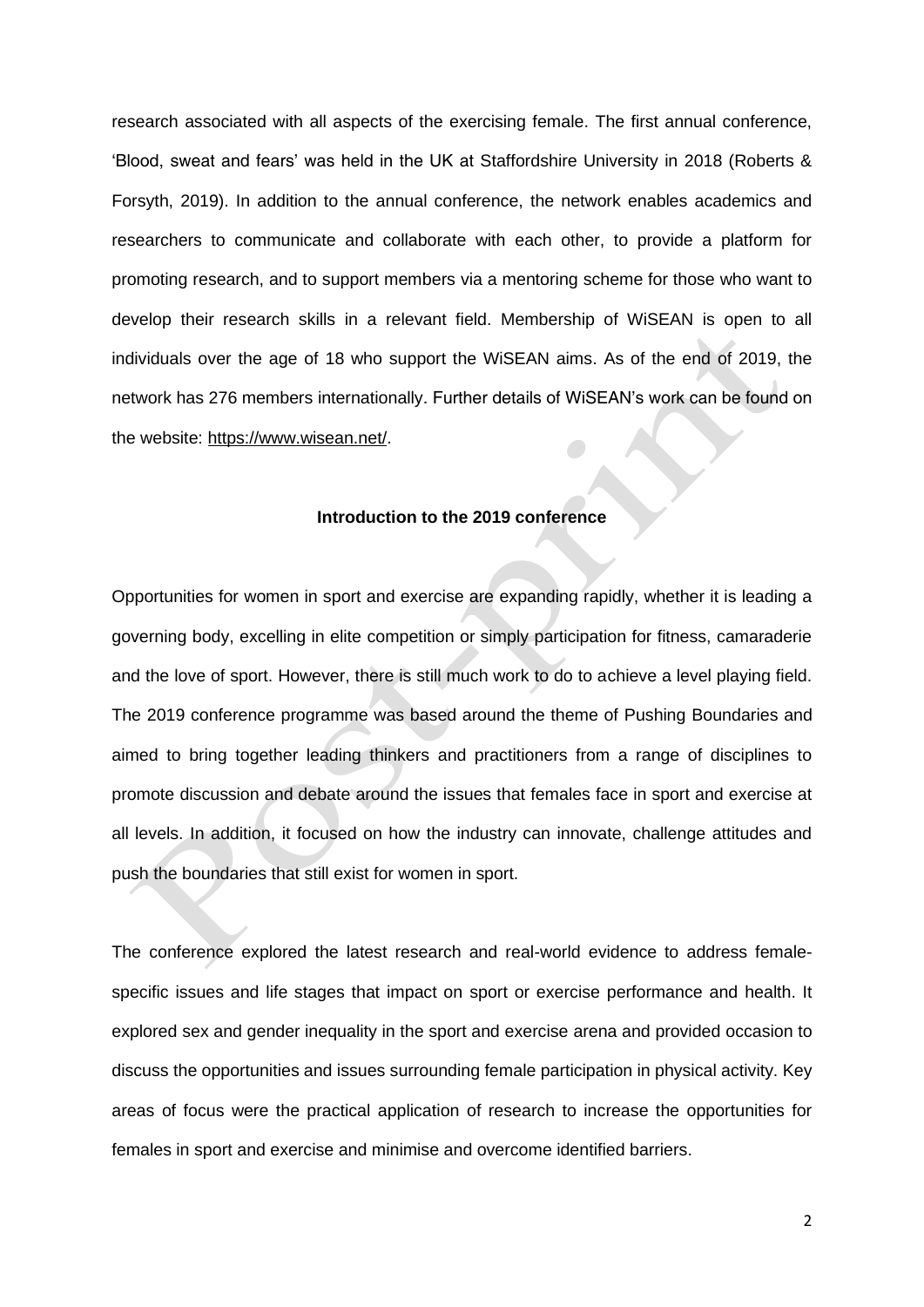The Conference Committee comprised of Dr Nicola Brown (Chair, St Mary's University), Dr Jacky Forsyth (Staffordshire University), Dr Claire-Marie Roberts (UWE Bristol) and Dr Rachael Bullingham (University of Worcester) and Dr Charles Pedlar (St Mary's University). Collectively their expertise spans a number of disciplines in women's health including anatomy, physiology, psychology, sports sociology and culture.

#### **Summary of keynotes**

The 2019 WISE Conference opened with an inspiring keynote session from Professor Greg Whyte OBE and four time GB Winter Olympian Chemmy Alcott. This unique pairing provided a platform to debunk, explain, and answer questions regarding exercise during pregnancy with Professor Whyte offering theoretical insights, and Chemmy Alcott sharing her personal experiences of exercise before, during and after pregnancy.

Further consideration of female life-stages continued with presentations from Dr Claire-Marie Roberts and Professor Mark De Ste Croix, with their presentations on insights to motherhood and the elite female athlete, and developing robustness and readiness in female youth athletes, respectively. Dr Roberts provided an overview of the myriad of social and psychological barriers that female elite athlete mothers face when returning to sport, from balancing the dual roles of elite athlete and motherhood, to the withdrawal of funding and sponsorship support during pregnancy. Professor De Ste Croix highlighted the importance of applying sex-specific and maturation-specific models to the female youth athlete to enhance performance and reduce injury.

Having worked in anti-doping for over 20 years, Nicole Sapstead shared her experience of top-flight sports governance detailing her journey to becoming CEO of UK Anti-Doping.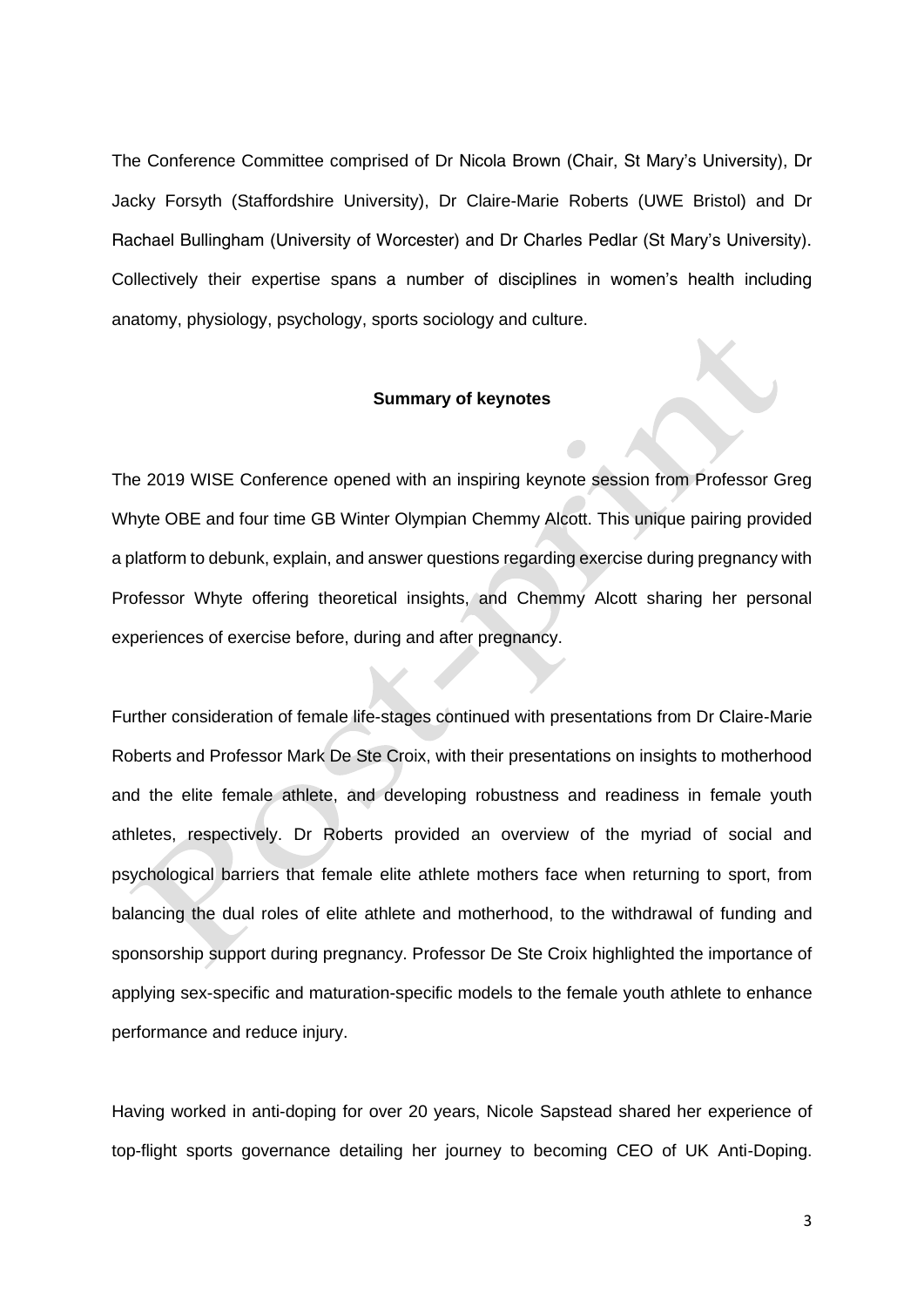Providing insight to the obstacles and challenges she faced along the way as a woman generally, and more specifically, as one who works within the male dominated area of sport, her inspiring talk left the audience convinced that 'there is no such word as can't'.

Having represented Great Britain (GB) more times than any other female hockey player in GB history, Kate-Richardson Walsh focused on how to empower individual growth for team success and how the GB team built the incredible team ethos and commitment that drove them to a nail-biting victory at the Rio Olympic Games. From a disastrous low of 11th place at the World Cup in 2014, Kate shared the team's process of self-eamination and rebuilding, in which the team developed and signed up to a collective culture or behaviour, created a sense of common purpose and installed distributed leadership to ensure it was "lived and breathed" every day.

We also heard from Dr Richard Burden who detailed how the English Institute of Sport (EIS) have been evaluating the best ways to support, inform and empower elite female athletes and those who support them. Providing an overview of SmartHER, a programme launched by the EIS with the objective of enabling elite female athletes to thrive and fulfil their performance potential in a system optimised to support individual differences*.* Dr Burden focused on two key areas: (1) understanding and optimising menstrual health in elite female athletes; and (2) understanding how hormonal fluctuations physiologically and psychologically influence preparedness for and responses to training and performance.

Linked to female-specific health issues, Professor Joanna Wakefield-Scurr drew attention to the issues exercising females can experience as a result of breast bounce, including breast pain, discomfort and embarrassment. With one in four adult women, and half of adolescent girls reporting the breast as a barrier to physical activity, Professor Wakefield-Scurr discussed the benefits of appropriate breast support during sports and exercise and the importance of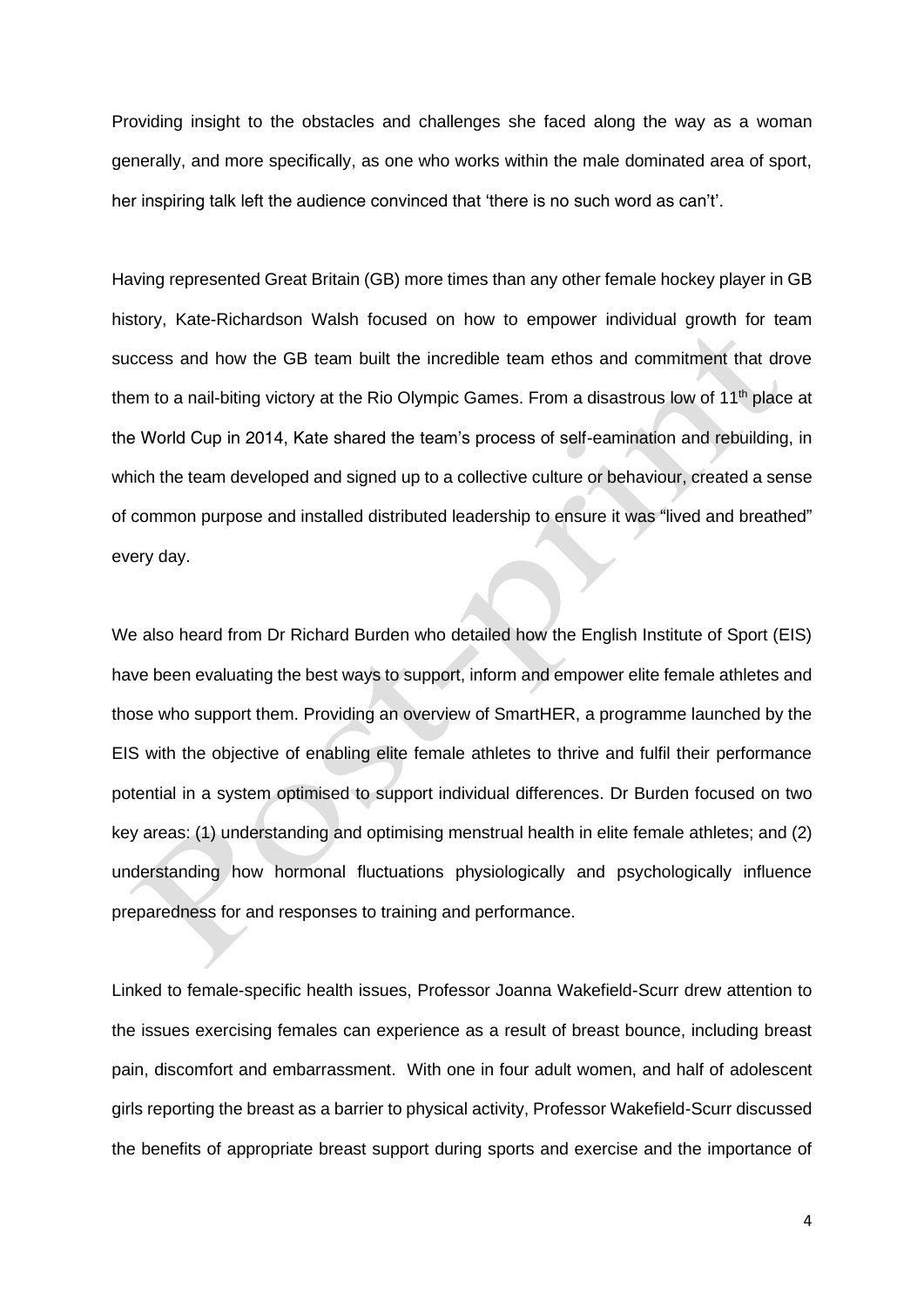educating recreationally active women, elite sports women, and their support teams on this important aspect of women's health.

Turning to sports participation and engagement, Tanya Martin form Women in Sport put the spotlight on teenage girls. She highlighted that research has been repeatedly shown that girls are less physically active than boys and that this worsens with age. As a consequence, Women in Sport have been focused on how to reframe sport and physical activity to have both relevance and appeal for girls. The presentation reviewed the personal, social and contextual barriers to sport that girls face and shared the work Women in Sport have been doing to address the challenge of girls disengaging with sport.

#### **Abstract summaries**

### **Open Communications**

**Gender gap in painful knees: PFJ & ACL – 'Odd Couple' Biomechanics and neuromuscular differences between females and males**

Mimi Zumwalt<sup>1</sup>

<sup>1</sup>*Texas Tech University Health Sciences Centre, TX, USA*

Since 1972, after Title IX was passed governing gender equality in scholastic athletics, an exponential rise in musculoskeletal trauma accompanied the explosion of female sports participation; mostly regarding knee injuries which comprise up to 50% of all sporting activities. Specifically, the incidence of patellofemoral (PF) pain (25%/>2x) and anterior cruciate ligament (ACL) injuries (2-8x) occurs more often in females compared to males. Interestingly, female knee (ACL) injuries occurring during sports participation parallels the onset of puberty and release of the sex-specific hormone, oestrogen. The ramifications of ACL tears put a tremendous strain on the injured athlete and society, not only physically, but also psychologically and economically i.e. disability/financial cost. Various theories have attempted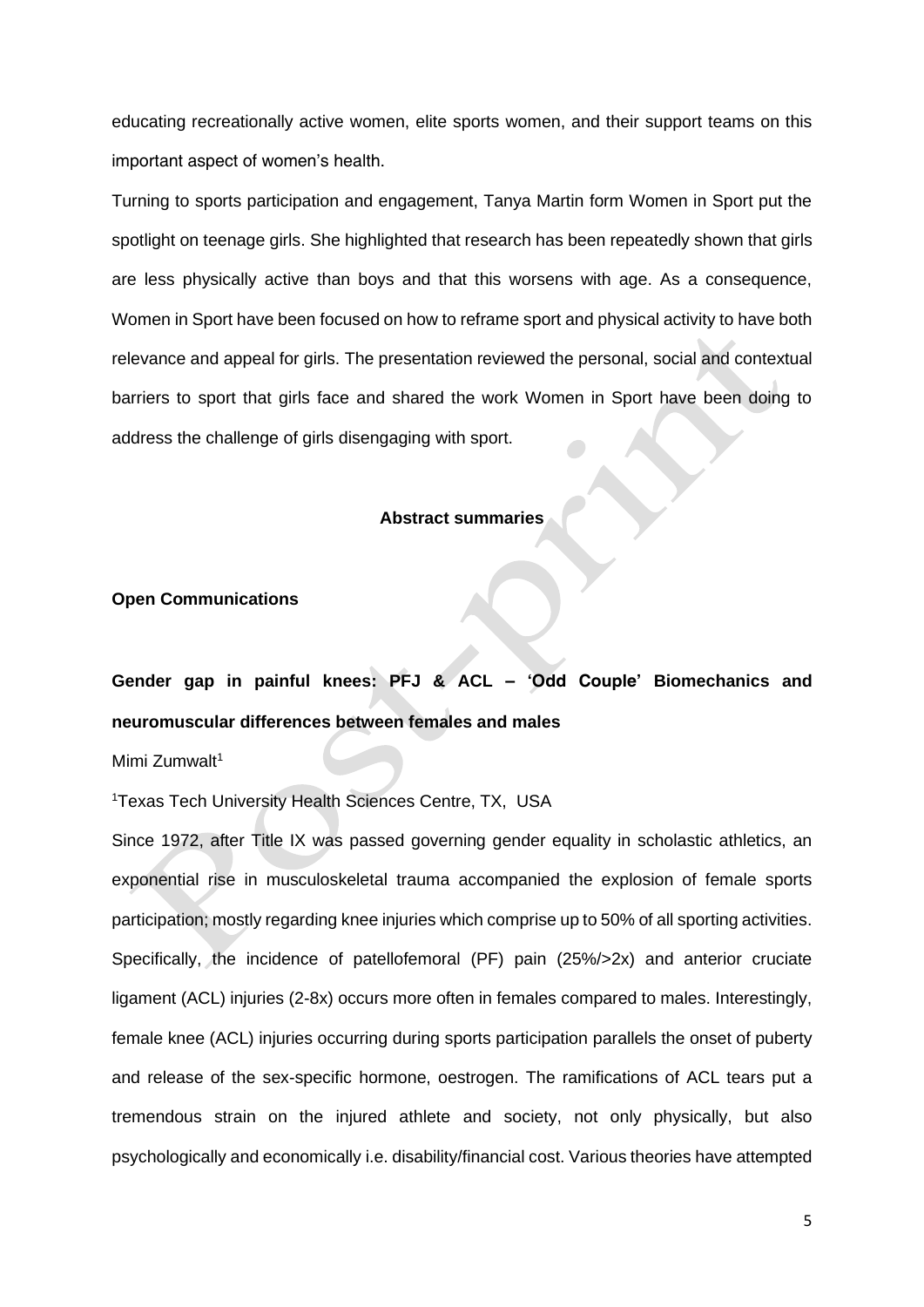to explain this gender disparity in knee injury incidence. Both intrinsic and extrinsic factors play a role including lower extremity alignment, landing biomechanics and differential neuromuscular activation; each is implicated in plausible trauma causation. Inherent morphology of bones/joints above and below the knee can predispose female athletes to PF injuries and/or ACL tears. Since anatomical variation cannot be altered, current research aims to find alternative ways to minimise painful symptoms/injury risk. Studies indicate that strength and conditioning programs which incorporate plyometrics into the training regimen have demonstrated success in reducing/preventing knee trauma by as much as 50%. By targeting specific lower extremity muscle groups in female athletes, and encouraging athletes to repeatedly practise how to land from a jump, reflexive mechanism will hopefully occur within the body, i.e. posture control during sports manoeuvres in order to protect them from incurring knee trauma.

### **Increased injury risk in short, middle and long-distance female runners**

Anna Kosciuk<sup>1,2</sup> and Nicola Swann<sup>1</sup>

<sup>1</sup>*Kingston University, UK;* <sup>2</sup>*Profeet Sports Lab, London, UK*

Running-related injuries constitute a major health concern, especially with increases in recreational running and a growing number of distance running events. This study aimed to investigate the effects of gender and weekly distance on lower extremity injury prevalence in runners. A retrospective cohort study was designed to investigate the prevalence of runningrelated injuries and establish trends in short-, middle- and long-distance runners. Anonymised self-reported data relating to 386 females and 614 males were sampled and analysed. Both injured and non-injured individuals were included. Runners in all distance population groups were found to have a high risk of running-related traumas (80.5 – 86.9%), but females reported greater injury rates than males in each distance group, with the greatest difference observed in middle-distance runners (females 91.5%, males 76.0%). Knee injuries were the most common traumas reported, followed by the foot and shank. A significantly higher number of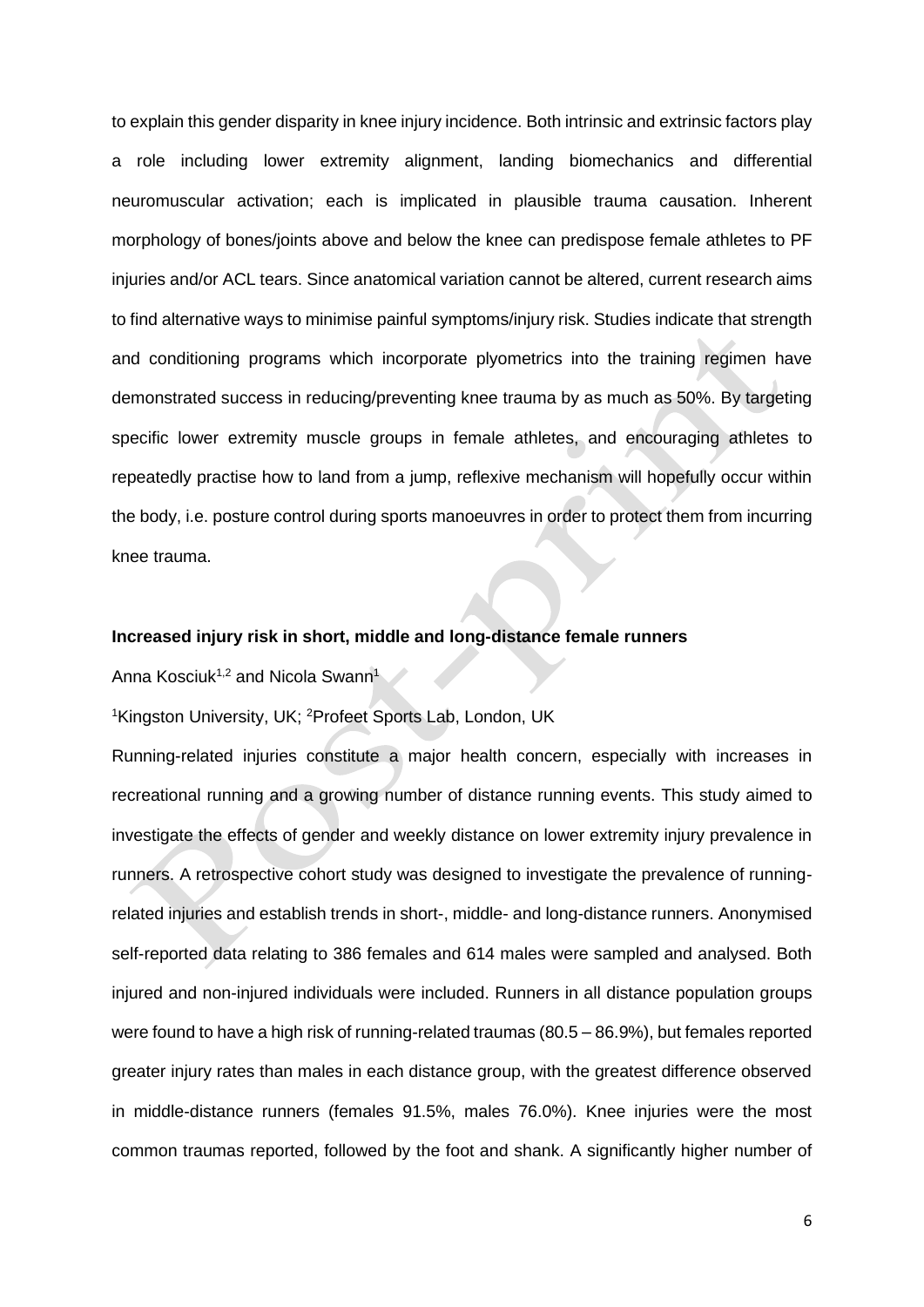hip injuries were reported by females than males. Overall, females were found to be at a high, and significantly greater, risk of running-related issues compared to males, which was not explained by training habits. Although males and females showed similarity in patterns of injury, the underlying pathway of those injuries might differ between runners due to various internal factors associated with gender. Further research should focus on investigating how foot and lower limb mobility, body anatomy, as well as hormonal status affects movement biomechanics in females to develop strategies to protect females from running-related issues through exercise, footwear recommendation and gait education.

#### **USA Women's Rugby-7s non-contact injury incidence**

Victor Lopez, Jr<sup>1-3</sup>, Batool Quteishat<sup>1,4</sup> Richard Ma<sup>1,3,5</sup> Christian Victoria<sup>1,6</sup> Meryle G Weinstein<sup>1,6</sup> Patria A Hume<sup>2</sup> Samuel Y Haleem<sup>1,7</sup> Fady Gries<sup>1,8</sup> and Answorth A Allen<sup>1,9-11</sup> *<sup>1</sup>Rugby Research and Injury Prevention Group, NY, USA; <sup>2</sup>Auckland University of Technology, Sports Performance Research Institute, New Zealand; <sup>3</sup>Northeast Rugby Academy, USA Rugby & USOC-Community Olympic Development Program, NY, USA; <sup>4</sup>Loughborough University, UK; <sup>5</sup>University of Missouri, MO, USA; <sup>6</sup>New York University, NY, USA; <sup>7</sup>City University of New York, NY, USA; <sup>8</sup>West Virginia School of Osteopathic Medicine, WV, USA; <sup>9</sup>Sports Medicine and Shoulder Service, Hospital for Special Surgery, NY, USA; <sup>10</sup>National Basketball Association, New York Knickerbockers, NY, USA; <sup>11</sup>USA Basketball, CO, USA* Despite tremendous growth of female participation in Rugby-7s, there are limited data on injury epidemiology of women's Rugby-7s. The aim of this study was to prospectively report noncontact injury incidence and causes among US women's under-19 to elite Rugby-7s' players over 2010–2015 using the Rugby Injury Survey & Evaluation (RISERugby) methodology. Noncontact causes of injury occurred frequently (26.5/1000 ph; 29% of all injuries; n = 167) over the study period (classic-non-contact (CNC) = 92%, *n* = 153; other-non-contact (ONC) = 8%, *n* = 14; p < 0.001). Overall, noncontact injury incidence (time-loss and medical attention) were found at similar rates among backs (58%, 23.9/1000 ph) versus forwards (42%, 19.3/1000 ph;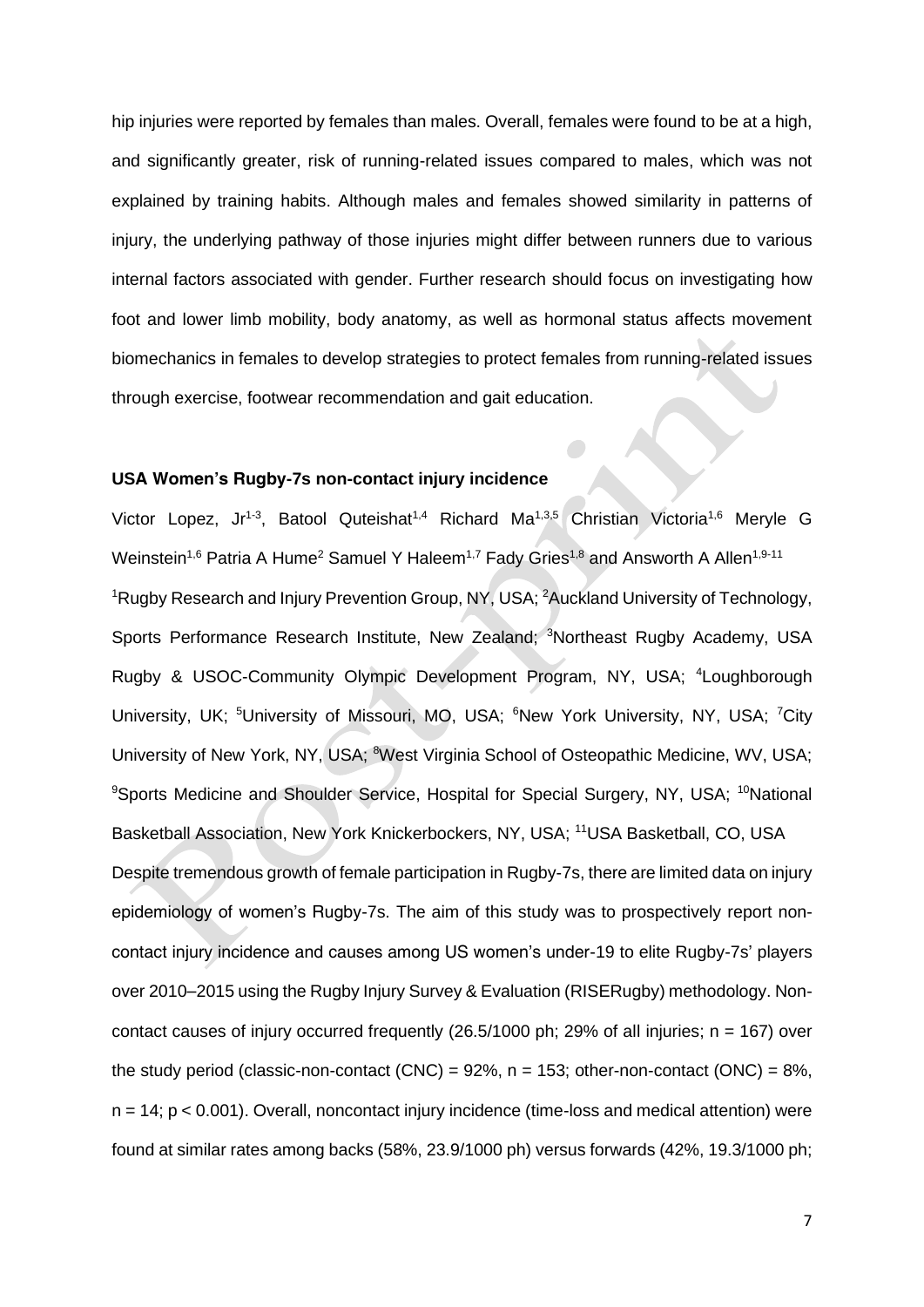RR:1.04, *p* = 0.816). CNC time-loss injuries were observed at similar rates among positions (backs 6.1/1000 ph; forwards 5.9/1000ph, RR:1.03, *p* = 0.933). Non-contact injuries resulted in 58.4 mean days absent (CNC 58d; ONC 60d). The study's findings of non-contact injury associated with the open play phase (39%) and periods of intense running/sprints support the need for training and conditioning necessary to meet Rugby-7s' demands for women. The high muscle and tendon injury rates (31%) could be reduced with preseason and in-season conditioning. The high rates of joint and ligament injuries (39%), particularly among US females' knees and ankles, could be reduced by increasing muscular load tolerance and proprioception during training and by including open field manoeuvres. The high recurrent injury rates at 40% may be reduced with proper education on the importance of appropriate post-tournament medical care and return-to play programmes.

**"We're here to become good people, not good footballers!": uncovering meaning through an ethnographic exploration of girls' experiences in a recreational and restorative football programme in Central Scotland**

Chelsea Raymond<sup>1</sup>

<sup>1</sup>*University of Stirling, UK*

In light of the historic qualification of Scotland's Women National Team for their first World Cup finals, football participation of women and girls in Scotland has grown tremendously. Reports abound with statistical insights into reasons for motivation and participatory trends; however, what lacks is a thorough understanding of the intermediate outcomes of participation, especially in recreational environments. This ethnographic study explored the lived experience of a group of at-risk girls participating in a girls'-only recreational and aspirational football programme in Scotland. With the primary aims of life-skill development, increasing school retention and promotion of physical activity in this historically marginalised population, this programme utilises football as a vehicle for change. Wholly focused on 'becoming good people, not good footballers', this programme offers these young girls a safe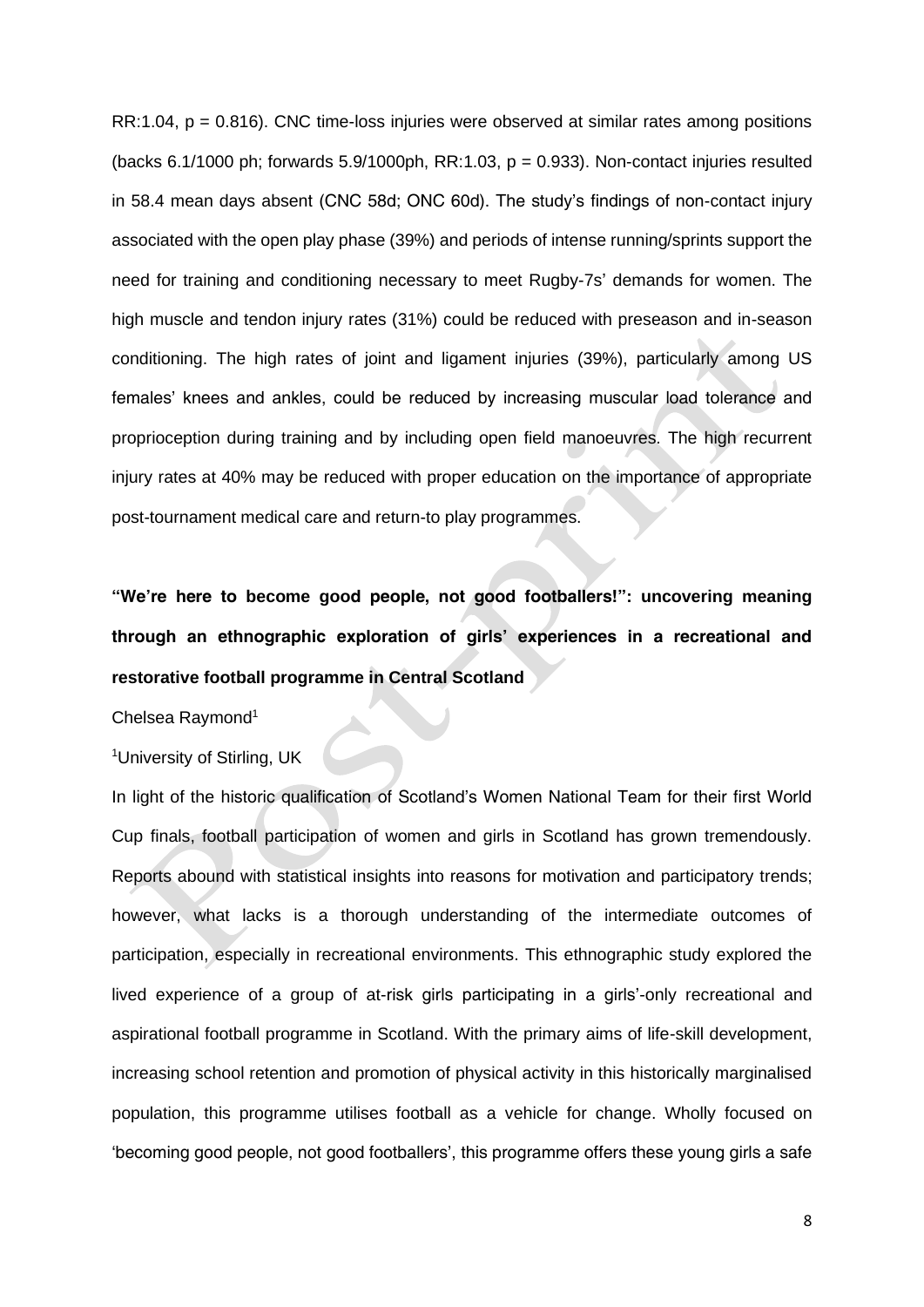space to learn and grow through football. Investigatory aims focused specifically on the meanings associated with relationships, identity and gender within the context of recreational football. This paper presents early findings from data collected through fieldwork observations, informal and formal interviews, and participatory arts-based focus groups. Despite the lack of formal games and competition, the importance of 'team' identity proved to significantly impact the development of individual identity. Another significant component of their experience was the importance of the developed culture. Their lived experience, sense of identity and culture are conceptualised through the theoretical lens of the ethic of care. These insights aim to contribute to the budding literature on the creation of caring sporting environments.

### **Zumba fitness improves aerobic fitness and psychological wellbeing in healthy women**

Anne Delextrat<sup>1</sup>, Sarah Warner<sup>1</sup>, Sarah Graham<sup>1</sup>, and Emma Neupert<sup>2</sup>

<sup>1</sup>*Oxford Brookes University, UK;* <sup>2</sup>*Winchester University, UK*

The aim of this study was to investigate the effects of an eight-week exercise intervention based on Zumba fitness classes on physiological and psychological outcomes in healthy women. Maximal oxygen consumption (VO2max), body composition, physical self-perception and psychological wellbeing were assessed before and immediately after eight weeks of Zumba performed three times weekly (Zumba group, *n* = 22, age: *M* = 26.6, *SD* = 5.4 years old; height: *M* = 165.8, *SD* = 7.1 cm) or no intervention (control group, *n* = 22, age: *M* = 27.9,  $SD = 6.0$  years old; height:  $M = 164.7$ ,  $SD = 6.2$  cm). All variables were analysed by a twoway (Group x Time) analysis of variance with repeated measures, and a Bonferroni post-hoc test. Pearson correlation coefficient assessed the relationship between changes in anthropometric, physiological and psychological variables. Zumba provided significant positive changes in  $VO<sub>2</sub>max$  (+3.6%), self-perception of physical strength (+16.3%) and muscular development (+18.6%), greater autonomy (+8.0%), and purpose in life (+4.4%). No significant changes were observed in the control group. In addition, some psychological changes were significantly correlated to body fat at baseline and changes in fitness. These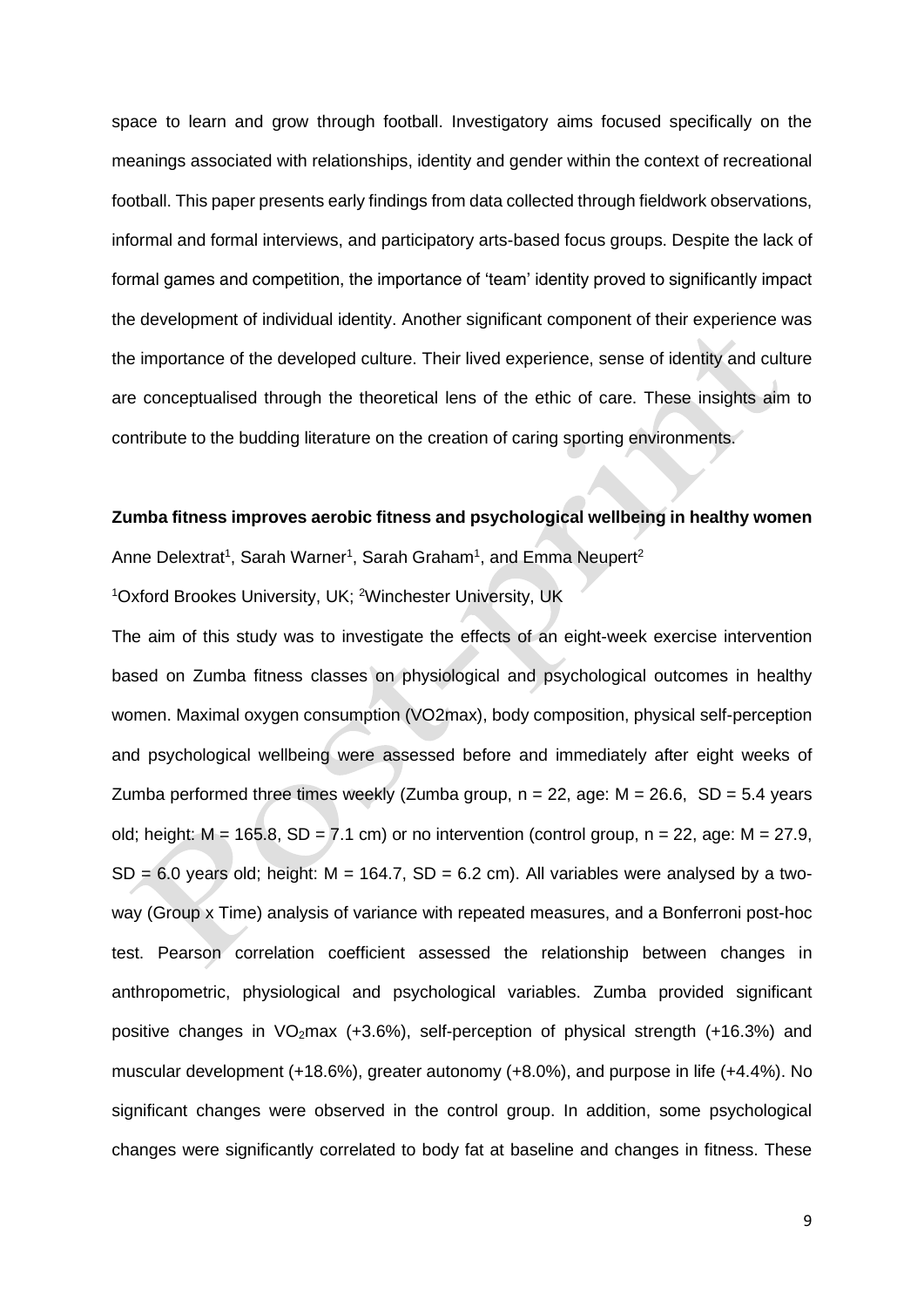results are in accordance with those from the literature for aerobic fitness and body fat and highlight that Zumba is beneficial to improve fitness and wellbeing in healthy women but might not be appropriate on its own for weight loss.

## **Weight on the bar vs. weight on the scale: Disordered eating pathology in competitive female powerlifters**

Maria Luisa Vargas<sup>1</sup> and Stacy Winter<sup>1</sup>

#### <sup>1</sup>*St Mary's University, UK*

Disordered eating research in sport psychology has arisen due to the need to investigate subclinical populations. The manifestation of sub-clinical symptoms presents risk to full eatingdisorder diagnosis. Researchers have identified the risk of disordered eating development to be heightened in female athletes and those in lean, weight-preoccupation sports. The aim of the study was therefore to explore disordered eating pathology through subjective enquiry in competitive female powerlifters. Methods: Semi-structured interviews were conducted with 17 British female powerlifters, competing at national or international level. Three major themes which contributed to disordered eating were identified through inductive thematic analysis; unique sport-specific factors, preoccupation with food, and managing body perceptions. Themes highlighted the conflict between the aim of powerlifting in terms of adding 'weight on the bar', and the weight-class aspect of the sport requiring athletes to monitor 'weight on the scale'. Through their experiences in the sport, a combination of both positive and negative accounts were provided by participants. The unique characteristics of powerlifting, requiring maximal loads to be lifted, created feelings of empowerment by the female athletes. Furthermore, the sport emphasises characteristics traditionally deemed masculine, which defy the norms of femininity. In order to reap the positive benefits, and to alleviate disordered eating development and maintenance, a multi-disciplinary approach is advocated. Discussions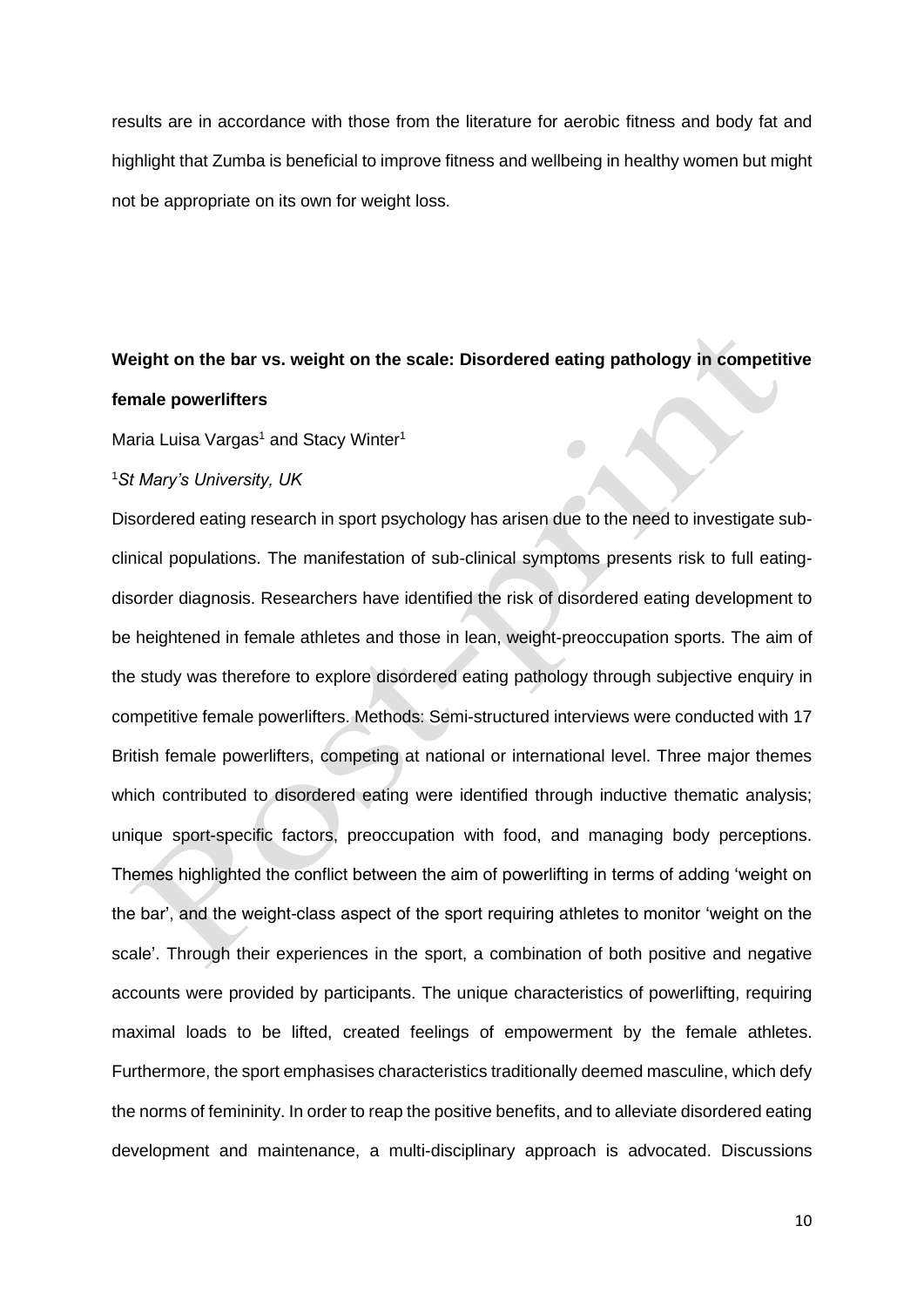amongst athletes and support staff may prove useful in creating an awareness of this mental health concern and ultimately eradicate the negative connotations associated with this 'taboo' topic.

#### **Gender equity in sport governance: Next steps for creating change**

Lucy Piggott<sup>1</sup>

<sup>1</sup>*University of Chichester, UK*

Sport governance remains gender-imbalanced at all levels of leadership across the world, and English sport governance provides no exception. Scholars, activists and practitioners have identified the need to address gender inequity within sport governance. This presentation aims to: (1) Present an overview of key findings from a doctoral study that explored the workings of gender power relations within the governance of two English NGBs: England Golf and the Lawn Tennis Association; and(2) Provide recommendations of how academic research and applied practice can combine to create organisational change towards achieving genderequitable sport governance. A multi-method approach was used, which consisted of semi structured interviews (primarily with senior leaders and middle managers), participant observation (of general organisational life and specific events) and an analysis of supporting documents (including annual reports, rules and board minutes). There was evidence of both the conservation and resistance of gender power relations that profit men across the governance of the two English NGBs. Conservation strategies included gendered rules and structures, gendered recruitment processes, gendered organisational cultures, and greater opportunities for men to accumulate, convert and maintain power. Resistance strategies included changing governance rules, positive action towards women leaders, addressing overtly gendered cultural practices, and providing development opportunities for women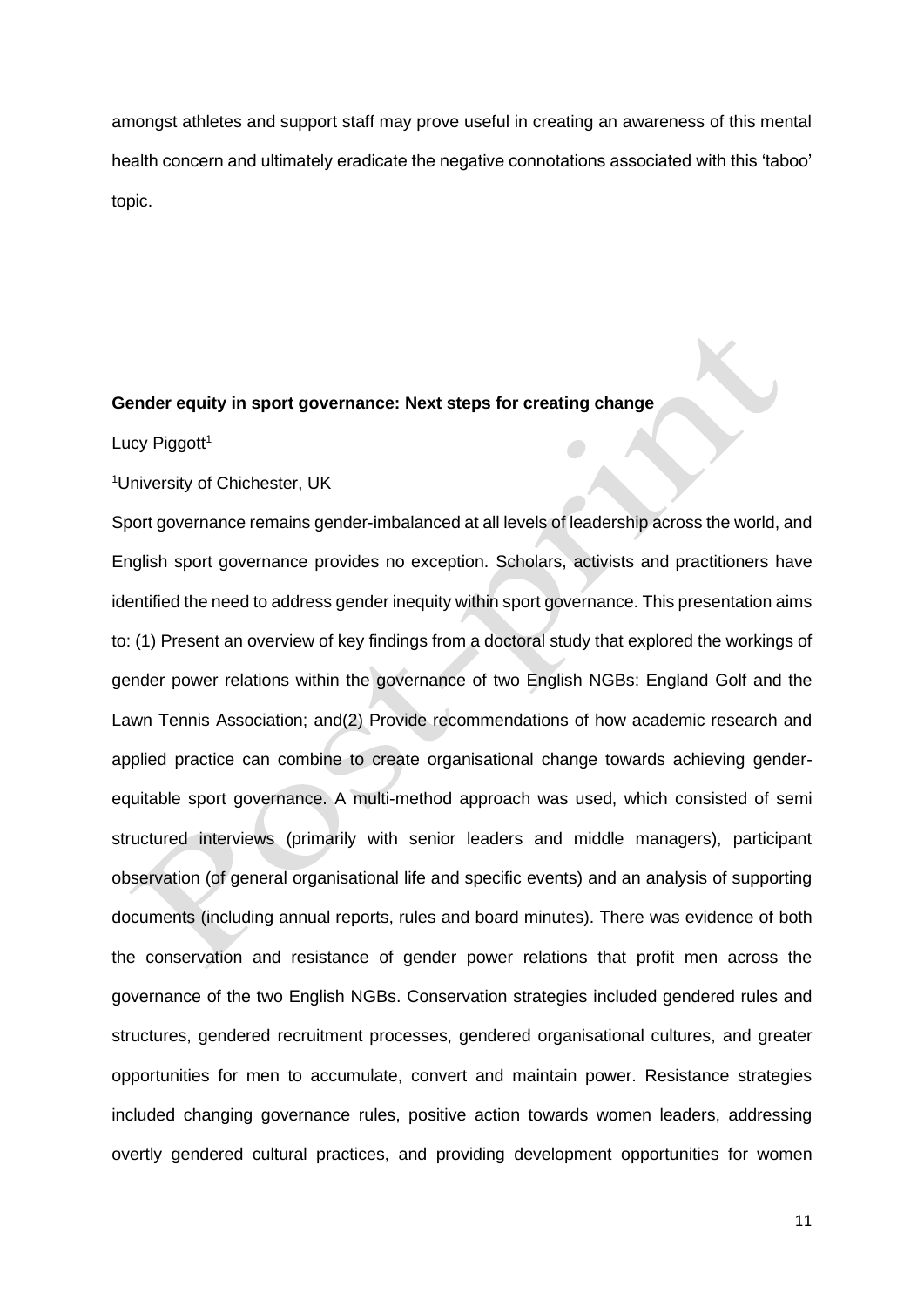leaders. Power continues to operate along gendered lines to reproduce male-dominance within sport leadership numerically, structurally, culturally and agentically. To inform organisational change towards gender equity, academics need to link their recommendations to espoused organisational values and performance to provide motivation for organisations to make genuine, sustainable change.

**Educating Generation Z about gender equality in sport: A social learning perspective** Inge Derom<sup>1</sup>, Hebe Schaillée<sup>1</sup>, Solveig Straume<sup>2</sup>, Helmien Rambaldo<sup>3</sup>, Gill Renfree<sup>4</sup> and Vanessa Jones<sup>4</sup>

<sup>1</sup>*Vrije Universiteit Brussel;* <sup>2</sup>*Molde University College;* <sup>3</sup>*The Hague University of Applied Sciences;* <sup>4</sup>*University of Worcester, UK*

Although research has reported increases in female participation in sports, women and girls are still under-represented in coaching, leadership and decision-making roles, as well as in sports media. The GETZproject ('Gender Equality Toolkit for Generation Z') looks at the issue of gender inequality from the perspective of the next generation and aims to develop, deliver and evaluate an innovative educational resource specifically designed for Generation Z on the issues relating to gender equality and equal opportunities in sport. The GETZproject is carried out by a consortium of institutions across seven countries and is co-funded by the Erasmus+ Sport programme of the European Union. Generation Z are individuals born in the mid-1990s to early 2000s, who frequently interact on social media platforms for a significant portion of their socialising and, consequently, social learning. In order to understand the perceptions, attitudes and actions related to gender equality and equal opportunities in sport among Generation Z, undergraduate students from four institutions and countries were recruited and a total of eight focus groups were conducted. The preliminary results of this research demonstrate that undergraduate students reported common perceptions and experiences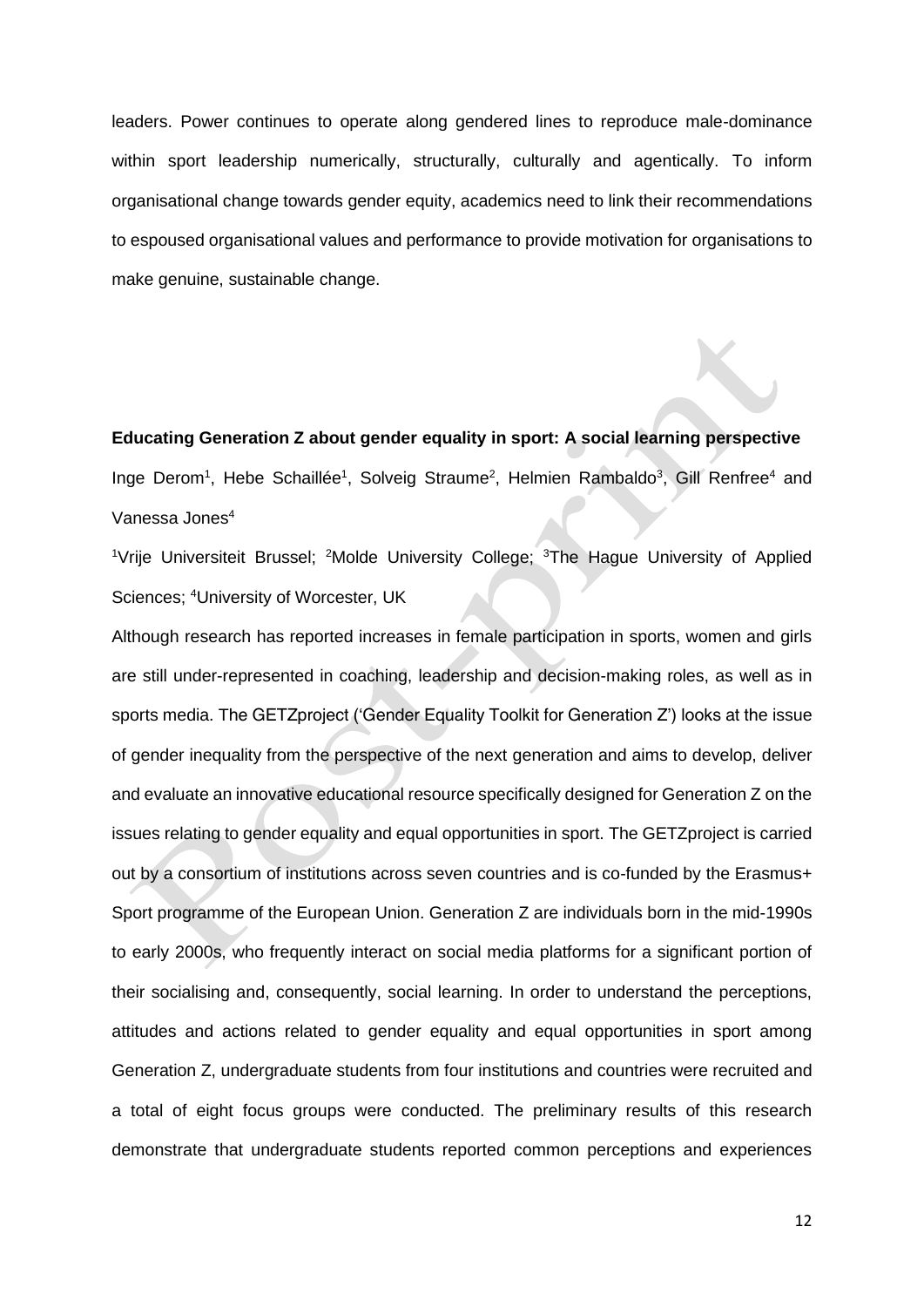across the four participating institutions and countries. Furthermore, no major differences in responses between male and female students were found. Respondents discussed the outspoken advantage for males in the sport industry, in terms of governance, media coverage and participatin (recreational and elite). The development of the GETS-toolkit is elaborated upon, with reference to ongoing challenges related to gender inequality.

**Pushing the boundaries for commercial viability and financial freedom of sportswomen**  Emmanuel Mogaji<sup>1</sup>, Foluké Abi Badejo<sup>2</sup>, Simon Charles<sup>3</sup> and Jacqueline Millisits<sup>4</sup> <sup>1</sup>*University of Greenwich, UK;* <sup>2</sup>*Griffith University, Queensland, Australia;* <sup>3</sup>*SWBA Project, UK;*  <sup>4</sup>*University of Connecticut, Connecticut, USA*

Research about women in sports has often focused on exercise, physical training, nutrition and psychology, while the commercial viability of sportswomen is less explored. This research sought to explore sportswomen's effort and challenges as they move beyond the physical side of sports towards commercial viability and financial freedom. Semi-structured interviews with 24 sportswomen across the UK were carried out. Analysis revealed that sportswomen seldom focus on their commercial viability; they do not consider themselves as brands, as they want to focus on their career. For those who have tried to build their commercial viability, they face challenges such as poor media coverage, consumers and brand attitude towards sportswomen, and not having the right management team. This consequent increased financial vulnerability as sportswomen influences their wellbeing, such as having to delay life's major decisions and decreased mental wellbeing. While the physical side of sports is still essential for women, they need to be mindful of their commercial viability, thinking of how they make money to support themselves and have more financial freedom – pushing boundaries to build themselves as a brand, telling their stories and engaging with the audience. This study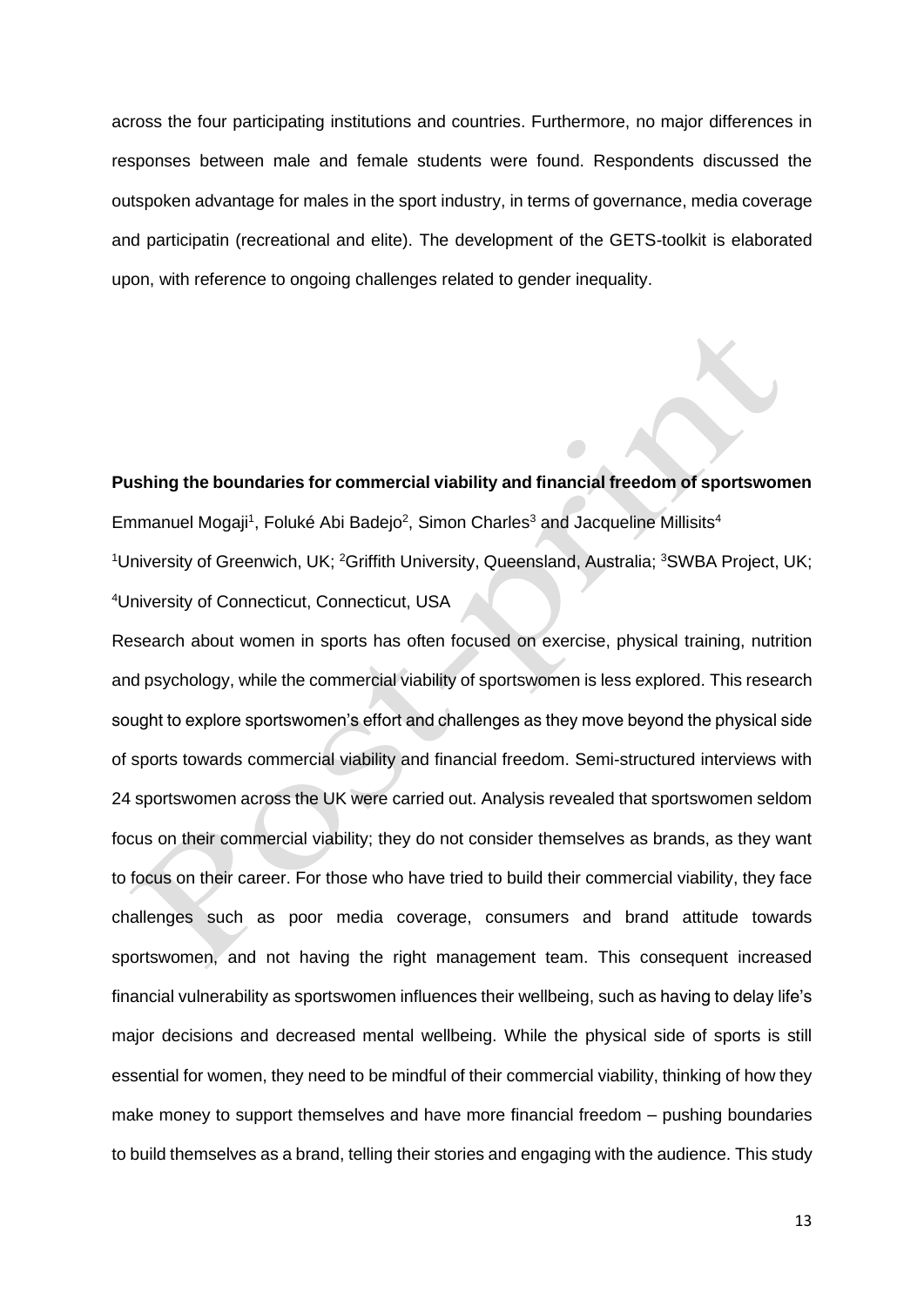contributes to a better understanding of the financial wellbeing of sportswomen. It offers practical implications for sportswomen to take additional responsibilities; governing bodies to support sportswomen; investing in a supportive environment that can assist women in balancing gender roles with a sporting career. Talent managers and coaches also need to be more aware and mindful and supportive of their clients' wellbeing.

### **A global survey of menstruation and exercise habits in 14,184 exercising women**

Georgie Bruinvels<sup>1,2,</sup> Esther Goldsmith<sup>1,2</sup>, Katie Morton<sup>2,3,</sup> Nathan Lewis<sup>1,2,</sup> and Charles  $Pedlar<sup>1,2</sup>$ 

<sup>1</sup>*St Mary's University, UK;* <sup>2</sup>*Orreco Ltd;* <sup>3</sup>*University of Cambridge, UK*

Approximately three quarters of women cite their menstrual cycle as a barrier to performance. However, the inter-relationships between the menstrual cycle (e.g. characteristics, symptoms), exercise, diet and lifestyle factors are not well understood. Additionally, where dysfunctions or symptoms are present, medical intervention (e.g. painkillers, hormonal contraception) are often the primary treatment option. Historically there has been limited discussion and education in this area. Few data exist to describe the relationship between these factors in the UK and globally. The aims of this work were to: (1) gain a better understanding of menstrual function in exercising women (2) identify prevalence of hormonal contraception use and menstrual dysfunction; and (3) identify any geographical differences in education, communication and participation in exercise during puberty. A large subset of users of an activity and distance tracking application (STRAVA) from the UK, Ireland, USA, Spain, France, Germany and Brazil were invited to complete a 37-part online questionnaire lasting approximately 10 minutes. Results were analysed descriptively, and associations between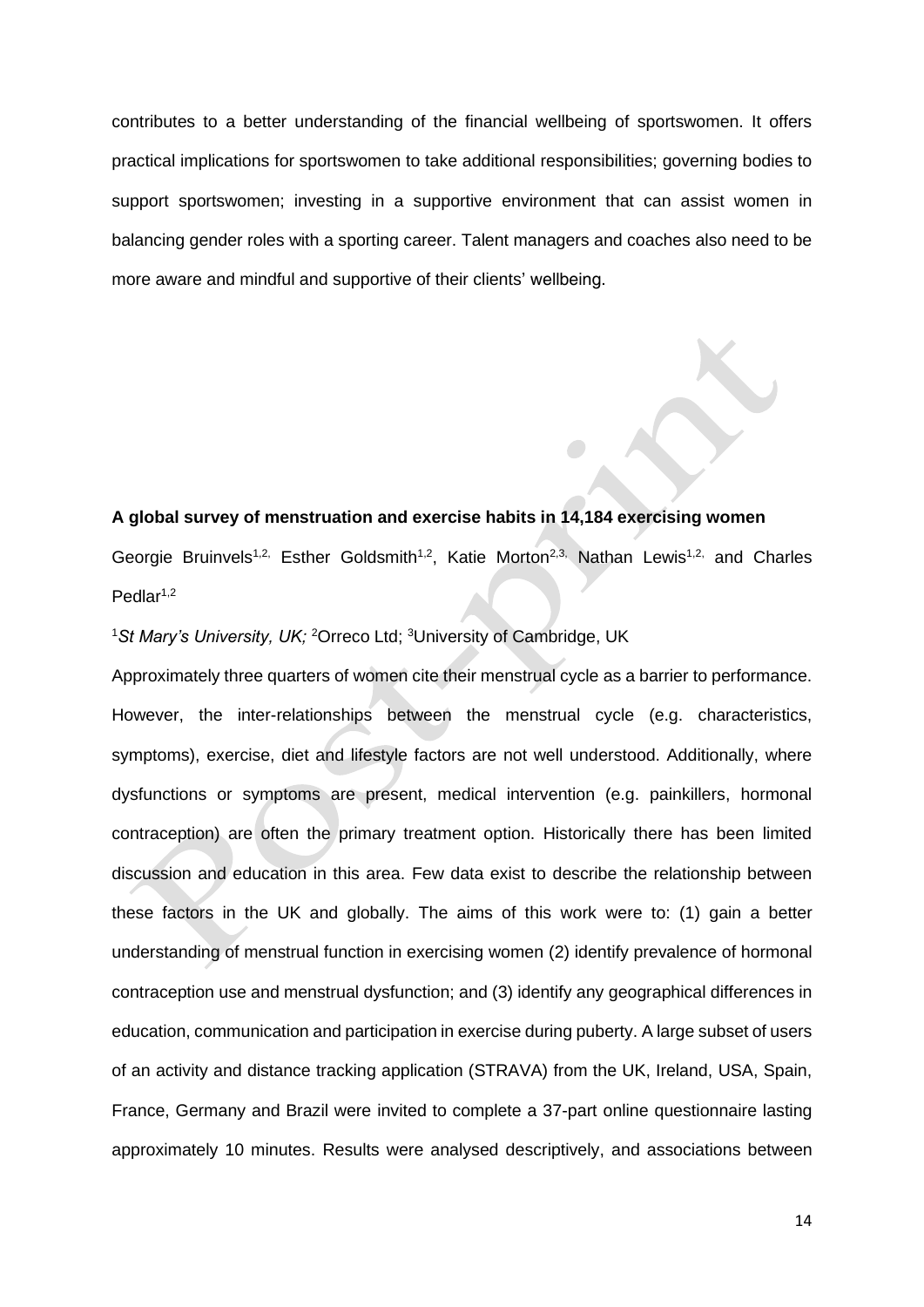variables assessed. 14,184 women participated in the survey. Excluding those not of a reproductive age, 3.5% had amenorrhea, 6.0% oligomenorrhea, 42.1% eumenorrhea, 1.1% polymenorrhea and 48.4% were using hormonal contraception. 80.5% of women reported experiencing menstrual cycle-related symptoms every cycle, and 68.7% have had to alter their training as a result of their menstrual cycle. Only 25% of those coached have discussed their menstrual cycle with their coach, and only 15.9% of women have received education in this area.

### **Female athletes, amenorrhea, and fertility**

Megan Stanley<sup>1</sup>, Nicola J Rinaldi<sup>2</sup>, Nancy Clark and Jackie Buell<sup>1</sup>

<sup>1</sup>*Ohio State University;* <sup>2</sup>*Antica Press LLC*

Amenorrhea in biologically female athletes is fortunately becoming less of a taboo topic, particularly with recent publications highlighting the importance of having one's period, along with recommendations that menstrual cycle status be treated as the fifth vital sign. However, research on long-term impacts of amenorrhea at different ages is sparse. Two major questions include the effects of timing and duration of amenorrhea on bone density and, similarly, effects of amenorrhea on later fertility. When counselling athletes about alterations in eating and exercise habits to attempt to address the underlying causes of amenorrhea, understanding of these long-term impacts by both clinicians and athletes can be helpful. In this session we will share results from a digital questionnaire sent to alumnae athletes at Ohio State University as a pilot for a larger effort. We assessed history of menstrual dysfunction throughout high school, collegiate and post-collegiate athletic careers, across varied ethnic groups and sports, along with self-reported physician diagnosis, treatments offered and fertility history. We included a lab visit for local participants to assess effects on bone density and resting metabolic rate. The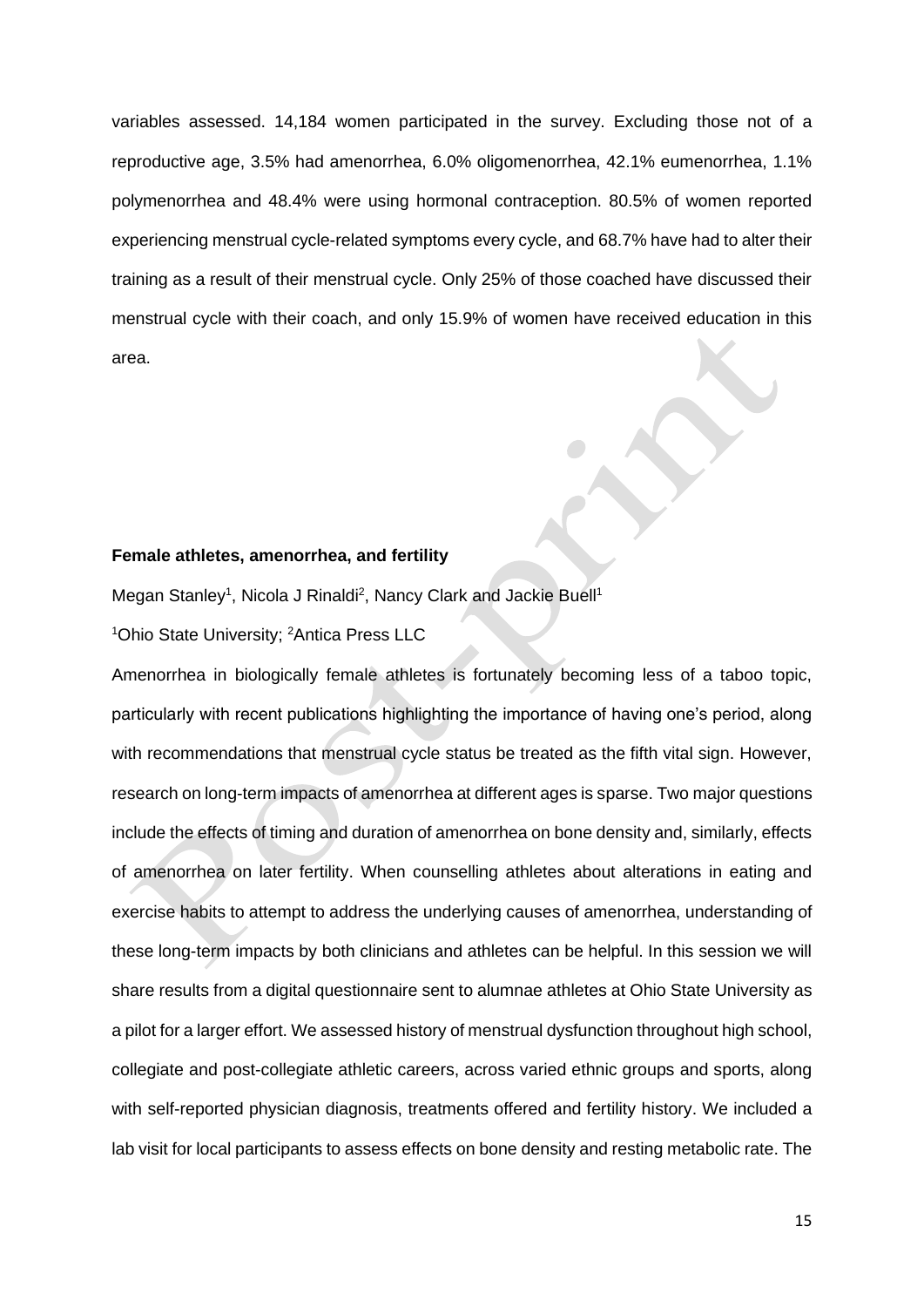questionnaire outcomes provide unique data to better understand the impact of athletic amenorrhea on later fertility. The laboratory data, when combined with data from additional institutions, will provide much needed insight as to the long-term physical impacts.

#### **Age and sex differences in vascular function: the role of oestrogen**

Sophie M Holder<sup>1</sup>, Ellen A Dawson<sup>1</sup>, Andrew Thompson<sup>2</sup>, Daniel J Green<sup>3</sup>, and Dick HJ Thijssen $1,4$ 

<sup>1</sup>*Liverpool John Moores University, UK;* <sup>2</sup>*University of Liverpool, UK;* <sup>3</sup>*The University of Western Australia, Australia;* <sup>4</sup>*Radboud University Medical Center, the Netherlands* Women have a lower incidence of cardiovascular disease (CVD) compared to men, partially due to the protective effect of oestrogen. Vascular function, measured by brachial artery flowmediated dilation (FMD), predicts CVD risk. Age- and sex-specific differences in FMD are well established; however, interpretation is hindered by the lack of reference values. This study aimed to establish reference values for brachial artery FMD in healthy adults, obtained with strict adherence to expert-consensus guidelines for the measurement of FMD. In a retrospective study design, we combined brachial artery FMD data of 891 healthy adults (age 18-84 years; 348 women). Fractional polynomial regression generated age-specific percentile curves and sex-specific predictive equations for FMD. A t-test explored the independent effect of oestrogen on 11 pairs of healthy age-matched pre- and post-menopausal women. The agerelated decline in FMD was linear in both sexes; however, FMD declined at a faster rate in women compared with men (-0.061% and -0.032% per year increase in age, respectively). There was no difference between pre- and postmenopausal women (pre-menopause *M* = 6.97, *SD* = 3.22%, post-menopause *M* = 4.95, *SD* = 1.82%; *p* = 0.096); however, this exploratory analysis may be clinically meaningful in relation to CVD risk. Ageing is associated with a decline in FMD, even in a healthy population. Oestrogen may contribute to the sex differences in the age-related decline in FMD. The age-related decline may be slowed by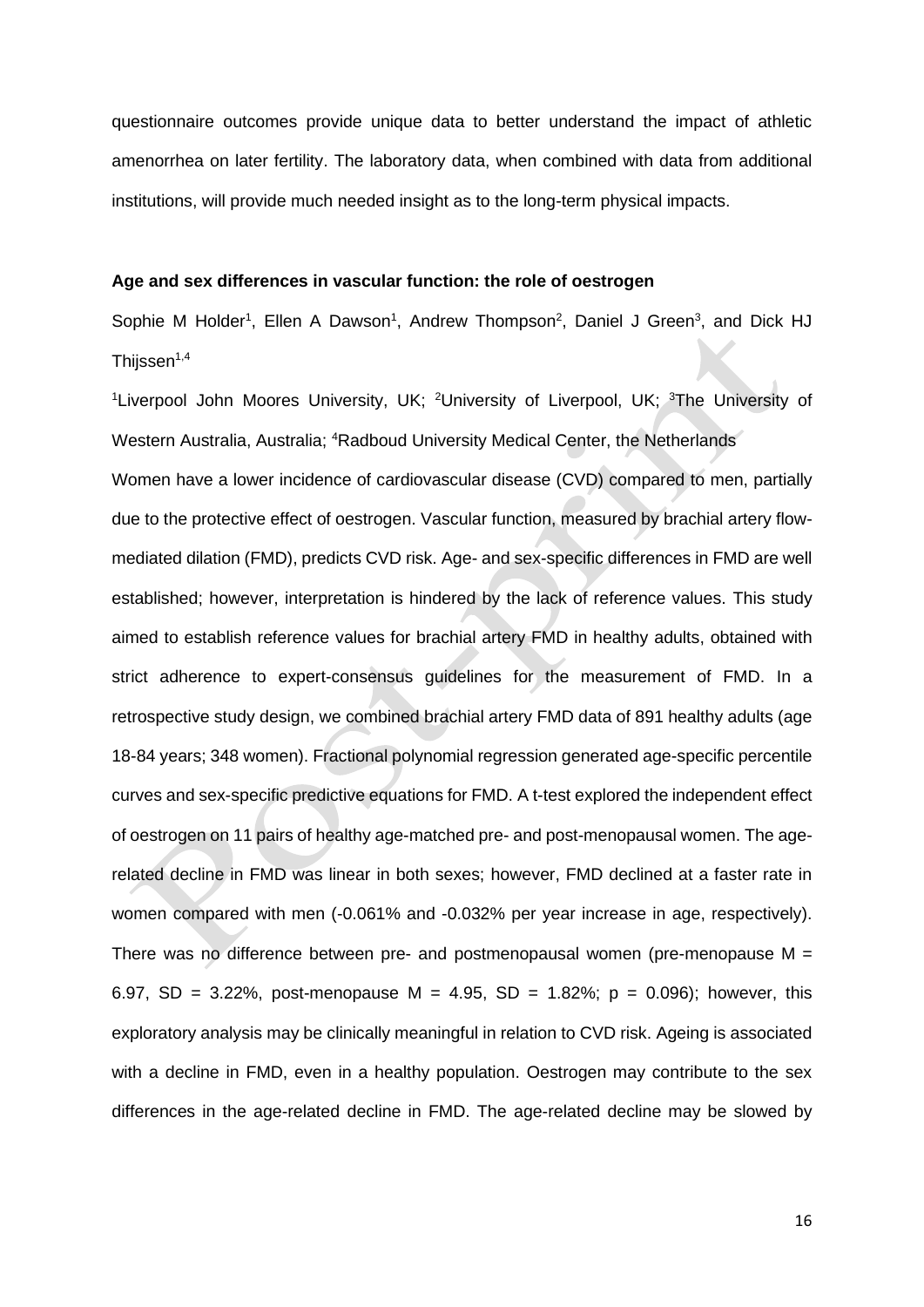regular exercise, and is therefore recommended to combat the age-related decline in vascular function and reduce CVD risk.

## **Physical activity participation during pregnancy in previously sedentary and highly active women**

Ciara O'Hagan<sup>1</sup> and Louise Turner<sup>2</sup>

1 *Institute of Technology Carlow, Ireland;* <sup>2</sup>*Sheffield Hallam University, UK*

Regular moderate intensity exercise (>150 min/week) is recommended by the Health Services Executive in Ireland to promote maternal health during pregnancy, but more than 75% of pregnant women do not meet this recommendation. Little is known about women who were engaged in competitive sport training pre-pregnancy. The aim of this study was to explore the physical activity knowledge and participation during pregnancy of women whose prepregnancy activity status ranged from sedentary to elite athletes. An online questionnaire was developed to collect data in five domains: knowledge of physical activity guidelines; physical activity, sport and exercise participation before and during the three trimesters of pregnancy; reasons for changes in activity participation; sources of advice and guidance; and perceived risks of physical activity during pregnancy. The questionnaire was distributed using a snowball sampling approach to recruit adult women who had experienced a pregnancy in Ireland during the past five years. Preliminary data analysis suggests that while most women reduced physical activity frequency, intensity and duration across their pregnancy, previously highly active women were more likely to meet pregnancy physical activity recommendations than those who were previously sedentary or had low activity levels. Women across all prepregnancy activity categories received some advice from healthcare professionals but also reported high usage of social media and other online sources to guide their activity participation. These findings are important to consider in the context of public dissemination and promotion of pregnancy physical activity recommendations to both sedentary and previously active women in Ireland.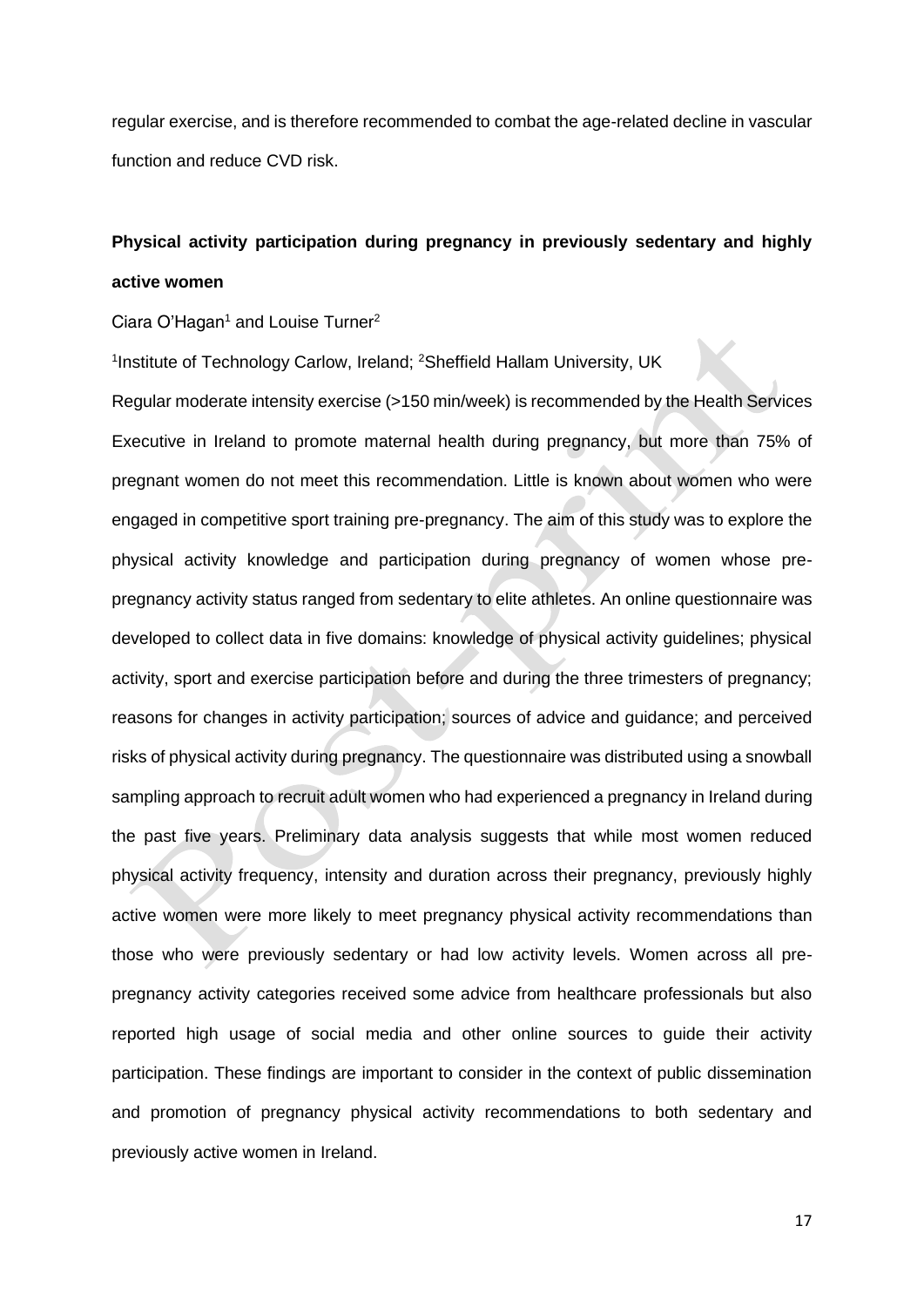## **Introducing This Mum Moves: an educational campaign to support pregnant women and new mothers in enjoying and benefitting from an active lifestyle**

Marlize de Vivo<sup>1</sup> and Hayley Mills<sup>1</sup>

<sup>1</sup>*Canterbury Christ Church University, UK*

The Chief Medical Officer's recommend that pregnant women engage in 150 minutes of moderate intensity physical activity (PA) every week and do muscle strengthening activities twice per week. However, it is estimated that only 3-15% of women meet these guidelines and that activity levels rarely return to pre-pregnancy levels. This Mum Moves (TMM) is a project aiming to support women to be active throughout motherhood by providing health care profressionals with the tools (training and resources) to deliver physical activiry advice and guidance as part of routine care. A Patient and Public Involvement (PPI) approach adopted during the development phase involved: (1) an online survey of healthcare professionals' knowledge and confidence in providing PA advice and guidance (*n* = 404); and (2) seven focus groups involving pregnant women, new mothers, midwives and health visitors (*n* = 43). Key findings include: advice to be received early in pregnancy, if not pre-conceptually, and continued postnatally; information to be delivered by a trusted professional; clear and consistent advice to be available throughout pregnancy and beyond; generic information to be available in print with more specific guidance and signposting provided by professionals; advice to be part of routine conversations; information about local PA opportunities to be current and accessible through a range of mediums; and campaigning to be inclusive and relevant to the local community. These findings form the foundations on which the TMM project is based, the effectiveness of which will be tested in two pilot sites, before upscaling and launching nationally.

**Support for Sport: short- and long-term impact of a breast education intervention on adolescent girls' breast knowledge and attitudes to breasts**

18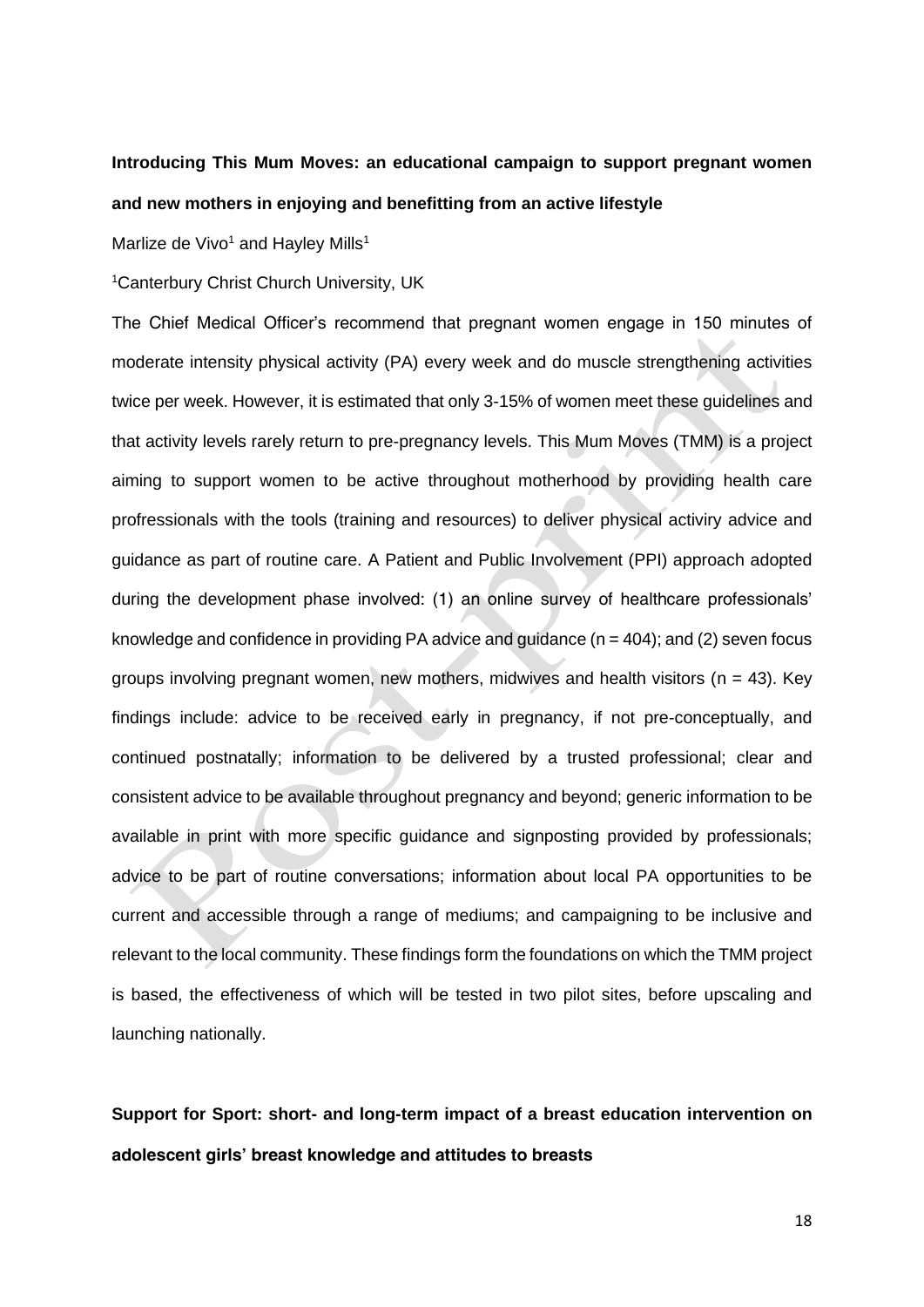Atefeh Omrani<sup>1</sup>, Jenny Smith<sup>2</sup>, Joanna Wakefield-Scurr<sup>3</sup> and Nicola Brown<sup>1</sup>

<sup>1</sup>*St Mary's University, UK;* <sup>2</sup>*University of Chichester, UK;* <sup>3</sup>*University of Portsmouth, UK.* Only 12% of UK 14-year-old girls meet physical activity guidelines. In our survey study with >2,000 girls, 46% of girls reported that their breasts affected their sports participation and73% reported  $\geq$  one breast-specific concern in sports, with breast bounce being most prevalent. Furthermore, 26% of girls reported negative feelings about their breasts and 87% want to learn more about their breasts. This study aims to evaluate the short- and long-term impact of a 50 minute comprehensive breast education intervention on girls' breast knowledge and attitudes towards breasts and breast issues. A mixed method, controlled, longitudinal-cohort-design was employed: two control schools (receiving no intervention) and two intervention schools (receiving the intervention) participated in the study. All four schools completed a validated breast survey pre- and post-intervention, as well as three and six months after the intervention. Additionally, in one intervention school, six focus groups were conducted post-intervention and ~four months after the intervention. Analysis of survey data established the short- and longterm positive impact of the intervention; participants in the intervention schools ( $n = 375$ ) significantly improved their breast knowledge, and their attitudes towards breasts over a sixmonth period, compared to participants in the control schools (*n* = 412). The focus group findings supported the survey results. Participants described the session as informative and it made them feel less embarrassed about their breasts; they also reported wanting to do more exercise. These findings demonstrate the positive impact of the intervention which may have the potential to impact policy change and inform education guidelines.

#### **Significant moments and people in female coaching journeys**

Polly Lasota<sup>1</sup>, Luciana De Martin Silva<sup>2</sup>, Thomas Legge<sup>3</sup> and Ryszard Chadwick<sup>3</sup> <sup>1</sup>*University of Worcester, UK;* <sup>2</sup>*Hartpury University, UK;* <sup>3</sup>*Play Rugby USA* Previous research has highlighted the under-representation of women in coaching, focusing primarily on the challenges faced by elite female coaches. A shift in socio-cultural and political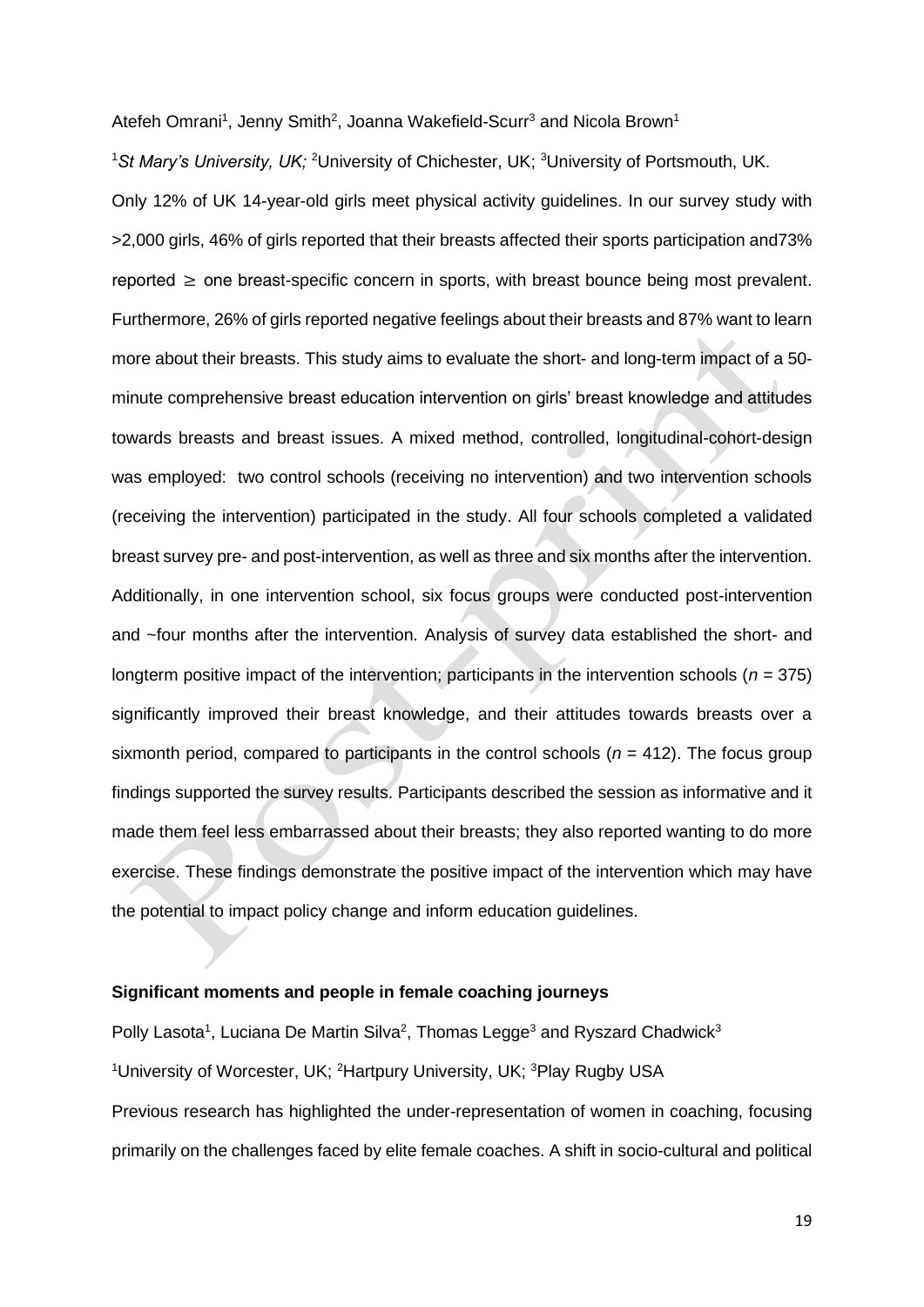landscapes towards equal opportunities for minority groups in society has supported the development of further enquiry into supportive mechanisms for female coaches who have various levels of coaching experience. This is particularly important in contributing to the creation of effective supportive environments that inspire female coaches to pursue and sustain a career in coaching. Hence, the aim of this research was to investigate key moments and people in female coaching journeys that have influenced their personal and professional development (while pursuing and sustaining a career in coaching); moreover, to provide recommendations for future supportive provisions for the development of female coaches. Semi-structured interviews were utilised in order to gain rich insight into female coaching journeys. One initial set of interviews (lasting ≈ 50 minutes each) included 12 coaches (Level 2 to Level 4 UKCC qualified/or equivalent) from a range of sport specialisms, with a minimum of three years' coaching experience. A second set of interviews was conducted with four of the original coaches three coaching seasons later to address the changes in the landscape regarding supportive female coaching provisions. Thematic analysis was adopted to inform the development of emergent themes. Results indicate the need to maintain a fight for continued change in the coaching landscape to enhance the knowledge and understanding of individualised journeys to align appropriate supportive mechanisms for female coaches.

#### **Women's experiences of embodied identity through active leisure**

Joanne Mayoh<sup>1</sup> and Ian Jones<sup>1</sup>

#### <sup>1</sup>*Bournemouth University, UK*

Corporeality is gendered, it is therefore imperative that research explores the uniquely gendered ways in which we experience our bodies. Previous research has highlighted the perceived alienation and feelings of powerlessness associated with women's bodily experiences from multiple perspectives, as well as identifying engagement with physical pursuits as a potential pathway for more positive forms of embodiment. This research aims to contribute to the small yet emerging body of literature that explores how engagement in active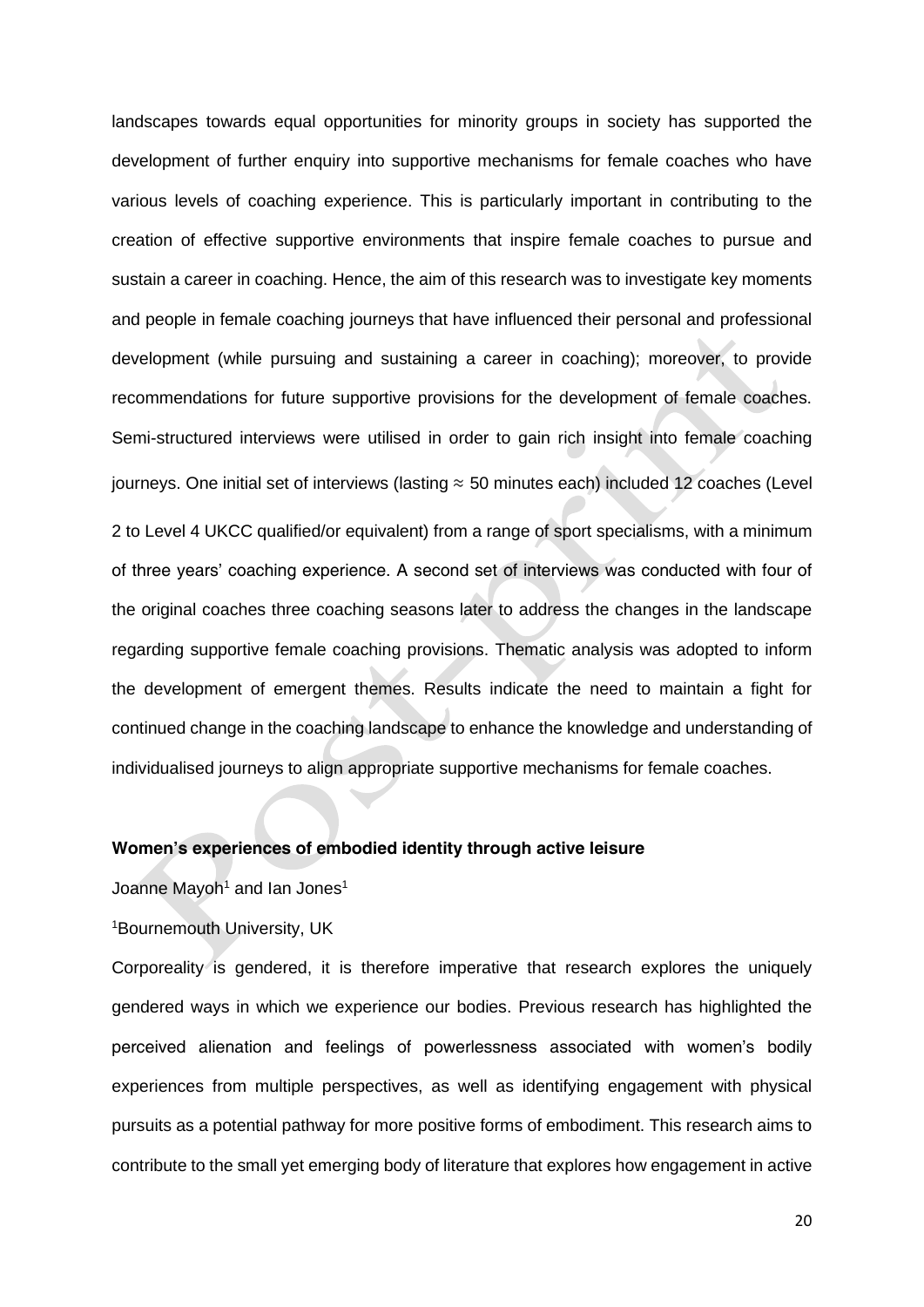leisure may provide existential possibilities for empowerment and the wellbeing for women. In this presentation, we combine theoretical discussion and qualitative empirical data from indepth interviews with women who engage in active leisure activities. Theoretically, we draw upon phenomenologically informed dwelling-mobility theory to explore examples of how active leisure provides these opportunities for wellbeing through the experiential lifeworld dimensions of embodiment and identity. Our results demonstrate that active leisure provides a pathway for women to have more empowering body experiences by developing an embodied identity that provides a sense of 'I am my body' or 'my body can'. We suggest that forms of active leisure have the potential for women to have empowering body experiences. We propose the most empowering of experiences are those grounded in a sense of embodied identity dwellingmobility where these senses are felt simultaneously. In adopting this framework, potential pathways to wellbeing through sport for women are uncovered that can help inform policy and practice.

#### **Differences between males and females in recovery from sprint interval exercise**

Jacky J Forsyth<sup>1</sup> and Dean Burt<sup>1</sup>

*<sup>1</sup>Staffordshire University, UK*

The purpose of this study was to examine whether there were differences between males and females in energy metabolism following a bout of sprint interval training (SIT). Sixteen males (aged *M* = 25.0, *SD* = 4.7 years, height *M* = 1.81, *SD* = 0.07 m, and mass *M* = 82.7, *SD* = 13.3 kg) and 16 eumenorrheic females (aged *M* = 26.1, *SD* = 5.5 years, height *M* = 1.64, *SD*  $= 0.09$  m, and mass  $M = 72.0$ ,  $SD = 15.4$  kg), tested in the mid-luteal phase of their menstrual cycle, completed a SIT protocol, consisting of 4 x 30-s Wingate sprints at 0.065% fat-free mass. Compared with females, males had significantly ( $p \le 0.05$ ) higher post-SIT mean fat oxidation rates (0.10 g.min<sup>-1</sup> and 0.17 g.min<sup>-1</sup>, respectively,  $F_{(1,30)} = 34.82$ ,  $p < 0.001$ ), energy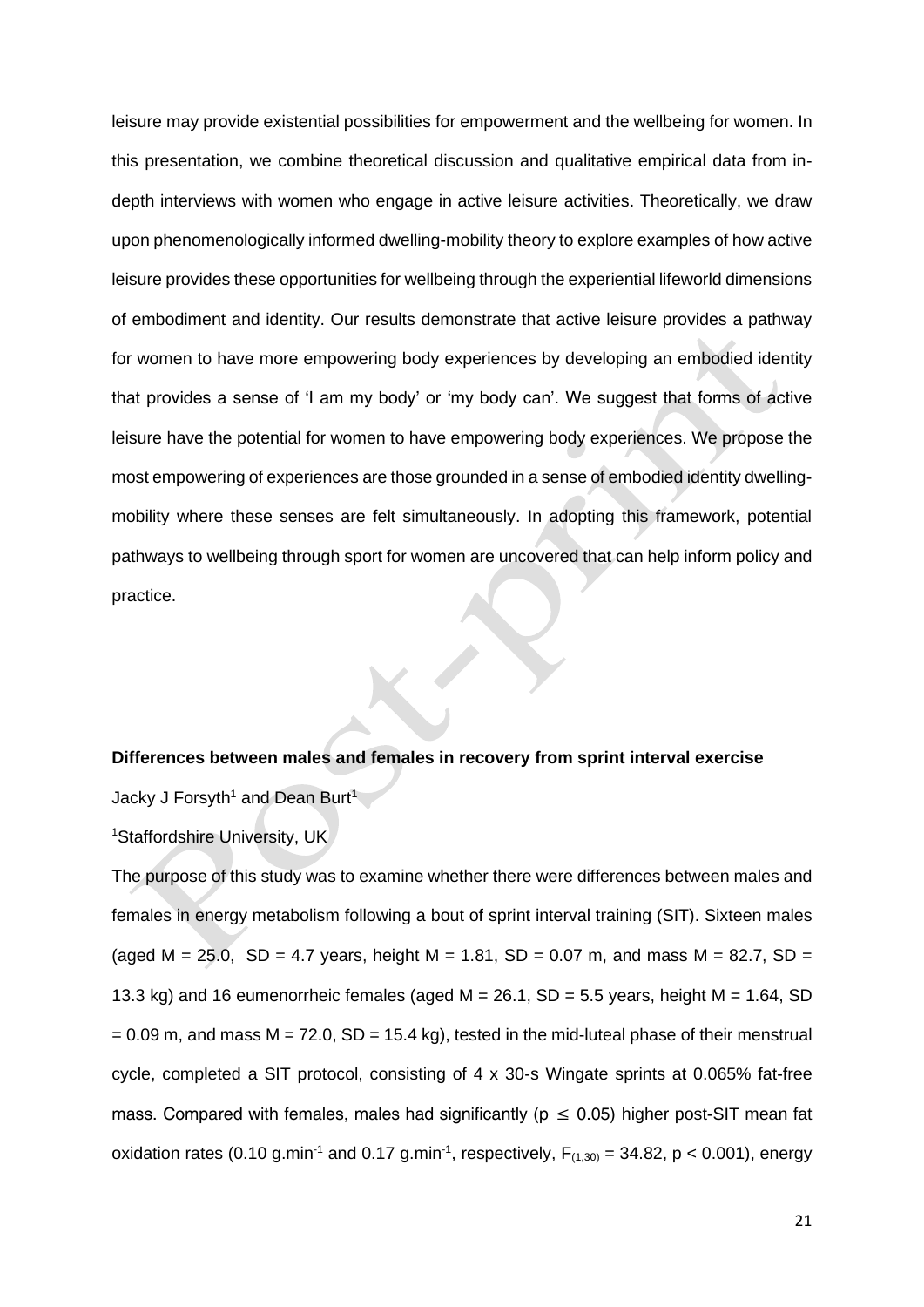expenditure (M = 1.28, SD = 0.26 versus M = 1.48, SD = 0.35 kcal.min<sup>-1</sup>, F<sub>(1,30)</sub> = 20.759, p < 0.001), excess post-exercise oxygen consumption values (*M* = 1.91, *SD* = 0.60 and *M* =  $3.02$ , SD = 1.58 L,  $F_{(1,30)}$  = 6.882,  $p < 0.014$ ). The higher metabolic values post-SIT for males might be explained by the males having a greater fat-free mass, since, when values were scaled for FFM, differences between the sexes post-SIT were no longer significant. Potentially, since fat oxidation rates and energy expenditure post-SIT were higher in males, compared to females, SIT might be more successful as a fat-loss intervention in men compared with women.

# **The effects of acute sodium bicarbonate supplementation on high-intensity intermittent performance using an 80 minute rugby-specific simulation test in elite female rugby players**

Paula A Fitzpatrick<sup>1</sup> and Giles D Warrington<sup>2</sup>

1 *Institute of Technology Carlow, Ireland;* <sup>2</sup>*University of Limerick, Ireland*

Ingestion of alkalising agents, such as sodium bicarbonate (SB), have been shown to enhance muscle buffering capacity, potentially improving performance. The aim of this research was to examine the effects of acute SB supplementation and a placebo (PLA) on high-intensity intermittent rugby-specific performance, half-time recovery and subsequent second-half performance in elite female rugby union players. Ten elite female rugby union players volunteered to participate in the study. The study used a randomised, double-blind, cross-over design in which participants performed an 80-minute simulated rugby union performance test on two separate occasions. Following a habituation session, each subject completed two experimental trials ingesting an acute pre-exercise dose of either 0.3g/kg body mass of SB or a PLA. Heart rate, blood samples, muscle soreness, gastrointestinal (GI) disturbance levels and rate of perceived exertion (RPE) were taken at specific intervals throughout the testing procedure. Acute SB supplementation resulted in significant alkalosis when compared to PLA (*M* = 7.47, *SD* = 0.03 vs. *M* = 7.38, *SD* = 0.02 pH units for SB and PLA pre-exercise,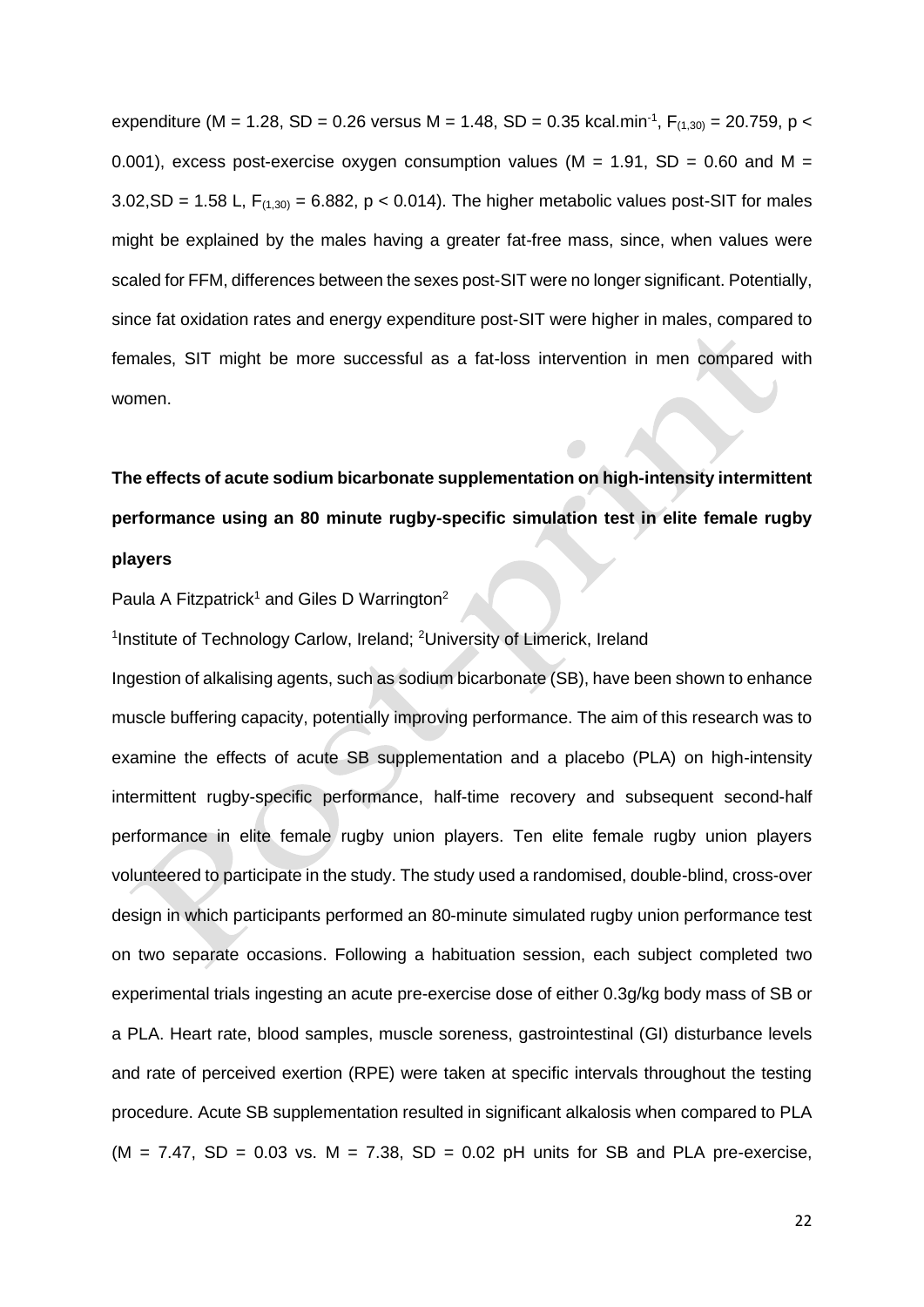respectively; *p* = 0.046). However, this did not translate into an ergogenic benefit to rugby union-specific performance. A significant relationship was found between mean GI ratings and performance in the SB trial for elite females. A high degree of individual variability was also revealed. Results of this study indicated that acute SB supplementation with 0.3g/kg body mass has the capacity to induce pre-exercise alkalosis in elite females. However, conflicting findings were recorded in relation to the ergogenic benefit to rugby union-specific performance.

## **Sprinting and endurance training as a means to slow the age-related decline for females in bone strength**

Jessica Piasecki<sup>1</sup>, Matthew Piasecki<sup>2</sup>, Alex Ireland<sup>3</sup>, Hans Degens<sup>3</sup>, Jamie McPhee<sup>3</sup> <sup>1</sup>*Nottingham Trent University, UK;* <sup>2</sup>*MRC/ARUK Centre for Musculoskeletal Ageing Research and National Institute of Health Research, University of Nottingham, UK;* <sup>3</sup>*Manchester Metropolitan University UK*

Bone mineral density begins to decline for females at 30 years, with the onset of menopause and loss of oestrogen around 50 years, increasing the likelihood of osteoporosis in older age for non-active females. The relationship between prolonged participation in regular sprint or endurance running and bone geometry at the tibia was examined in female athletes, compared with young inactive controls. Ten female sprinters (M = 62.2, SD = 7.9 years), 37 female endurance runners ( $M = 61.6$  SD = 5.0 years) and 15 female controls ( $M = 21.3$  SD = 3.6 years) were included for analysis. Both athlete groups had an age-graded performance above 65%, demonstrating considerable athletic ability. Peripheral quantitative computed tomography was used to asses bone geometry at the tibia, and dual x-ray absorptiometry was used to assess body composition (fat and lean mass). ANOVA models with no adjustment, showed the tibia of both athlete groups to have a ~20% expansion compared to controls, identified by the greater periosteal and endocortical circumference (p<0.005). However, when adjusting for age and lean mass, there were no significant differences between sprinters,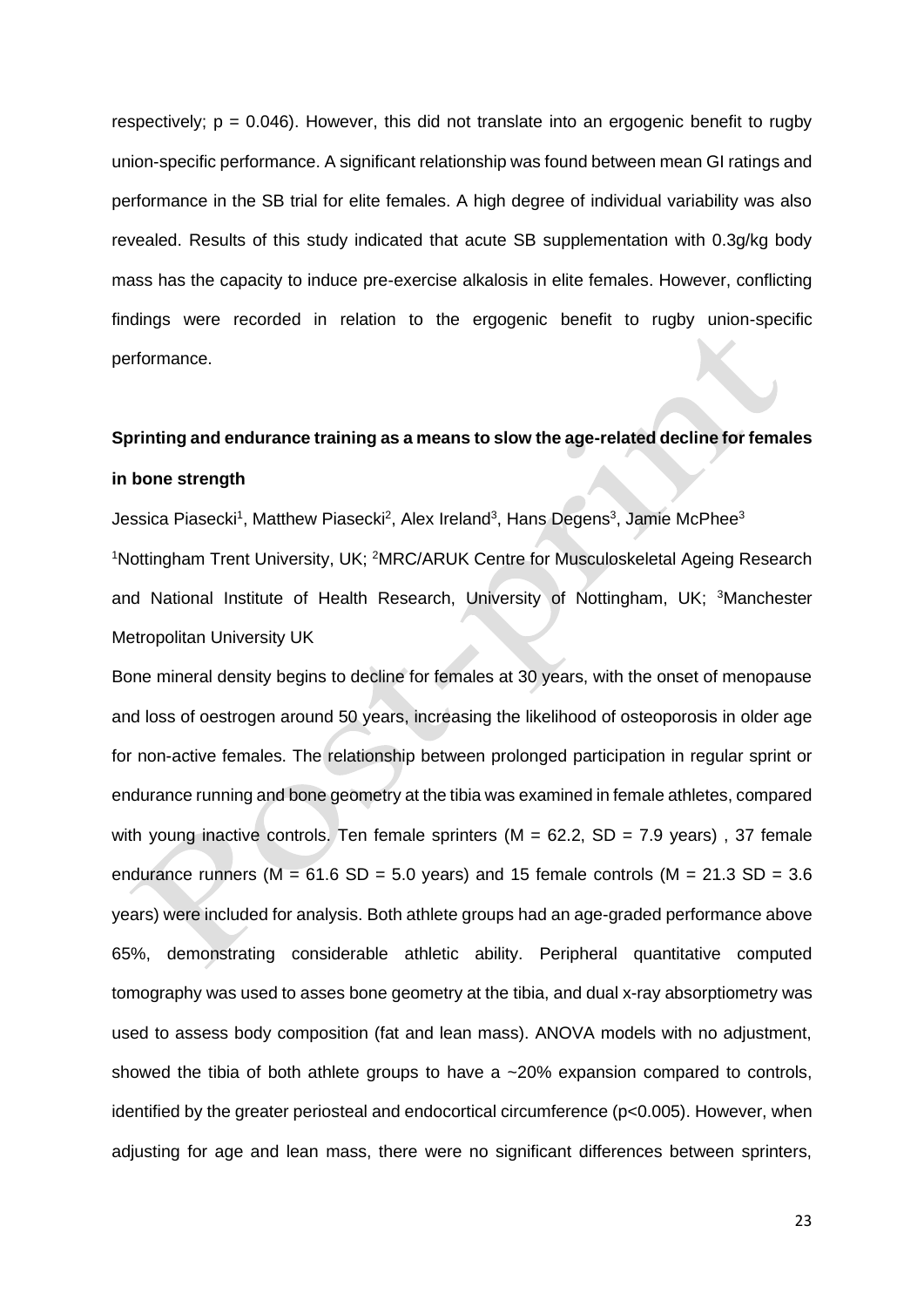endurance runners or controls in the periosteal or endocortical expansion, nor the cortical density, thickness or area of the tibia at the diaphysis or epiphysis. These data demonstrate that long-term sprinting and endurance running, for females, may slow down the expected age-related decline in bone strength of the lower limbs, resulting in bone geometry and strength similar to young healthy adults. Sprint and endurance running may protect females from later life osteoporosis.

### **For a few dollars more – the representation of elite women's cricket in Australia**

Keith D Parry<sup>1</sup> and Jo Batey<sup>1</sup>

<sup>1</sup>*University of Winchester, UK*

In 2018, Cricket Australia launched #WATCHME, a powerful new marketing campaign created to promote the Australian Women's Cricket Team and the Women's Big Bash League (WBBL) – the country's elite professional Twenty20 national cricket competition. This paper provides an important empirical snapshot and analysis of number of key areas. Namely, the representation of women's cricket and differences between that of the men's game; differences in the financial value placed on both forms of the game by fans; and the significance of the choice of venue for women's cricket matches. A two-phase mixed methodology was adopted for this study, utilising participant observation in conjunction with quantitative survey data. Participant observation was conducted at four WBBL matches, and an online survey was sent out via the club's email distribution list, yielding 308 responses. The gender breakdown was 159 females (52%) and 149 males (48%). The modal age was 18-24 years of age. The findings revealed that there were differences in the presentation of WBBL games compared to those of the male Big Bash League. WBBL games were also observed to have a more family-friendly atmosphere and were less focused on established rivalries and competitiveness. In addition, female fans preferred smaller, suburban venues for these matches. Significantly, it was found that male fans financially value women's sport less than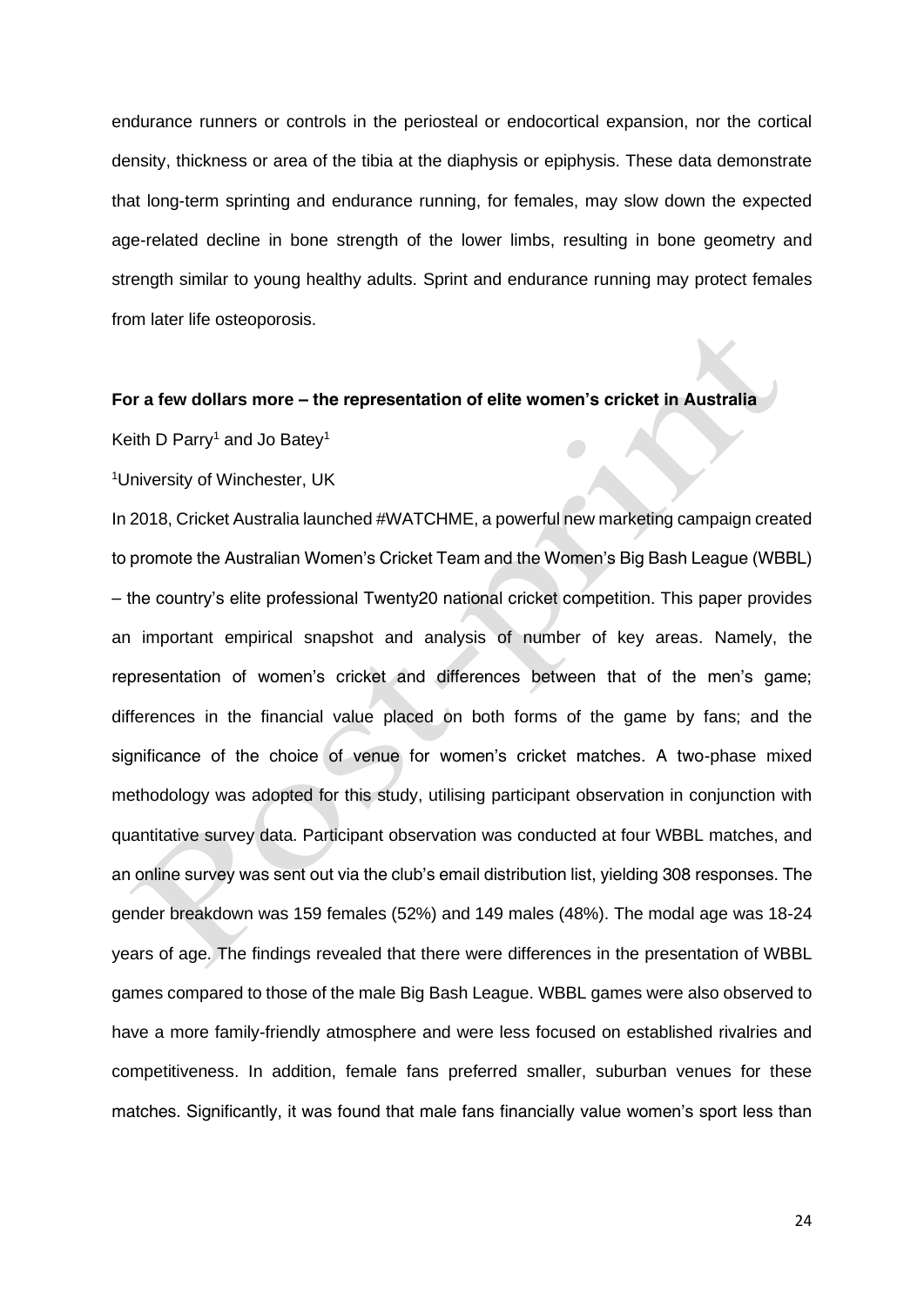female fans do. These findings indicate that women's sport remains a site of contestation with ongoing struggles over whose version of sport truly matters.

## **They were like, 'Wow, these girls can play golf!': women's experiences of competing against men in a professional golf tournament**

Ali Bowes<sup>1</sup> and Niamh Kitching<sup>2</sup>

<sup>1</sup>*Nottingham Trent University, UK;* <sup>2</sup>*Mary Immaculate College, Ireland*

The culture of golf is widely regarded as male-dominated, despite women's interest in playing the sport. Typically, women's participation has not been welcomed nor taken seriously, and golf culture has normalised exclusionary and discriminatory practices towards women where females struggle for equality of access, participation, employment and decision making in golf. Due to restrictions on women's involvement, ladies' sections were formed in golf clubs and, subsequently, gender-segregated golf governing bodies were developed independently from the men's game. In May 2018, the Men's European Tour invited five professional female players to compete in its innovative Golf Sixes event in England, against 27 professional male players. This paper draws upon interview data with those five players on their experiences of competing against men, which was thematically analysed. Initial findings shed light on the complexities of sex and gender in a sporting domain, with the women themselves perpetuating understandings on the 'naturalness' of sex differences. Data also indicates a hierarchical power relationship between men and women's golf. Despite this, the women were also found to be advocates for equality, positioning themselves as spokeswomen for professional women's golf.

### **Female athletes' voices: transgender guidelines and single-sex sport**

Cathy Devine<sup>1</sup>

1 *Independent researcher*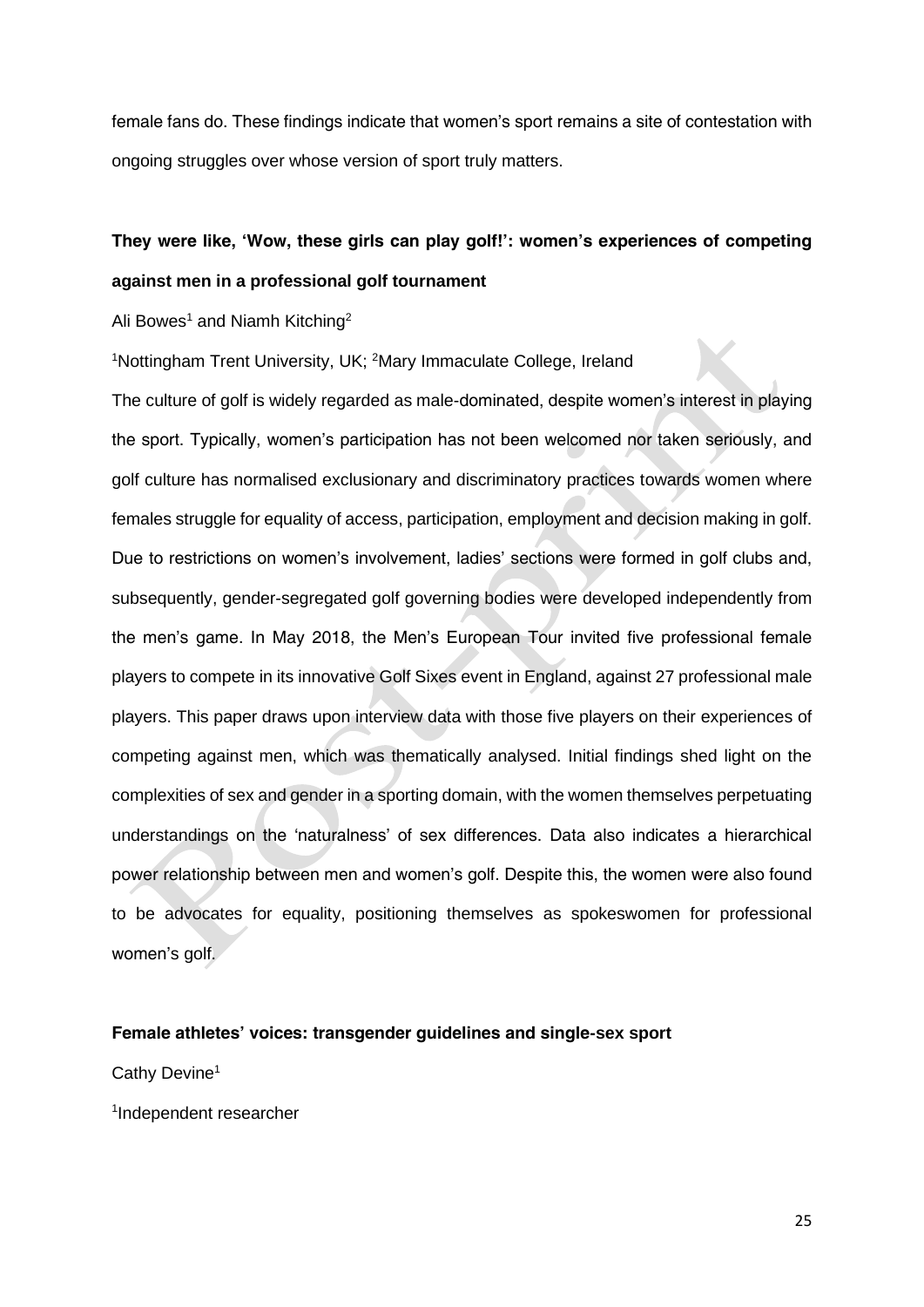UK and International Olympic Committee guidelines for transgender inclusion in sport are under review. Most sports are 'gender affected' and activities 'of a competitive nature in circumstances… in which the physical strength, stamina or physique of average persons of one sex would put them at a disadvantage compared to average persons of the other sex as competitors in events involving the activity'. Transwomen can be lawfully excluded from singlesex activities 'if it is necessary to do so to secure in relation to the activity  $-$  (a) fair competition, or (b) the safety of competitors'. Feminist political theorists argue girls and women have equal moral standing in the political and social structures of society, including sport. As such, their voices should carry equal democratic weight. The voices of elite female athletes are rarely heard in the political and scientific discourse in relation to transgender inclusion in sport, and this paper therefore explores the views of 15 female Olympic athletes. The main findings are: (1) unanimous agreement that both female and transgender athletes should be treated fairly, and (2) unanimous agreement that national governing bodies of sport (NGBs) should revisit the rules for transgender inclusion and be much more transparent regarding the scientific evidence on which they are based. NGBs must uphold the legal requirement for 'fair competition' and 'safety of competitors'. Female athletes are stakeholders, and their views should be sought. NGB rules for the inclusion of transwomen in female sport should be based on robust scientific evidence which is transparent to athletes.

#### **Exploring women's leadership in China's sport national governing bodies**

Han Zheng<sup>1</sup>, Aaron Smith<sup>1</sup> and Emily Hayday<sup>1</sup>

<sup>1</sup>*Loughborough University, UK*

Although the topic of women's leadership has been more widely mentioned in the past decade, in most areas women are still seriously under-represented at the leadership or decision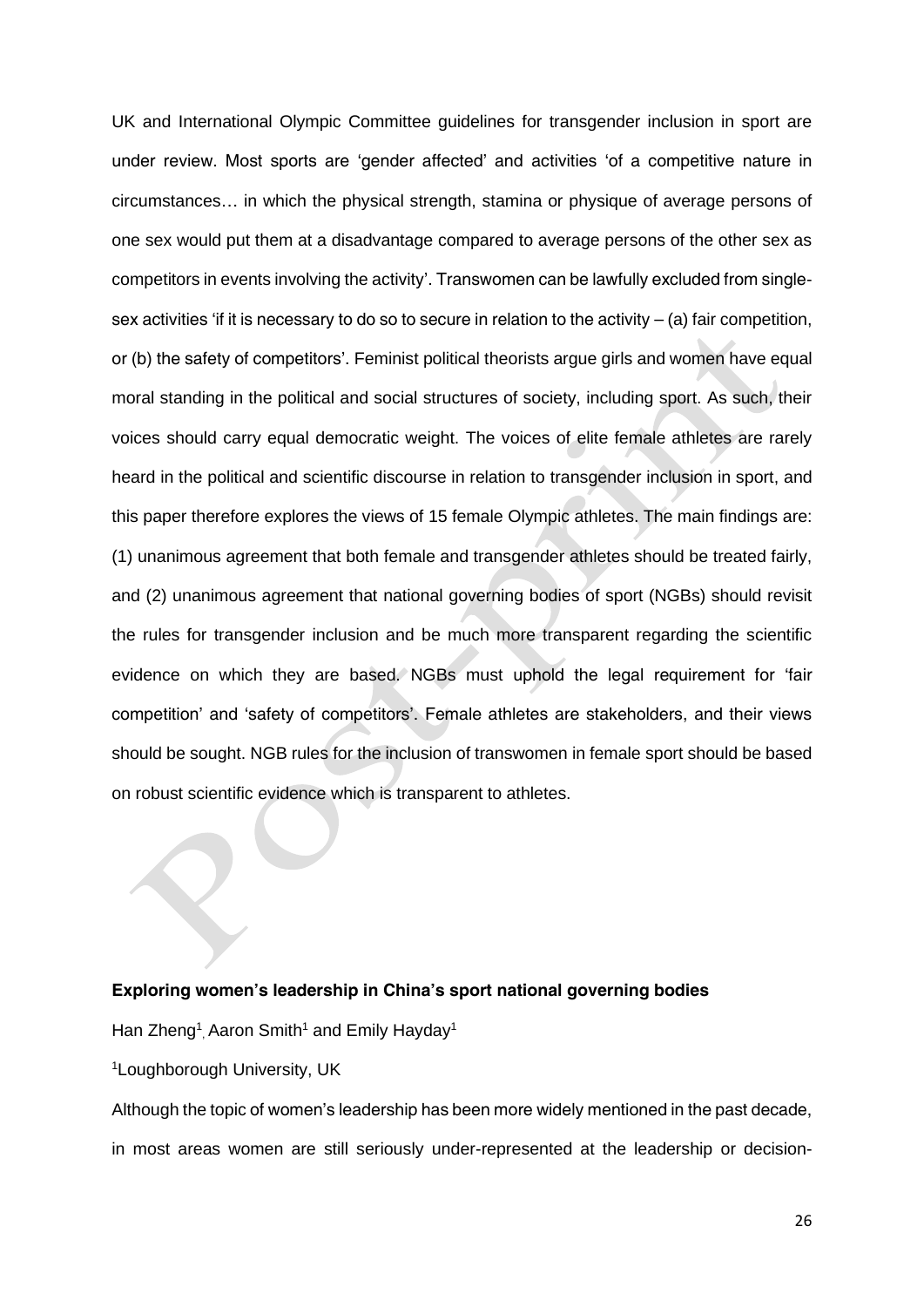making level; while sport, as a long-term male-dominated industry, is no exception. When people turn their attention to China, a country that occupies an important position in world sports, they find that the research on female leadership is very limited. In the past decade, there have been few in-depth studies on Chinese women's leadership in the sports industry. Numerical data indicates that the underrepresentation of women's leadership is still very serious in China. In Chinese enterprises, women occupy only 16% of the leadership, while in scientific and technological research institutions, women occupy 5.6% of the leadership. According to the data collected by the authors at present, the average proportion of female occupational leadership in China's national governing bodies (NGBs) is less than 20%. The purpose of this research is to explore the current situation of women leadership in sport governing bodies in China in order to fill the research gap. In this research, a multi-level framework proposed by Leberman and Burton in 2017 was applied. By using both questionnaires and interviews, data on sport NGBs in China were collected. In addition to barriers being classified into three levels, the inner connections between each level will also be explored. Finally, the degree of representation of women's leadership will be explored, while some targeted options will be put forward on how to support women's representation in leadership.

#### **On the need for raising the profile of elite women sport – Bahrain**

Hussa K Al Khalifa<sup>1</sup>

#### <sup>1</sup>*Loughborough University, UK*

A study on the condition of women football in Bahrain reveals athlete retainment at the elite level as a major and long-standing issue. Three main reasons account for this: weak youth systems, high dropout rates and a lack of incentives. Findings indicate that increased cooperation and policy congruence between the Football Association and educational institutions is needed to strengthen youth engagement with football. Social stigma and lack of familial support can be mitigated through media campaigns and outreach programmes to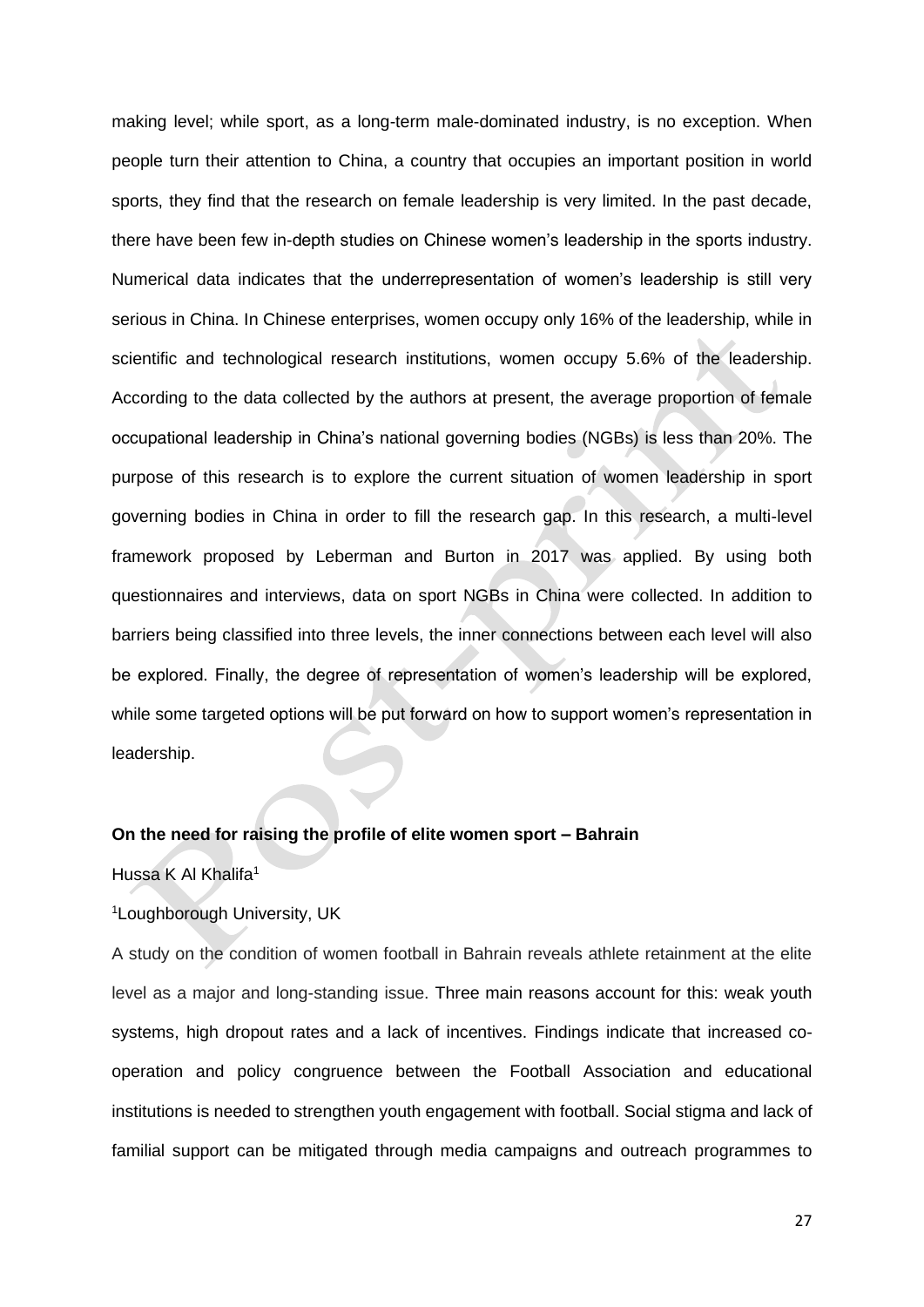promote awareness on the health benefits of exercise. Beyond this, the aim should be to raise the profile of women sports at par with their male counterparts, especially at the elite level, in order to encourage mass participation from below. This will create positive female role models in sport (which is currently lacking) and increase trophy/ medal-achieving potential for the country. Financial incentives in the form of fixed salaries will prioritise training sessions for athletes who often have to balance other jobs and/or school. As it stands, zero percent of female national team players in any sport receive an income for their efforts, except for bonuses for winning and pocket money during team travels for camps and competitions. Nonfinancial incentives, such as job or scholarship provision, will also encourage long-term commitment by athletes and yield encouragement by their families. Raising the profile of elite women in sport encourages female athletes to get in the game younger (stronger youth systems), stay in it longer (lower dropout rates) and commit harder (longer retainment).

# **Perceptions of the opportunities and barriers facing females when undertaking sportrelated study and employment**

Jacky J Forsyth<sup>1</sup>, Alison Bambridge<sup>1</sup>, Lyn Duval<sup>1</sup> and Jennifer Jones<sup>1</sup>

<sup>1</sup>*Staffordshire University, UK*

Males outnumber females in sport-related employment, especially in graduate-level jobs, senior roles and in leadership positions. This trend, which has changed little over time, might reflect the sex-stereotyping and marginalisation of females that is specific to sport. The purpose of this study was to investigate perceptions of sport and exercise career opportunities and barriers among females at different career stages, in order to explore why females are under-represented in sport-related educational and employment settings. Three focus groups were formulated, consisting of high-school students (*n* = 20), university students (*n* = 8) and graduates (*n* = 7), all of whom were studying or working in sport and exercise. Data were transcribed and thematically analysed. All groups perceived there to be gender discrimination and gender stereotyping within sport-related employment, but felt that by working harder and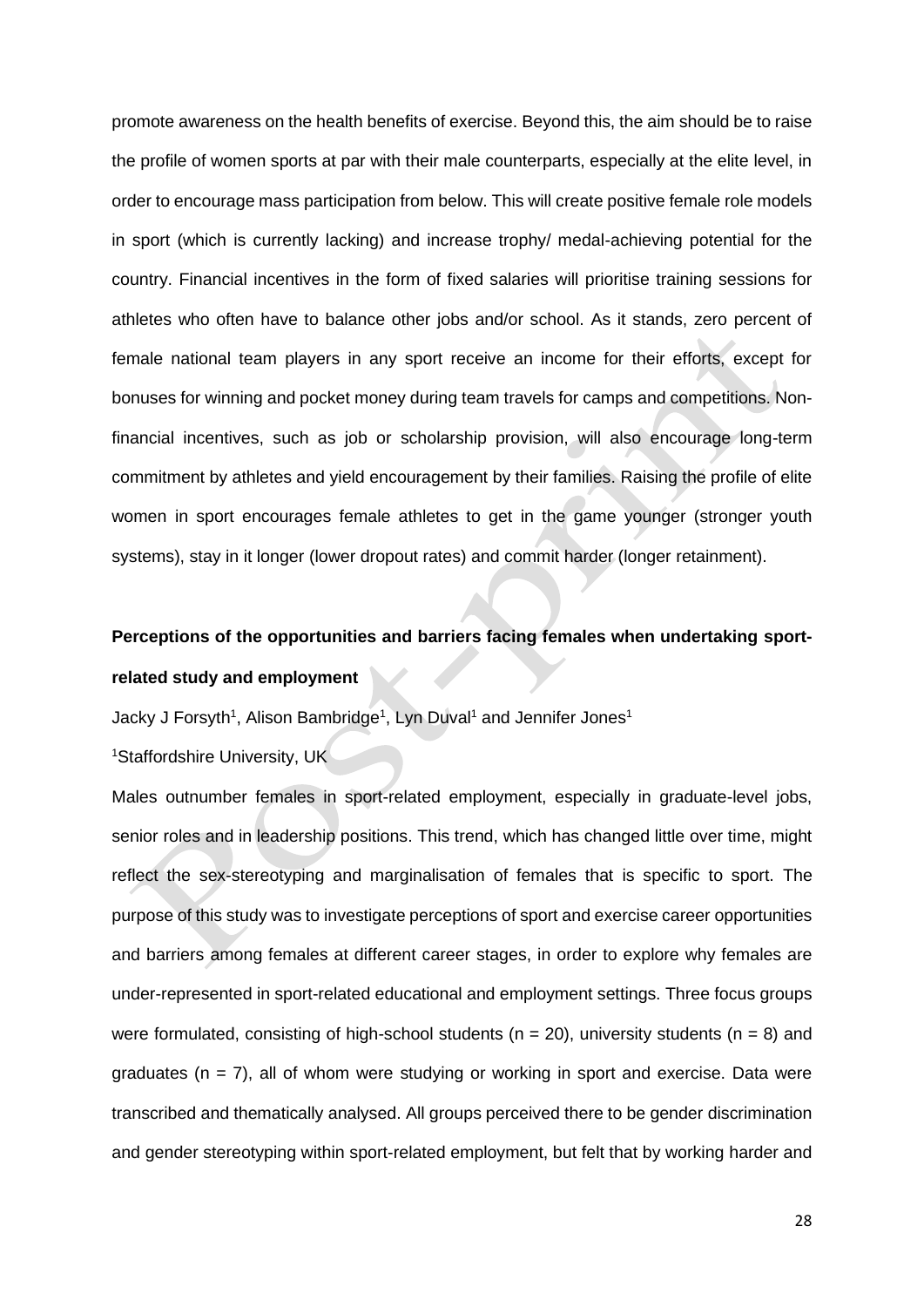pushing through the barriers, they could overcome these discriminations and be successful in a sport-related career. The graduates, however, seemed to be the most apprehensive of the perceived discrimination, which could result in them terminating their career in sport and exercise. Self-confidence and self-belief were deemed important for success, but issues around multiple-role conflict, networking and homologous reproduction were perceived to be real, external barriers to progression. Efforts to address gender inequality in sport and exercise were felt to be tokenistic. Strategies, such as reducing internal and external barriers, are still required to reduce gender inequality in career and educational settings relating to sport and exercise.

## **The gender equity toolkit for Generation Z – facilitating gender equality in sport leadership**

Vanessa Jones<sup>1</sup>, Gill Renfree<sup>1</sup> and Beth Burgess<sup>1</sup>

<sup>1</sup>*University of Worcester, UK*

The Gender Equity Toolkit for Generation Z (GETZ) is a Collaborative Partnership Project cofunded by Erasmus + Sport programme involving seven European partners from a mix of universities and national sport organisations. The aim of the GETZ project is to facilitate gender equality in sport leadership by educating and empowering Generation Z by providing access to a Massive Open Online Course (MOOC) designed to address issues around gender equality and equal opportunities in sport participation and sport leadership. Technology plays an integral role in the way in which Generation Z communicate, socialise and learn, and has been embraced to engage participants in a range of interactive learning tasks, activities and materials aimed at developing their knowledge, understanding and critical thinking. The MOOC is made up of six individual units each with a specific focus on the issues surrounding the under-representation of females in the participation, leadership and management in sport. An initial research study has been conducted to establish perceptions and attitudes of GZ via year-1 University students from four research institutions involved in the project, and has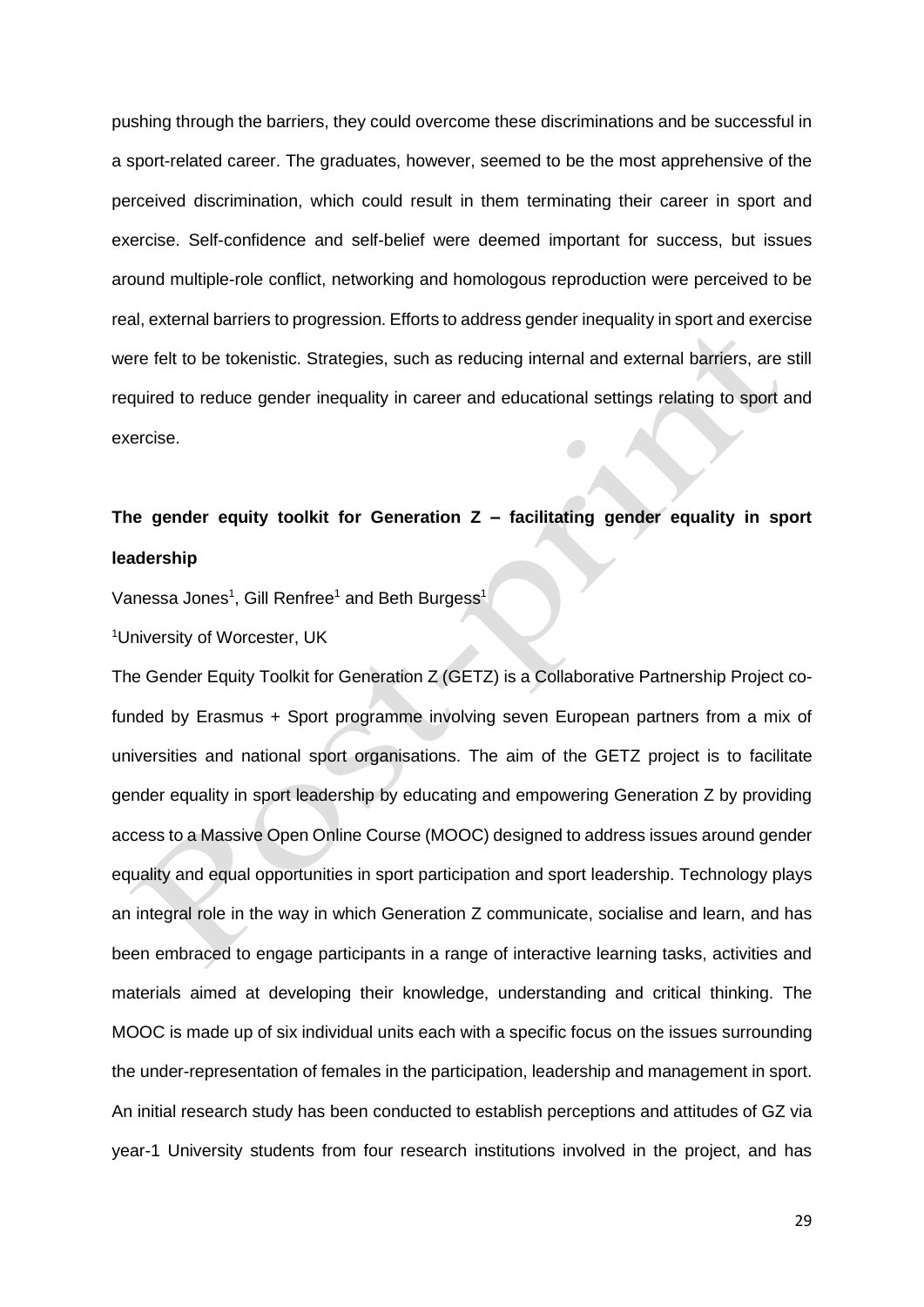informed the content of the Units. This flexible educational resource is aimed at both males and females – equality between women and men is a fundamental principle of the European Union; equality is enshrined in Article 23 of the Charter of Fundamental Rights of the European Union; and, more specifically, since the inclusion of an EU Sport Competence in the Lisbon Treaty (2009), the issue of gender equality can be addressed within the context of sport.

#### **Women's barriers to becoming and being a strength and conditioning coach**

Jaime Guinan<sup>1</sup>, Gavin Thomas<sup>1</sup> and Gyozo Molnar<sup>1</sup>

<sup>1</sup>*University of Worcester, UK*

Strength and conditioning (S&C) coaches work with athletes to improve athletic prowess and prevent injuries. The number of people who seek S&C positions has increased. The UK Strength and Conditioning Association reported in 2018 that there are 750 members who are accredited coaches. However, only seven (!) percent of those are women. Clearly, female coaches are almost completely absent in S&C, especially at the elite-level. To explore women's perceptions and attitudes towards becoming an S&C coach in predominantly maledominated sports and to identify specific reasons for women's marginalisation in the sector, we carried out an exploratory study using semi-structured interviews with 15 female S&C coaches (*M* = 29.7, *SD* = 6.0 years old), with a minimum of two years' experience of coaching males and females ( $M = 9.2$ ,  $SD = 6.4$  years). Participants have worked in the UK ( $n = 10$ ), America (*n* = 3) and Australia (*n* = 2). Interviews were transcribed verbatim, analysed using thematic coding and key themes identified. Participants noted three main challenges, which included: organisational politics, impression management of gender identity and work-life balance. All of these acted as barriers to reaching higher leadership positions or to secure S&C employment in other sports. A coping mechanism that emerged to deal with the above challenges was the use of humour, specifically banter to create buy-in. The S&C profession is extensively influenced by sociocultural forces that promote hegemonic masculinity. Specific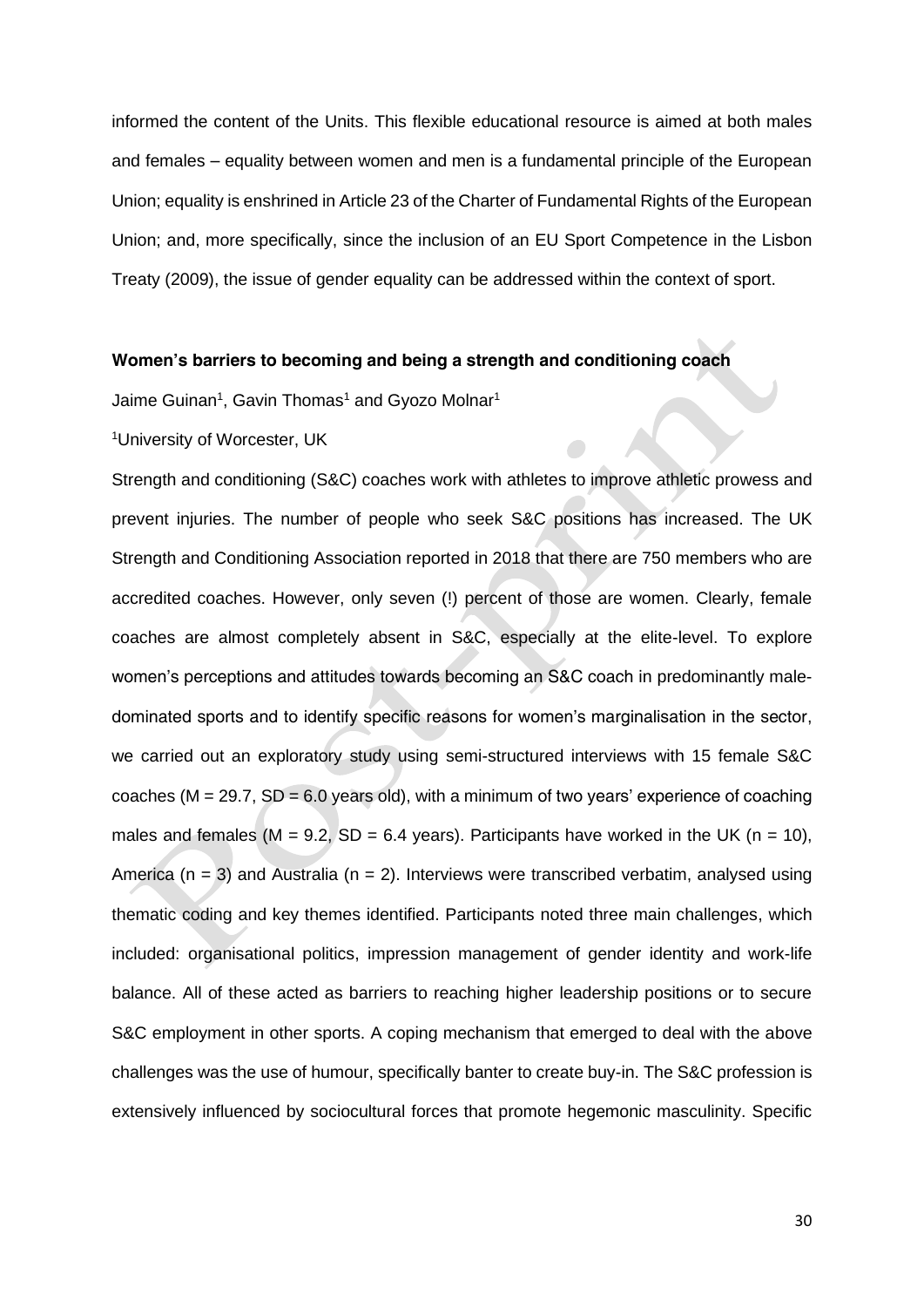education programmes to support women in S&C is recommended for the industry to reduce the gender gap.

## **Factors influencing the quality of the coach-athlete relationship during the specialisation phase in female football**

Rachael Brient<sup>1</sup> and Scott Bradley<sup>1</sup>

*<sup>1</sup>University of Northampton, Northampton, UK*

The Coach-Athlete Relationship (CAR) is a dynamic and dyadic relationship formed between athlete and coach that is supportive of enhanced levels of coaching effectiveness, athlete wellbeing and sport performance. However, a paucity of research exists that has explored coach and athlete perceptions of effective CARs across developmental stages in female sport. Following ethical approval, f female footballers (*n* = 18) and high-performance football coaches (*n* = 6) in specialisation phase age groups (U12, U14, U16), on the FA female talent pathway, completed the coach or athlete version of the coach-athlete relationship questionnaire (CART-Q), and qualitative open-ended questions exploring coach-athlete perceptions of effective CARs. CART-Q scores were directly compared across specialisation phase age groups; responses to open-ended questions were thematically analysed using a constant comparison method and presented as direct textual quotations. The findings indicated: positive trends (*complimentarity; co-orientation*), stable trend (*commitment*), and unstable trend (*closeness*) for CART-Q scores across age groups. Significantly, closeness scores (U16) were lower in comparison with all other age groups. Furthermore, qualitative responses identified that perceptions of CAR supportive conditions varied across age-groups: establishing 'trust' and an 'open dialogue' emerged as common themes for all age groups; 'feeling listened to' emerged as a common theme in the U16 age group only. Findings suggest that gender and athlete developmental-stage represent influential criteria determining perceived CAR effectiveness in sport. It is recommended that future research is grounded in the context of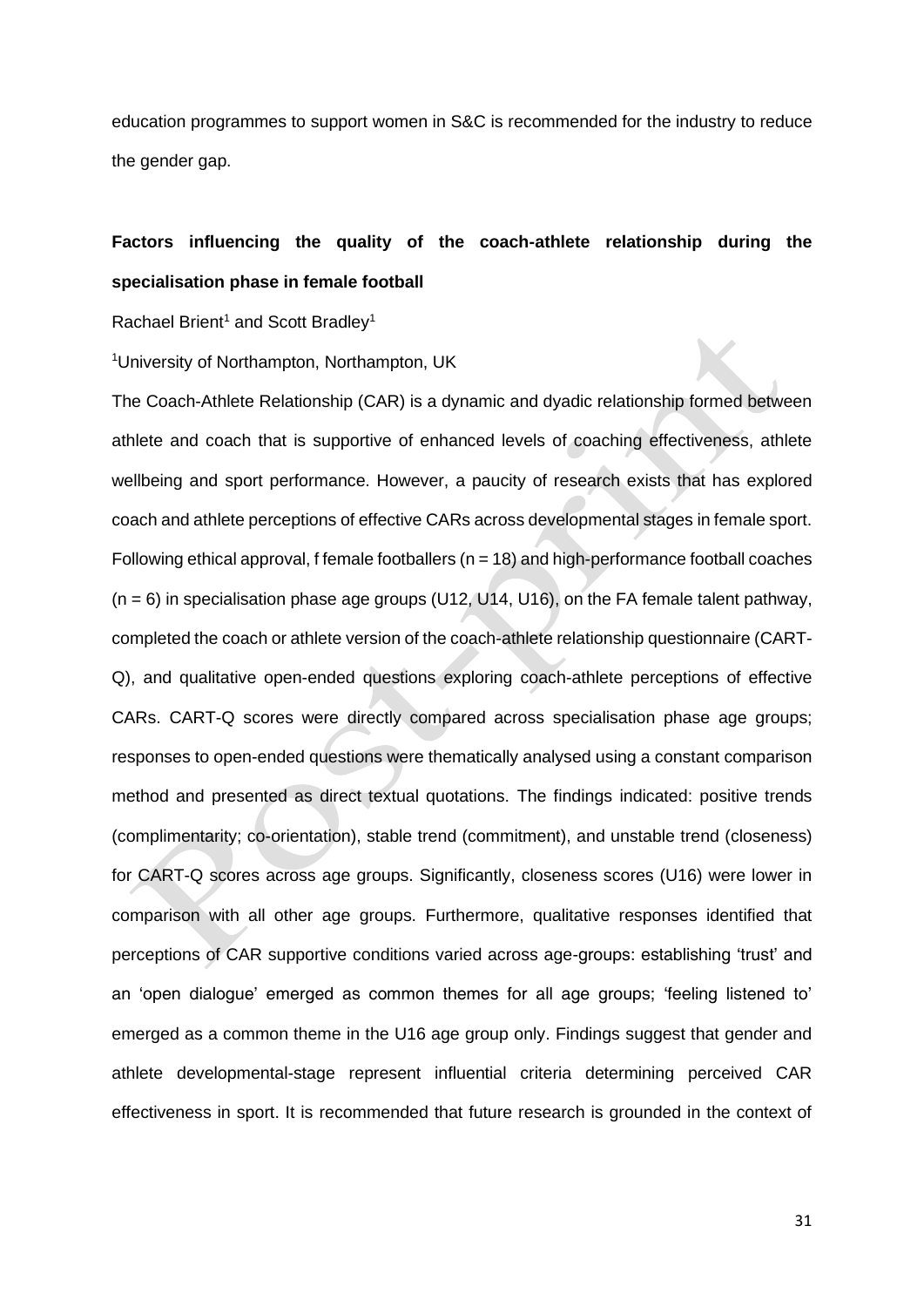female sport, and that applied practitioners fully consider the influence of developmental and psychological differences.

## **'The faster and noisier, the better': photographic representation of empowerment through body performance of an Australian female surf lifesaver**

Kate Russell<sup>1</sup>

<sup>1</sup>*University of East Anglia, UK*

Media portrayals of female athletes often represent a (hetero)sexualised, trivialised and marginalised account of their sporting participation. It is the juxtaposition between social expectations of femininity placed upon female athletes that can create tension with the physical demands of sport choices, in which a strong, powerful and muscular body shape is demanded. Often, women in sport are seen in passive poses, emphasising femininity. Younger athletes may view these images as representations of what it is to be a 'legitimate' athlete. When female athletes get to choose how an image is constructed, the authentic nature of what an athlete is was valued highly by younger athletes. Forty-one Australian elite athletes took part in a study to explore photographic representations of what it means to be an elite athlete. Athletes chose the location, attire and activity that best represented to them what being an athlete was for a younger audience, and athletes were interviewed about their choices. Maddie is one of these athletes and is a competitive surf lifesaver. Her photos and interview data revealed that representing a strong, physical and empowered body was key to her image as a positive role model for what girls could hope to achieve in the highly masculinised world of competitive lifesaving. Younger athletes, however, felt her images of positive body performances were 'inauthentic' and 'showing off', in opposition to ideals of true representations of a surf lifesaver. Conclusions are drawn in regard to negotiating tensions between body performances, stylised versions of sport and engaging younger athletes.

### **The seemingly innocuous: Sexism and the sport psychologist**

Aura Goldman<sup>1</sup> and Misia Gervis<sup>2</sup>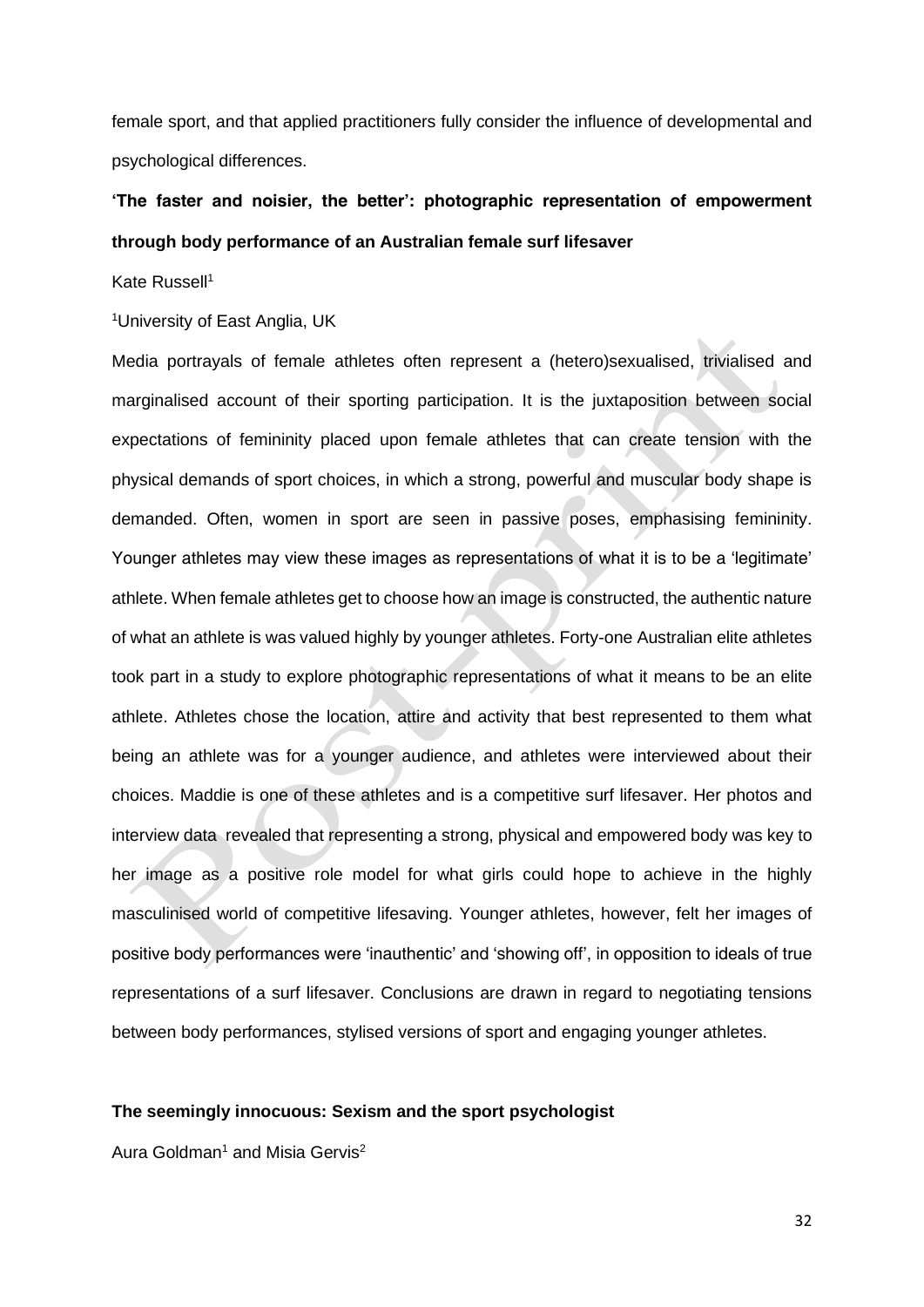<sup>1</sup>*University of Hertfordshire, UK;* <sup>2</sup>*Brunel University, UK*

Though sexism has been recognised as problematic in sport, its impact on sport psychologists has not yet been investigated. The authors present a commentary on sexism in the context of sport psychology. To date, this is an issue that has not been discussed in relation to current practices of sport psychologists. Critical aspects of sexism are explored and considered through the practitioner lens to consider the impact it has on the profession. Particular attention is given to the female practitioner experience of working within the 'macho' culture of elite sport. The intention of our commentary is to begin the conversation among sport psychologists with a view to challenge and change the status quo, drawing from preliminary focus group data.

#### **Posters**

**The kinematics of breasts implanted with a reduced mass implant: a preliminary report** Melissa Jones<sup>1</sup>, Michelle Norris<sup>1</sup>, Chris Mills<sup>1</sup>, Tim Blackmore<sup>1</sup> and Joanna Wakefield-Scurr<sup>1</sup> <sup>1</sup>*University of Portsmouth, UK*

Breast implants may increase breast skin tension and interact with surrounding tissues to alter breast position and motion during dynamic activity. Reducing implant mass and changing implant location (submuscular/subglandular) may also affect breast kinematics and the subsequent load on breast structures. This preliminary report aims to describe the kinematics of breasts augmented with reduced mass implants during standing, walking and running, compared to natural breasts, and to provide insight into how implant location (submuscular/subglandular) alters breast kinematics. At 12 to 15 months post-surgery, two breast augmentation participants (32AA pre-surgery, anatomical submuscular 255 cc B-Lite® reduced mass implant, and 32A pre-surgery, anatomical subglandular 285 cc B-Lite® reduced mass implant) and two natural breasted participants of similar breast size and anthropometrics were recruited (Natural 1 and 2). Nipple and torso positional data were recorded using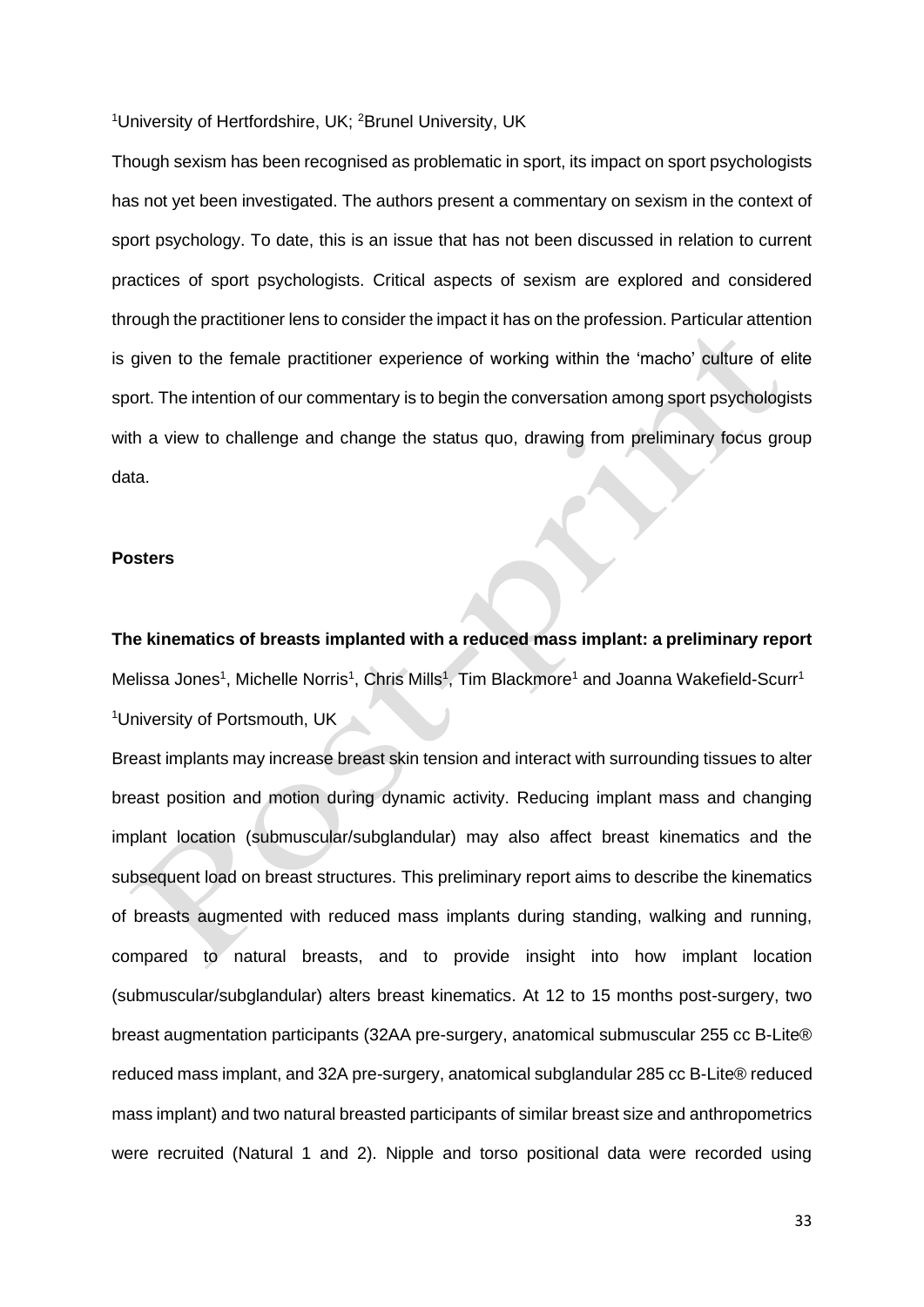electromagnetic sensors during standing, walking and running. Nipple kinematics relative to the torso were calculated. The B-Lite® participants both displayed greater nipple projection and elevation during standing and a 50% reduction in nipple acceleration during walking, when compared to their natural counterparts. During running, the B-Lite® subglandular participant displayed decreased nipple kinematics, compared to their natural counterpart, and lower nipple kinematics compared to the B-Lite® submuscular participant during walking and running. A combination of implant location (subglandular) and reduced mass minimised nipple kinematics during running. Reducing nipple kinematics during dynamic activity may decrease the loading on breast structures, helping to decrease ptosis and recovery time, and increase procedure longevity.

#### **The effects of the menstrual cycle on body composition using ultrasound**

Sarah Hillier<sup>1</sup>, Rebecca Cook<sup>1</sup>, Kristine Staulen<sup>1</sup>, Tais Van Ondheusden<sup>1</sup> and Cristina Pangua Irigaray<sup>1</sup>

<sup>1</sup>*Oxford Brookes University, UK*

Women often report weight changes during different phases of the menstrual cycle; however, evidence remains inconclusive in determining if these changes are specifically in relation to fat mass. The aim of this study was to assess body composition during the three phases of the menstrual cycle using the novel ultrasound measurement technique using the IOC Medical Commission protocol. Thirty naturally cycling females were recruited to participate in this study. Participants were tested during three phases of the menstrual cycle (menstrual, follicular and luteal). The follicular phase was identified by detecting the luteinising hormone surge using ovulation sticks. Each visit involved basic anthropometric measurements (height and weight) and body composition assessments using the standardised ultrasound procedures. The ultrasound images captured at the eight body sites were analysed using computer software (FAT, Software, rotosport.com) to measure subcutaneous adipose tissue thickness within the area of interest. Sixteen naturally cycling females (age: *M* = 32.3, *SD* =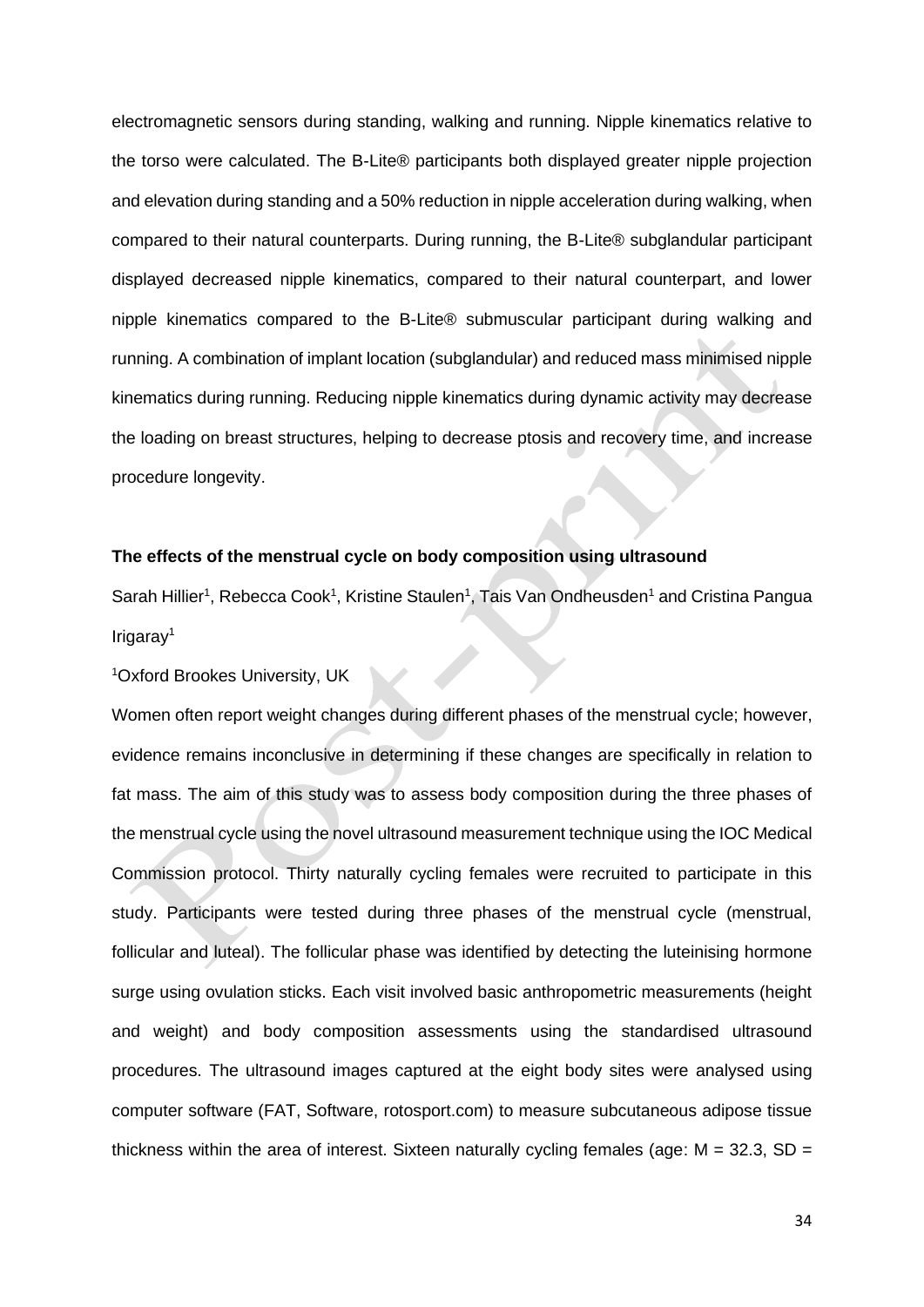8.0 years; body mass index:  $M = 25.1$ ,  $SD = 3.6$  kg/m<sup>2</sup>) completed all measurements. Statistical analysis displayed no significant differences in subcutaneous adipose tissue thickness across all eight sites between the three menstrual cycle phases. This investigation has expanded the limited research, suggesting that menstrual cycle phase has no influence on body composition assessments. This indicates that women can take part in body composition assessments at any time during the menstrual cycle, although further evidence is required to confirm due to small sample size.

#### **Women's decisions to exercise in pregnancy: Negotiating conflicting identities**

Jenny Hendley<sup>1</sup>

<sup>1</sup>*University of Brighton, UK*

Despite the recognised benefits of regular physical exercise during pregnancy, only a minority of women meet current pregnancy exercise recommendations, and there is limited understanding of women's decision-making regarding exercise in pregnancy. This constructivist grounded theory study aimed to develop a theoretical insight into the factors that influence women's decisions and how they process the influences and multiple alternatives they encounter. The constructivist approach built inductively from the experiences of 10 pregnant women who exercised regularly, supplemented by insights from fitness experts and extant literature. Longitudinal, audio-recorded, semi-structured interviews occurred twice during each pregnancy and six to eight weeks postnatal. The resultant substantive theory conceptualises pregnancy as a transitional period during which women's self-identity is modified. Decisions regarding exercise were influenced by a complex interplay of contextual factors that simultaneously encouraged exercise and rest. This consequently triggered a degree of identity conflict between two domains of their self-identity: 'the exercising self' and 'the pregnant self'. The women reacted to the challenges to their identity through the process of self-identity regulation. Through this process, they gradually reconstructed their self-identity to accommodate their pregnant self while contemplating possible future selves against various

35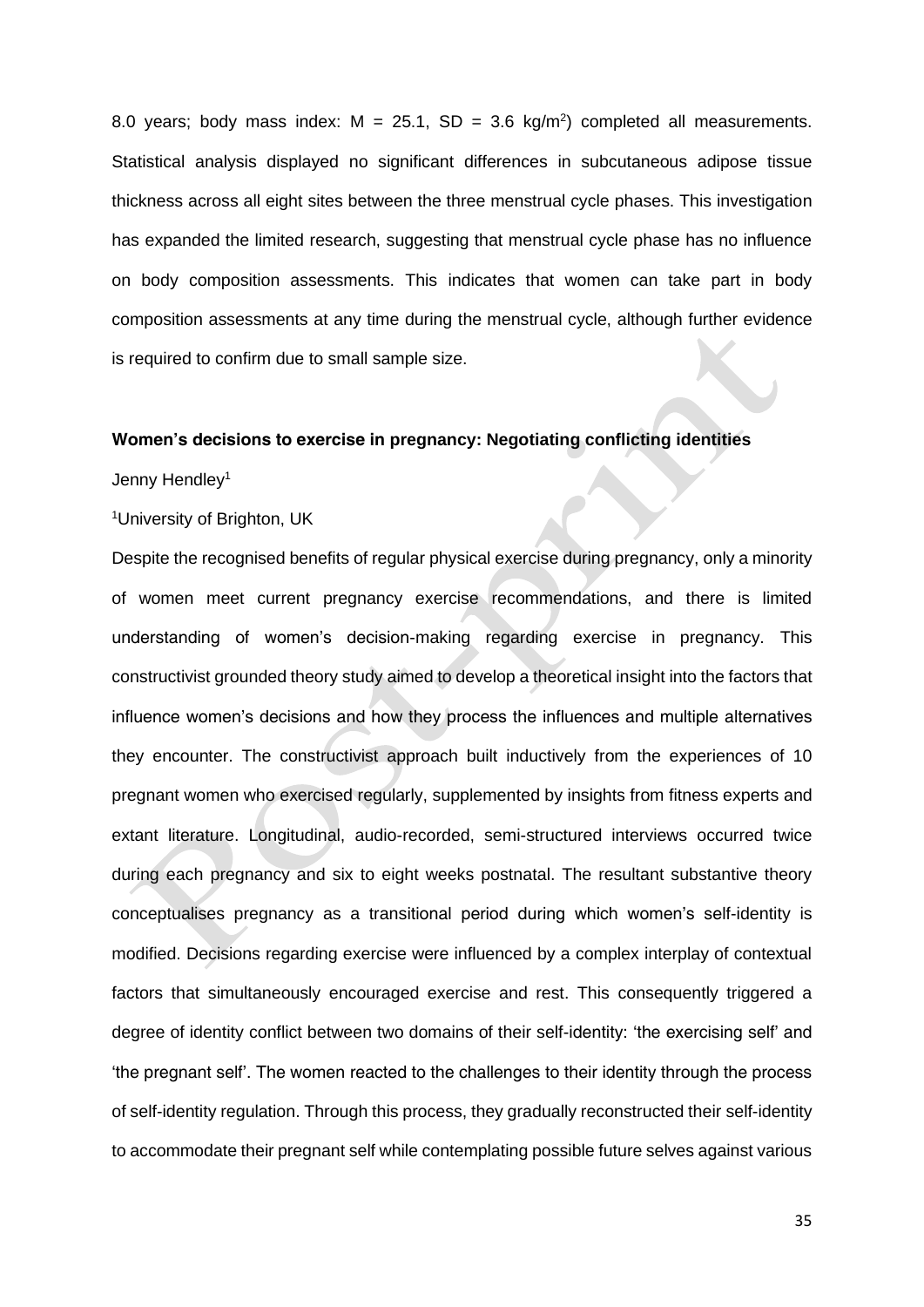self and social normative standards. The substantive theory underscores the significance of self-identity in steering the decision making process. The findings provide insight into how women might be better supported to make informed and assured decisions regarding lifestyle choices. Drawing on the findings, the author has recently launched a website designed to provide information for women and professionals who advise them: www.womenexerciseforlife.co.uk

## **Combined cardiopulmonary exercise testing and uterine artery doppler analysis at 14 and 24 weeks' gestation**

Dylan McGagh<sup>1</sup>, Ralph Smith, Henry Boardman, Sarah French, William Bradlow, Sally Collins, Christos Ioannou, Raffaele Napolitano; Yvonne Kenworthy, Wilby Williamson, Peter Cox, Eduardo Lima, Paul Leeson and Lucy Mackillop<sup>2</sup>

<sup>1</sup>*University of Oxford, UK;* <sup>2</sup>*John Radcliffe Hospital, Oxford, UK*

There is an absence of evidence regarding the impact of strenuous intensity exercise on pregnancy. Cardiopulmonary exercise testing (CPET) has been used among pregnant women and allows the implementation of individually graded exercise intervals. Uterine artery doppler velocimetry is a measure of uteroplacental perfusion. This pilot study investigates the effects of increased exercise intensity on uteroplacental blood flow in pregnant women at two gestational time points. Ten healthy pregnant women (aged *M* = 35, *SD* = 4.3 years, body mass index  $M = 24.3$ ,  $SD = 3.3$  kg.m<sup>2</sup>) were prospectively recruited; six were nulliparous. At each visit (14 and 24 weeks), a foetal ultrasound scan was performed. Three bouts of four minutes of fixed resistance workload at 40%, 60% and 80% of maximum peak  $VO<sub>2</sub>$  was performed, with uterine artery assessment performed at each intensity and a blood test at the start and finish. Combined CPET and doppler studies were successfully completed in seven participants. During the CPET test, the peak workload achieved was similar at both visits. There was a significant increase in lactate before and after maximal exercise in both visits. Mean uterine artery doppler indices did not significantly change with exercise. Most notably, the pulsatility index after 80% of maximal exertion did not significantly change versus baseline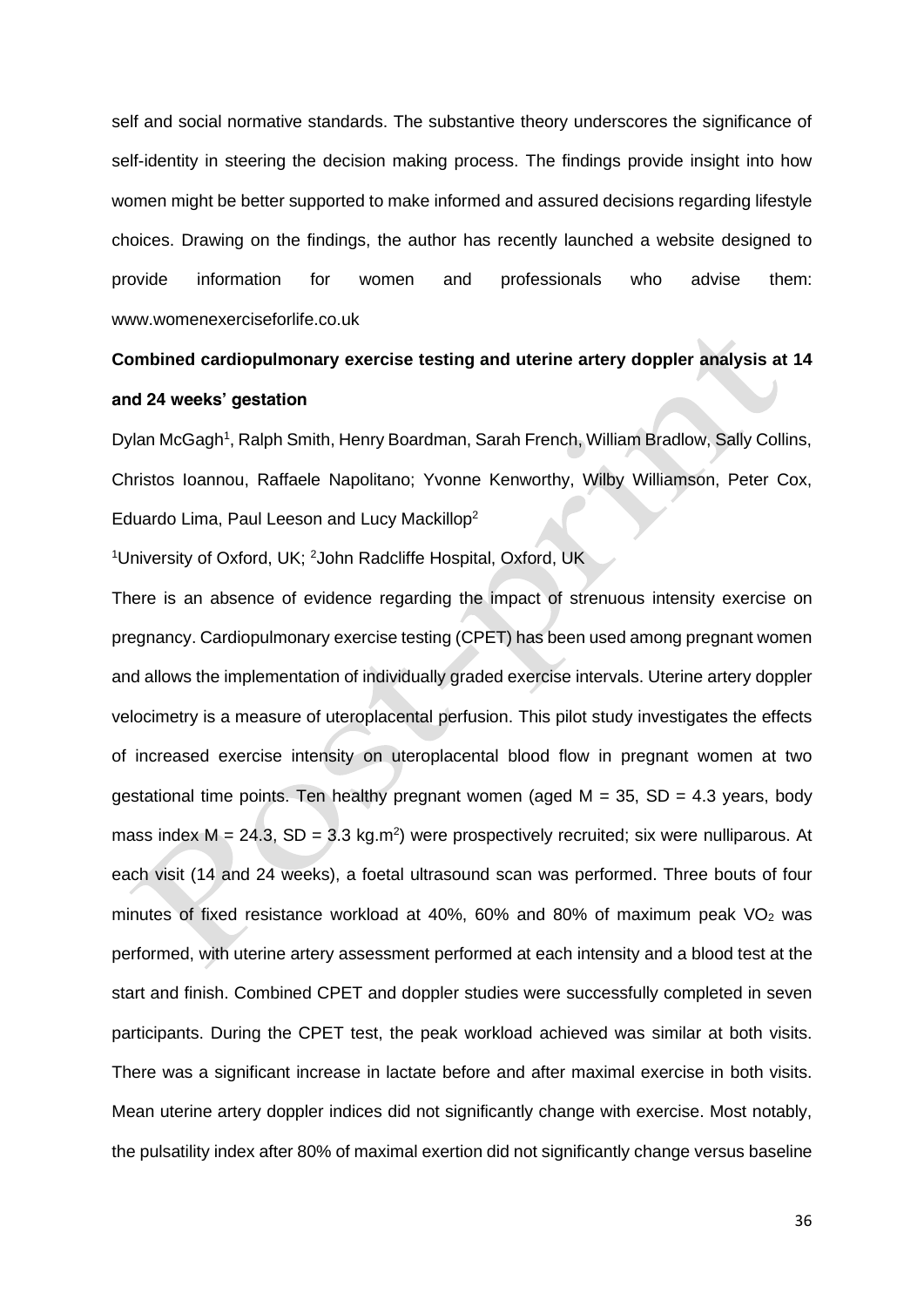measurement at either visit. All participants delivered healthy live neonates at term. We successfully demonstrated combined uterine doppler analysis, and CPET studies is welltolerated in pregnant women and that graded exercise did not adversely impact on uterine artery doppler values in this small cohort.

### **Exercise professionals' confidence in engaging women to be physically active during**

### **pregnancy**

Stacey Draper<sup>1</sup>, Marlize de Vivo<sup>1</sup> and Hayley Mills<sup>1</sup>

<sup>1</sup>*Canterbury Christ Church University, UK*

Physical activity (PA) levels significantly decline during pregnancy, even for women who were previously active. The responsibility for providing this guidance is often passed between exercise and health professionals, leaving pregnant women confused, consequently, favouring inactivity. This study aimed to determine: (1) what experiences exercise professionals (EP) have in engaging pregnant women to be physically active; (2) perceived confidence around engaging pregnant women in PA; and (3) whether different experiences were associated with different levels of confidence in engaging women in PA during pregnancy. Ninety-eight EP completed an online survey assessing demographics, experiences and confidence (items adapted from the Self-Confidence in Patient Education for Health Promotion questionnaire. Independent sample t-tests were used to compare mean scores between groups. Nearly a quarter of participants (22.4%) admitted to turning away pregnant women on at least one occasion. EP who had children; were female; those who read about or researched the topic; those who were aware of the current recommendations; those who participated in continuing professional development activities involving the topic; and those who held a Level 3 qualification, all had significantly ( $p < 0.05$ ) higher total confidence scores. The findings suggest that fitness qualifications (below Level 3) are not equipping EP with the: (1) knowledge to advise pregnant women regarding the risks/benefits; (2) skills to convey appropriate PA information to pregnant women; and (3) confidence to actively engage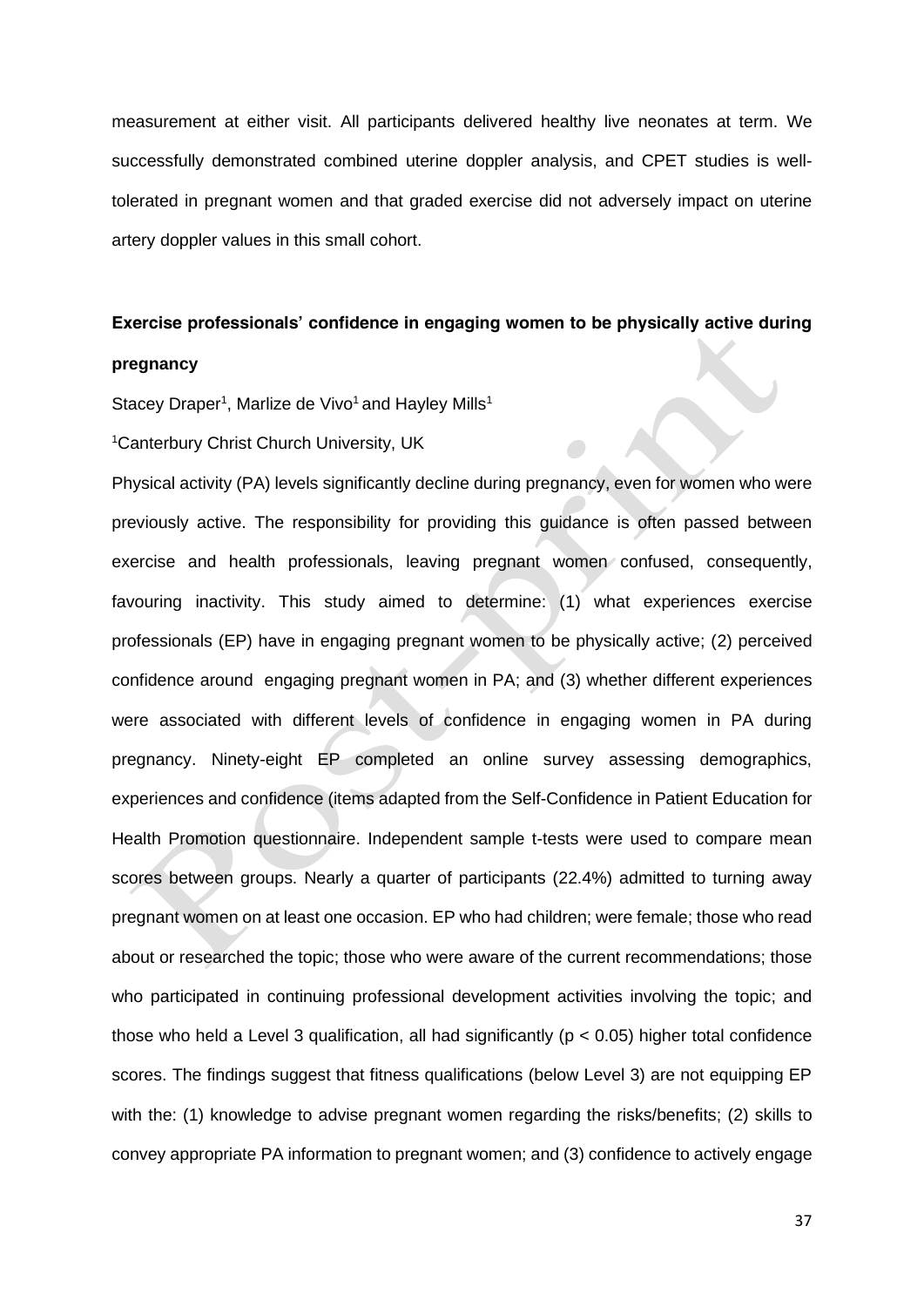pregnant women. Both exercise and health professionals have a role to play in normalising PA behaviour during pregnancy through consistent and clear messages.

## **Exercise interventions for preventing and treating low bone density in the wrist and forearm among women: a systematic review and meta-analysis**

Opeyemi O Babatunde<sup>1</sup>, Amy L Bourton<sup>2</sup>, Karen Hind<sup>3</sup>, Zoe Paskins<sup>1,4</sup> and Jacky J Forsyth<sup>5</sup> <sup>1</sup>*Keele University, UK; <sup>2</sup>University of Nottingham; UK* <sup>3</sup>*Durham University, UK;* <sup>4</sup>*Haywood Academic Rheumatology Centre, Staffordshire & Stoke-on-Trent Partnership Trust;*  <sup>5</sup>*Staffordshire University, UK*

The purpose of this study was to examine the effectiveness of exercises for improving forearm bone mass among pre- and postmenopausal women. Databases (MEDLINE, EMBASE, CINAHL, AMED, Web of Science, and Cochrane CENTRAL) were searched, from their inception until December 2018. Eligibility criteria included women undertaking upper-limb exercise interventions ( $\geq$  12 weeks) to improve bone mass. Screening of titles/abstracts/fulltexts and data extraction were undertaken independently by pairs of reviewers. Included studies were quality appraised using Cochrane risk of bias tool. Exercise interventions were classified into: 'resistance training' of high or low intensity (RTHI/RTLI), or 'impact'. 2,180 unique citations were screened, 165 studies reviewed for full-text eligibility, and 24 studies were included in the review, of which 21 provided suitable data for meta-analysis. Quality ranged from 'low' to 'unclear' risk of bias. Exercise generally led to increases in forearm bone mass (SMD = 1.27, Z-value = 4.10, *p* < 0.001). RTHI (SMD = 1.00, Z-value = 3.11, *p* = 0.002), and RTLI (SMD = 2.36, Z-value = 2.33, *p* < 0.001) led to moderate increases in forearm bone mass. Improvements due to impact exercises (SMD = 1.12, Z-value = 0.92, *p* = 0.36) were not statistically significant. Subgroup analysis, based on menopausal status, showed that postmenopausal women were more likely to benefit from upper-body exercise interventions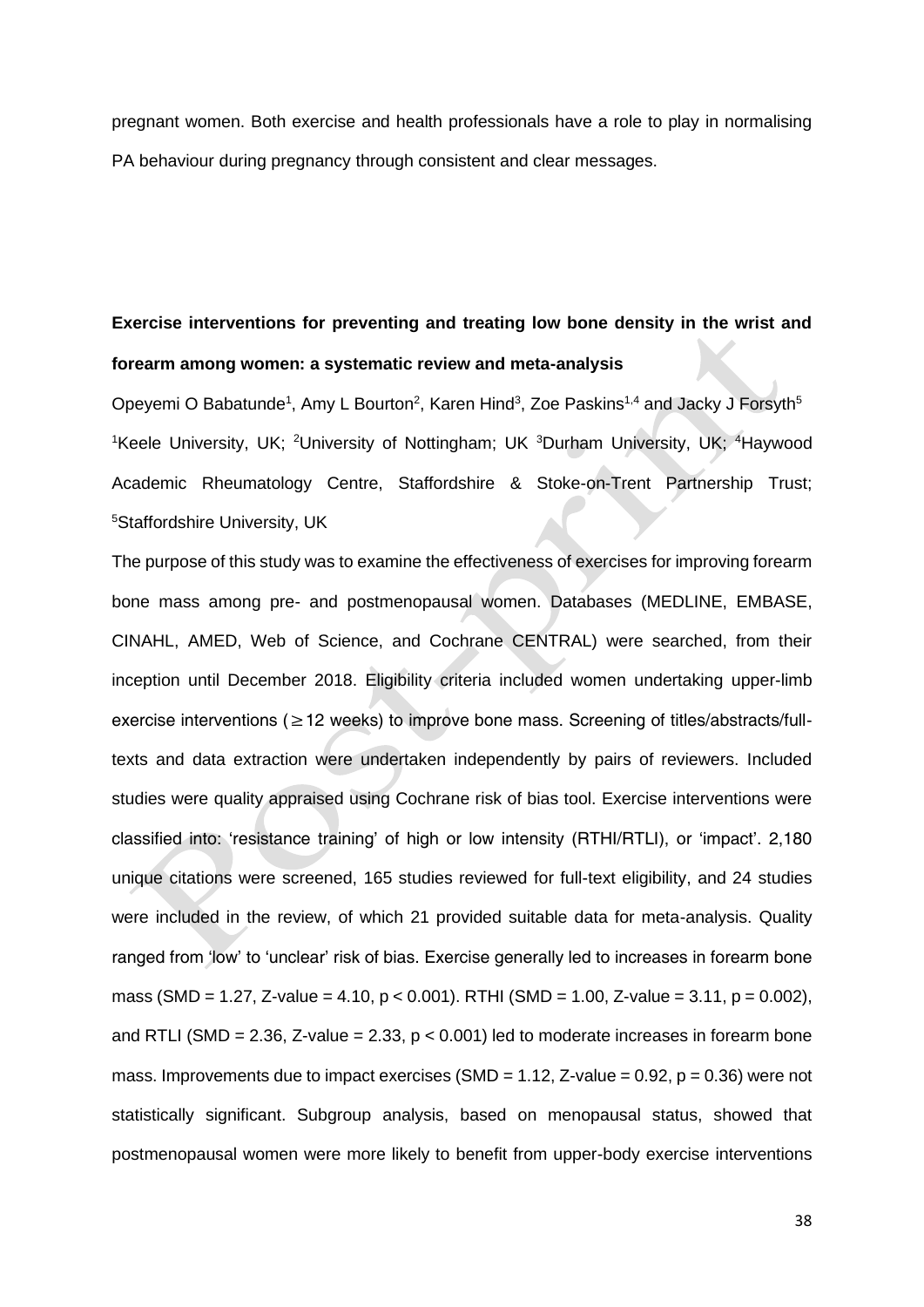(SMD = 1.64, Z-value = 4.46, *p* < 0.001) than were premenopausal women. In summary, there was moderate-quality evidence that exercise is effective for improving forearm bone mass, especially in postmenopausal women.

#### **Female ultra-endurance athletes: an exploration of their pain experiences**

Britta Maria Sorensen<sup>1</sup>, Carla Meijen<sup>1</sup> and Stacy Winter<sup>1</sup>

#### <sup>1</sup>*St Mary's University, UK*

Experiencing pain and discomfort is an accepted part of ultra-endurance participation. Athletes have different perceptions of how they experience, tolerate, and deal with pain in ultraendurance competition, although less is known about the experiences of female ultra-athletes. Therefore, this study adopted a biopsychosocial approach to explore females experiences and management of pain during training and competition for ultra-endurance events. Interpretive Phenomenological Analysis (IPA) guidelines informed semi-structured interviews with 13 participants (aged *M* = 44.08; *SD* = 5.40 years). Ultra-endurance sports included triathlon, trail-running, and open-water swimming. Participants competed at recreational, professional, and amateur age-group national levels. Topics explored how participants perceived and tolerated different types of pain, how learning from experience helped future performance, and which factors influenced or shaped their pain management. Themes, identified through IPA, represented the interpretations of the pain experiences and management. Key influencing factors of their ability to 'ignore' pain during a race included maintaining positive mind-sets, perceived high tolerance levels, and a determined resilience to keep going. Life experiences, reframing pain, and learning from races developed a greater self-awareness for controlling their mind, body, and the situation. A practical implication for athletes, coaches, and psychologists to consider, is the emergent juxtaposition between ignoring pain during a race, general denial of pain, and balanced awareness between potential self-harm and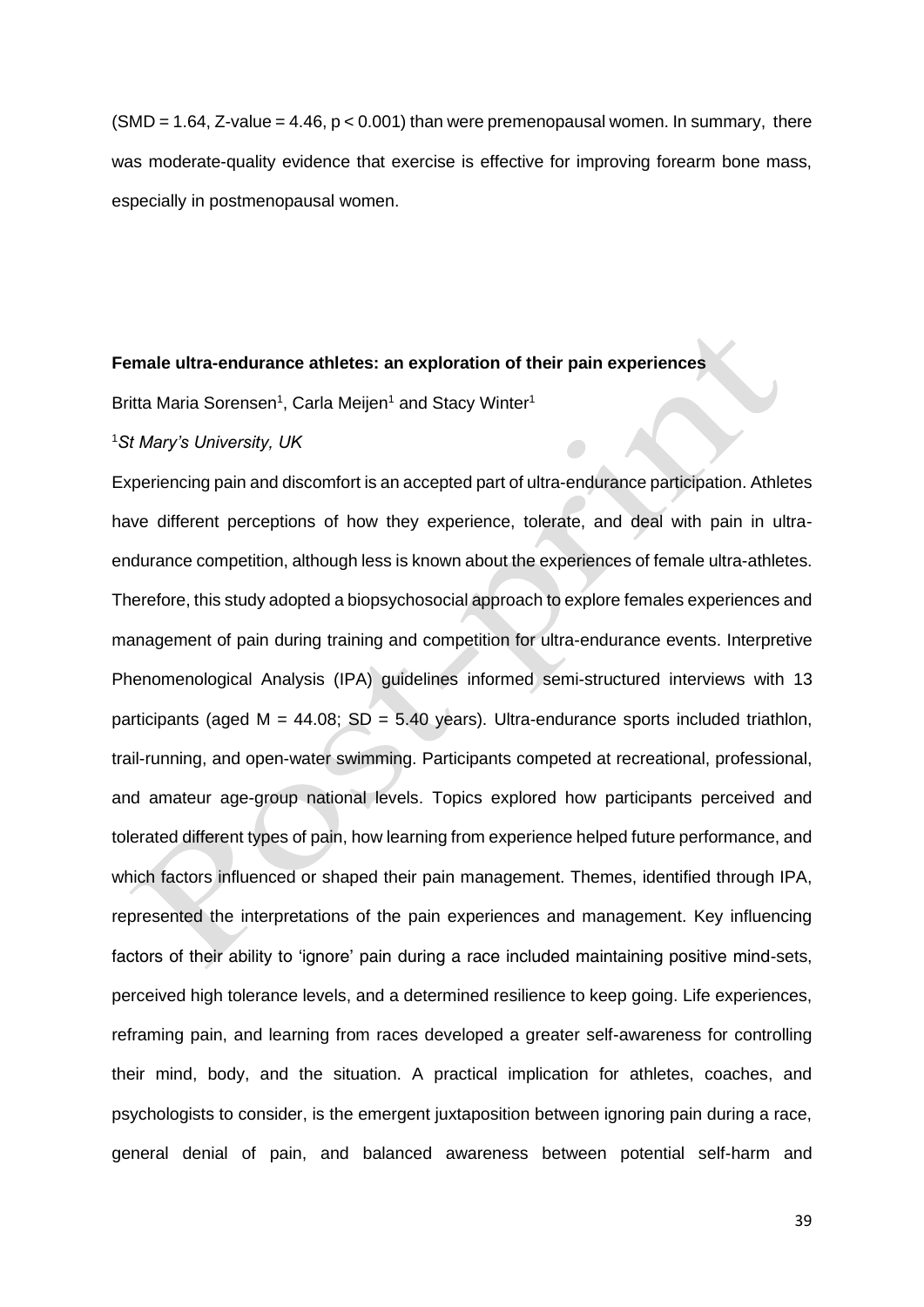preservation. Female ultra-athlete mental wellbeing was wrapped up in their need for continuing training despite 'niggles'. Longitudinal mixed-method research is recommended to monitor any fluctuating factors that could influence pain management during a competitive season.

### **Narrative review: the mental health and wellbeing of rugby players**

Shakiba Oftadeh-Moghadam<sup>1</sup> and Paul Gorczynski<sup>1</sup>

<sup>1</sup>*University of Portsmouth, UK*

Rugby is a physically and psychologically demanding contact sport. Due to the high rates of injury, previous research has traditionally focused on physical injuries, rather than symptoms and disorders of mental illness in rugby. Consequently, the aim of this review was to synthesise evidence regarding the mental and wellbeing of rugby players. A narrative review was conducted. The studies were required to meet the following inclusion criteria: (1) study must be written in English; (2) participants must be rugby players; (3) the article must investigate a topic/s assessing the mental health and/or wellbeing of rugby players. Studies were excluded from the review if the study was undertaken with a heterogenous sport sample. After a systematic search, 11 studies were included in the review. Players that were forced to retire were more likely to report symptoms of distress in comparison to those who retired voluntarily. Athletes who reported a history of five or more concussions were more likely to report symptoms of mental health disorders, in comparison to former athletes reporting no concussions. Only one study included rugby players who identified as women. Rugby players, regardless of gender, may not seek support for mental health problems, for reasons such as stigma and a lack of mental health literacy. Moreover, the mental health and wellbeing of women rugby players is neglected and therefore requires more rigorous, high-quality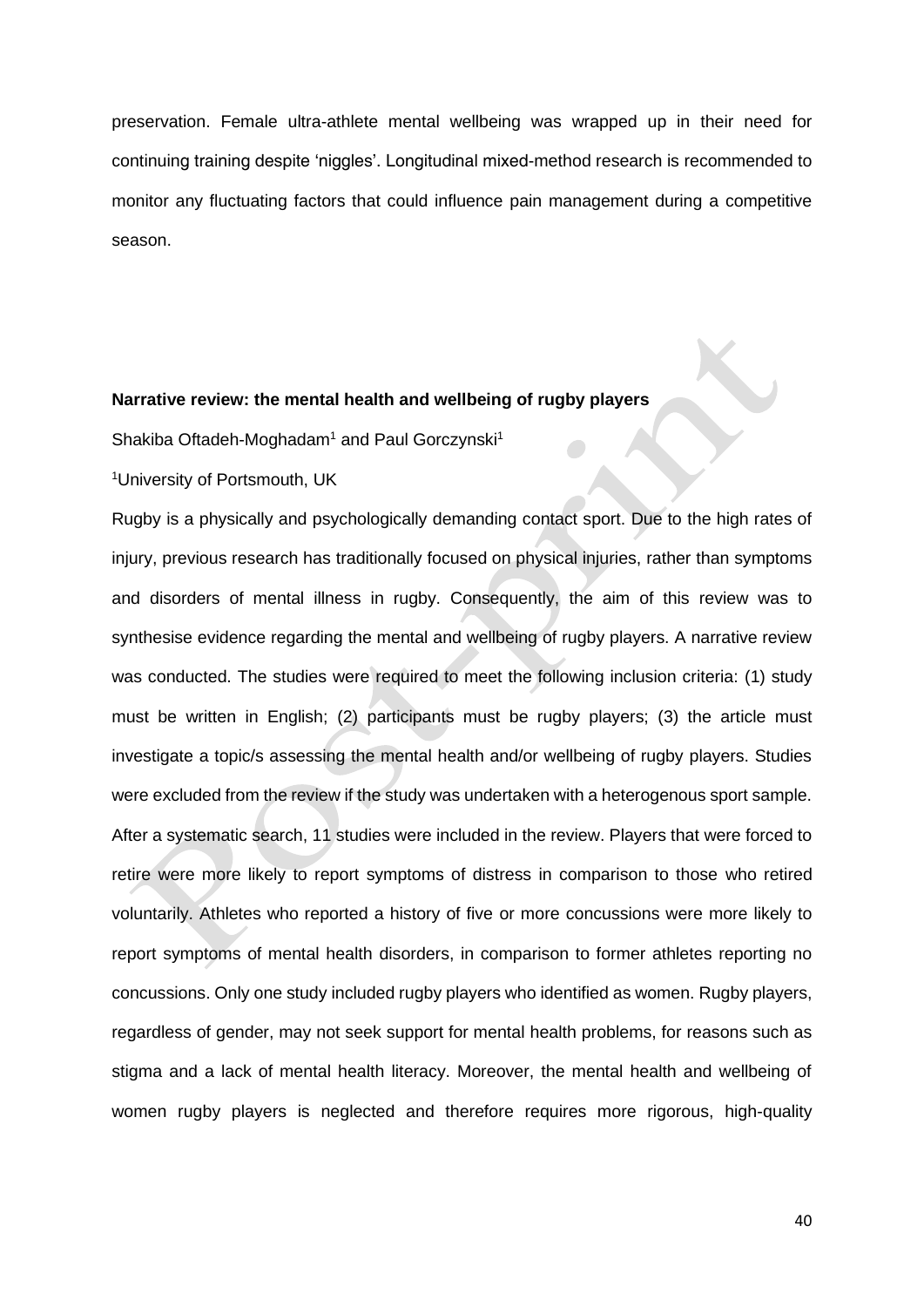intervention-based studies. Future research should prioritise this to inform interventions aimed at increasing the mental health literacy of rugby players that identify as women.

#### **Differences in men and women volunteers within a parkrun environment**

Gill Renfree<sup>1</sup> and Julia West<sup>1</sup>

<sup>1</sup>*University of Worcester, UK*

Women were found to volunteer more frequently and for more hours than men. In society, women tend to volunteer more than men; however, in sport, they are less likely to volunteer than men. This study investigates potential differences in motivation and commitment between men and women volunteering in local parkrun communities. After receiving ethical approval from the academic institution and parkrun Research Board, 92 volunteers (male *n* = 45; female *n* = 47) completed an online survey comprising demographic information (age, employment status, gender), the Organizational Commitment Questionnaire and the volunteer motivation questionnaire. The majority of participants were in employment (*n* = 76) and only 12 participants were retired. Data were analysed using a series of Mann Whitey*-U* tests, and results showed that women reported significantly higher levels of parkrun pride (*M* = 5.93, *SD* = 1.26, *p* = 0.02, *z* = -2.33), egoistic motivation (*M* = 3.09, *SD* = 0.89, *p* = 0.02, *z* = -2.22) and leisure motives (*M* = 2.81, *SD* = .87, *p* = .003, *z* = -3.01) than men (*M* = 5.43, *SD* = 1.26; *M* = 2.64, *SD* = 0.79 and *M* = 2.26, *SD* = 0.72 respectively). Women reported higher levels of motivation and commitment to parkrun events than men reflecting a greater desire for social approval through being valued within the parkrun environment. This aligns with the parkrun philosophy which creates a welcoming and highly valued approach for all its volunteers.

## **This Woman Does! Exploring working women's relationship with physical activity and exercise**

Holly Collison<sup>1</sup> and Ksenija Kuzmina<sup>1</sup> 1*Loughborough University London, UK*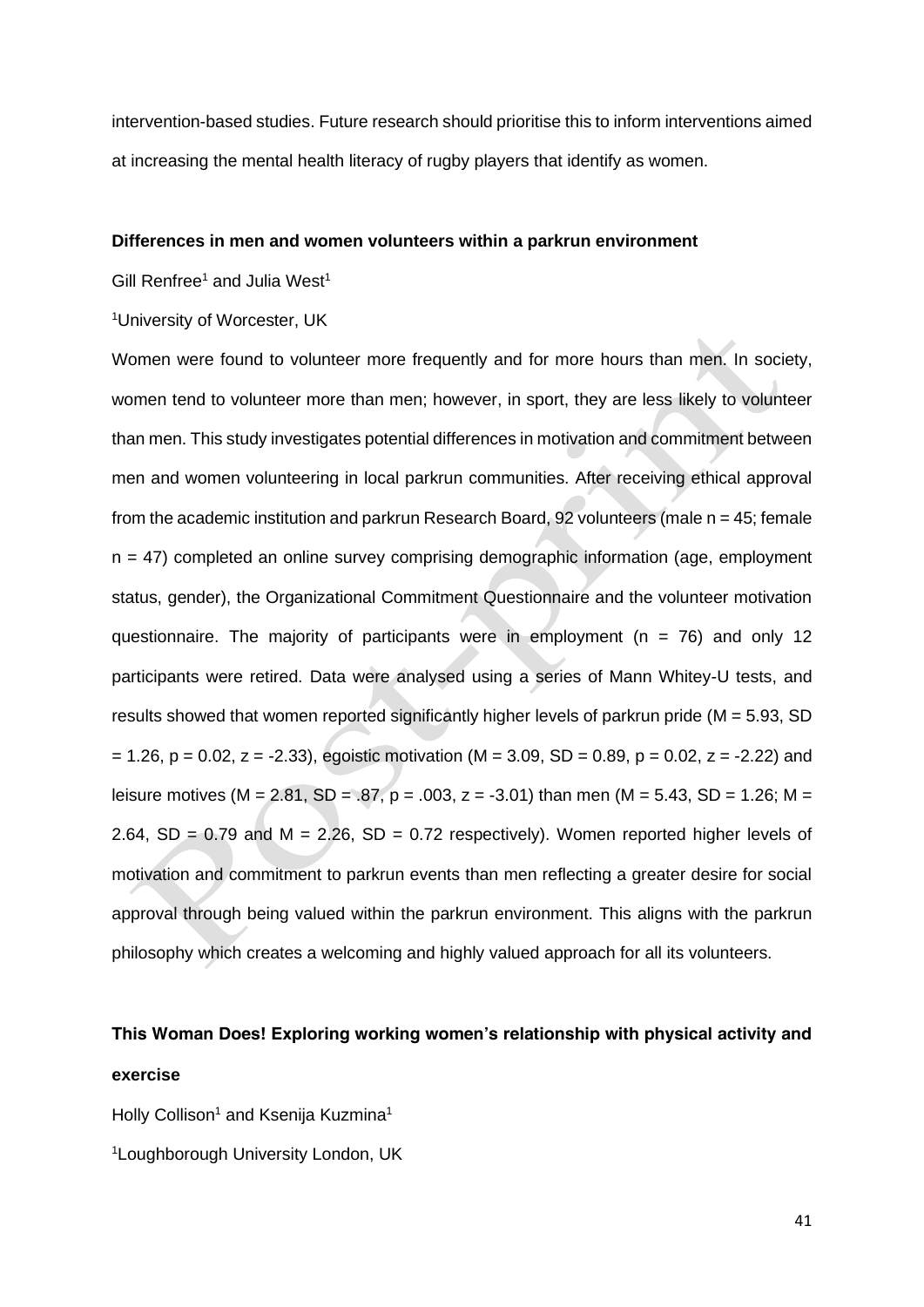Part funded by Sport England, this research directly feeds into the significant gap that exists in current knowledge focused on women in the workforce and the social, employment and domestic challenges working women experience. It is through a sociological lens that we explored the realities of teachers and office workers by constructing ten contextual case studies to visualise and explore their complex and layered realities. The methodological design took a layered approach which included: (1) Interviews; (2) Fitbit; (3) Photo voice; (4) Observations; (5) Self-persona; and (6) Video captured sense-making. Self-quantification data was used as a 'learning technology' where personal data was collected by and about individuals using a mediating technology. Research focused on the tension between concepts of 'perceived activity levels' vs 'actual activity level', as well as 'mechanical objectivity' where activity levels are measured through numbers and 'situated objectivity'. By combining and sympathetically applying a mixed-method approach, this research employed a unique and highly original and interdisciplinary design. Some preliminary outcomes included: social networks within the workplace are highly influential on motivation and regular participation in physical activity. Women had a desire to be more active but felt the workplace and workloads was generally not supportive or conducive to exercising once the working day had finished. Self-perception ranged from feelings of laziness and self-criticism to being task masters in their working roles with little space to prioritise their sense of wellbeing. In a comparative frame, internal cultures enabled collective activity around workspace and time.

## **The dose-effects of caffeine on lower body maximal strength, muscular endurance, and rating of perceived exertion in strength trained females**

Louise Jones<sup>1</sup> and Andrew Hulton<sup>1</sup>

### <sup>1</sup>*University of Surrey, UK*

Caffeine is well established as an ergogenic aid for endurance, high-intensity and team sport performance. It is yet to be determined whether different doses of caffeine can improve parameters of resistance training, especially in females. Therefore, the current study aimed to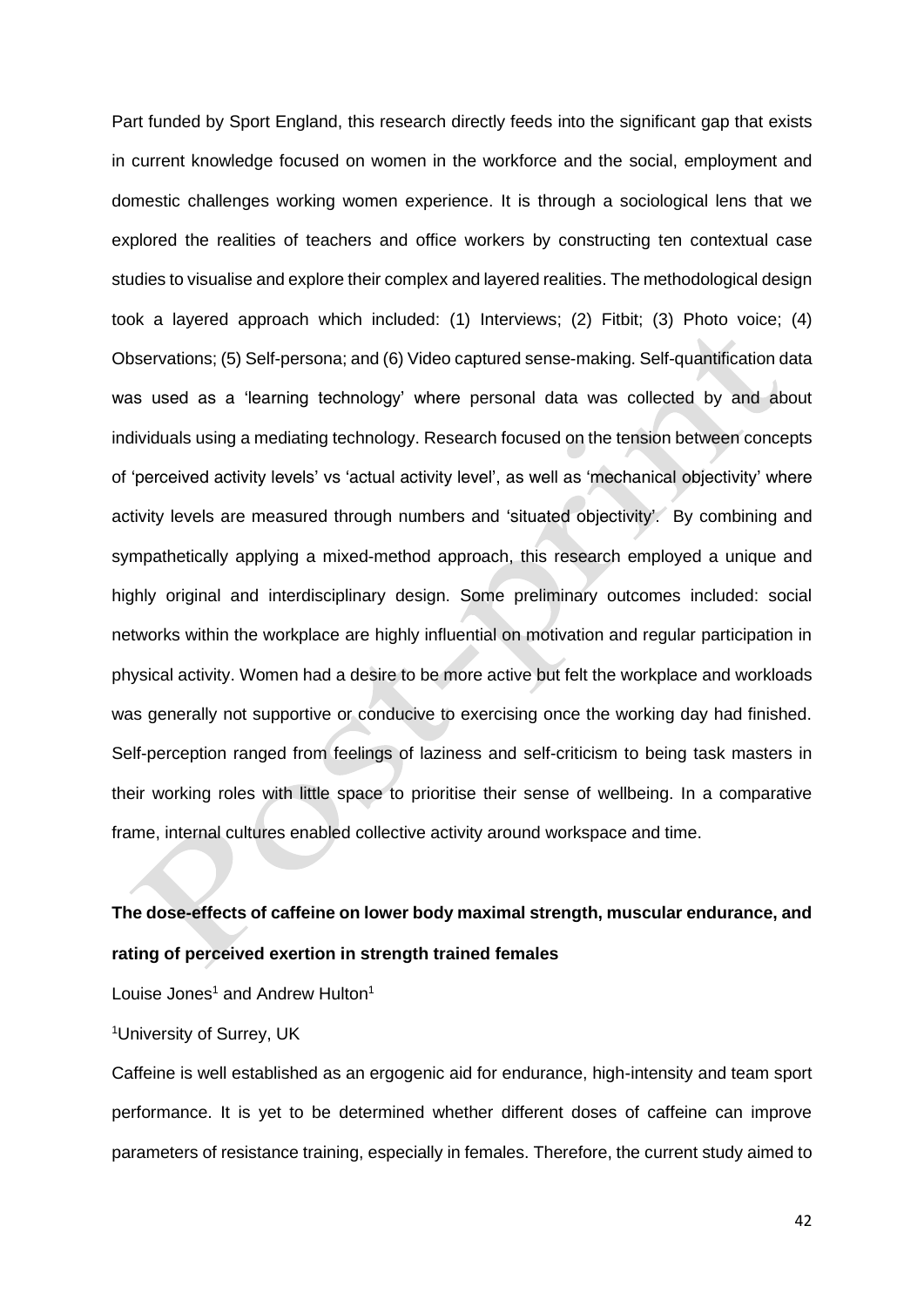investigate the effect of pre-exercise caffeine ingestion on lower body maximal strength and muscular endurance in strength-trained females, and to identify any dose-response. In a double-blind, randomised, counterbalanced design, 10 strength-trained females (age: *M* = 22.7,  $SD = 3.6$  years; BMI:  $M = 23.2$ ,  $SD = 2.9$  kg/m<sup>2</sup>), using hormonal contraception, consumed either 3 or 6mg.kg BM-1 of caffeine or placebo (PLA) at least three days apart. Thirty minutes following supplementation, participants performed a one-repetition maximum (1RM) leg press and repetitions to failure (RF) at 60% of their 1RM. Rating of perceived exertion (RPE) was recorded every five repetitions, and total volume lifted during the RF test was calculated. Repeated measures ANOVA indicated no significant differences in 1RM, RPE, number of repetitions or total volume achieved between conditions. There was a trend for number of repetitions to improve by 19% with 3mg.kg BM-1 caffeine (*M* = 43.4, *SD* = 18.1; *p* = 0.069) and by 26% with 6mg. kg BM-1 caffeine (*M* = 46.2, *SD* = 25.5; *p* = 0.082) compared to PLA (36.6  $\pm$  14.6). These findings suggest that caffeine doses of 3 and 6mg. kg BM-1 do not improve maximal strength or RPE in strength-trained females. There was a trend for caffeine to improve muscular endurance and total volume completed. The small sample size, among other limitations, may explain the lack of significance.

#### **Conference review**

The conference attracted over 100 international delegates from a variety of backgrounds and disciplines, all united in their common interest in women in sport and exercise. The evaluation of the conference feedback showed an overwhelmingly positive response to the event with many commenting that the keynotes were among the best they had heard, and that the variety of speakers exposed them to challenges that women in sport face that they had not previously considered. Multiple delegates commented that they found Kate Richardson-Walsh's keynote speech particularly inspiring, and that the inclusion of speakers with 'real-life' experience was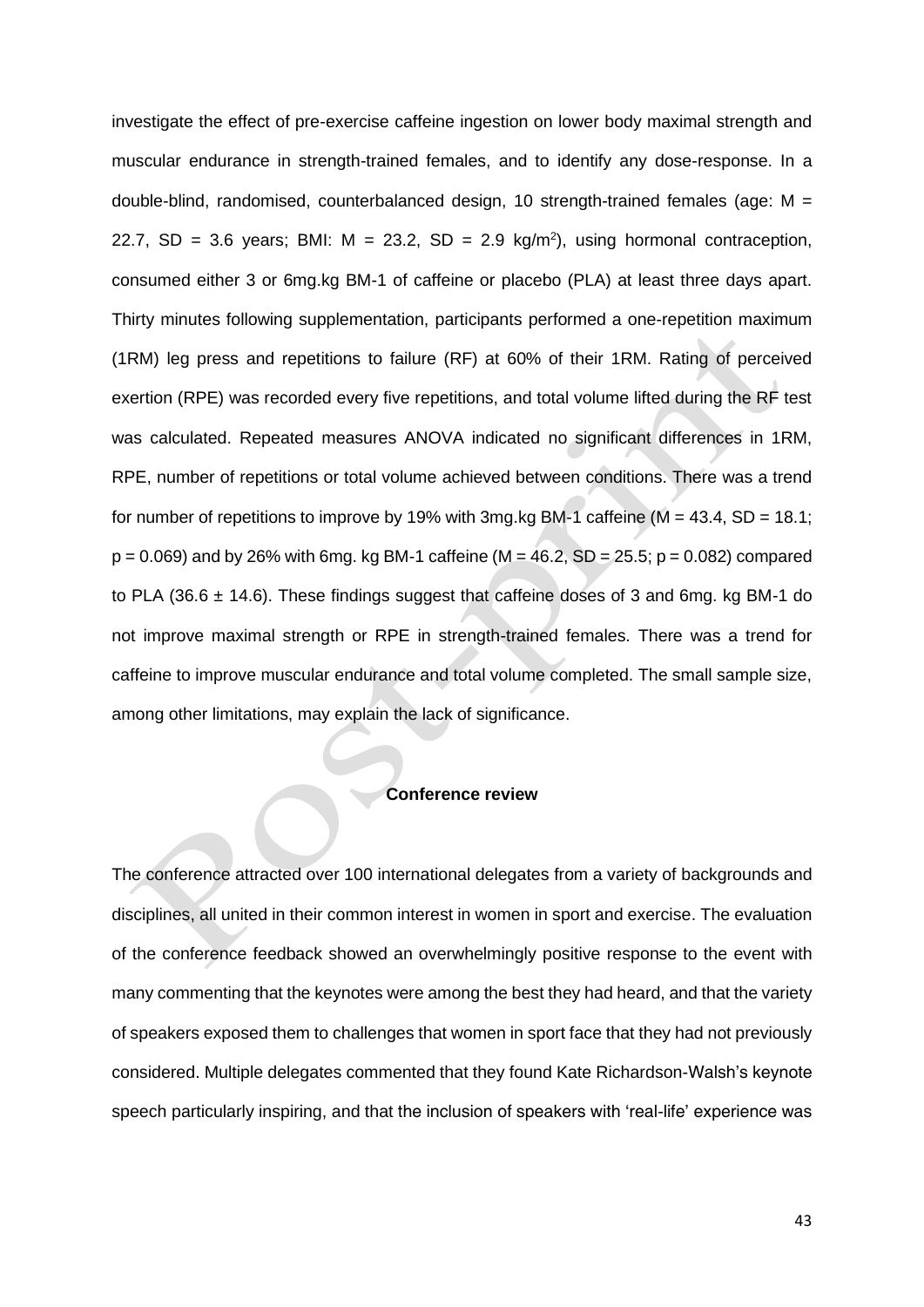a particular strength of the conference programme. Some other example statements received from attendees are below:

- "*My colleagues and I learnt so much from the fantastic variety of speakers across the two days*"
- "*The WiSEAN conference had a great range of interesting speakers from a variety of backgrounds*"
- "*The organisation of sessions was great, and the breakout sessions were very interesting*"
- "*It was great to share good practice and develop collaborations for the future*"

### **Looking ahead**

The third Women in Sport and Exercise conference will take place at the University of Worcester on 11th and 12th November 2020. This conference will maintain the multidisciplinary approach of previous years with the focus on 'Redressing the Balance' for women's sport. The purpose is to highlight research and raise awareness to address inequalities that women face in sport. Additionally, this conference will seek to share good practice and improve the impact of research and initiatives. Uniquely, this event will be running in a parallel conference for a European Commission funded Erasmus+ project, which the University of Worcester is leading with six other international partners, entitled the Gender Equity Toolkit for Generation Z.